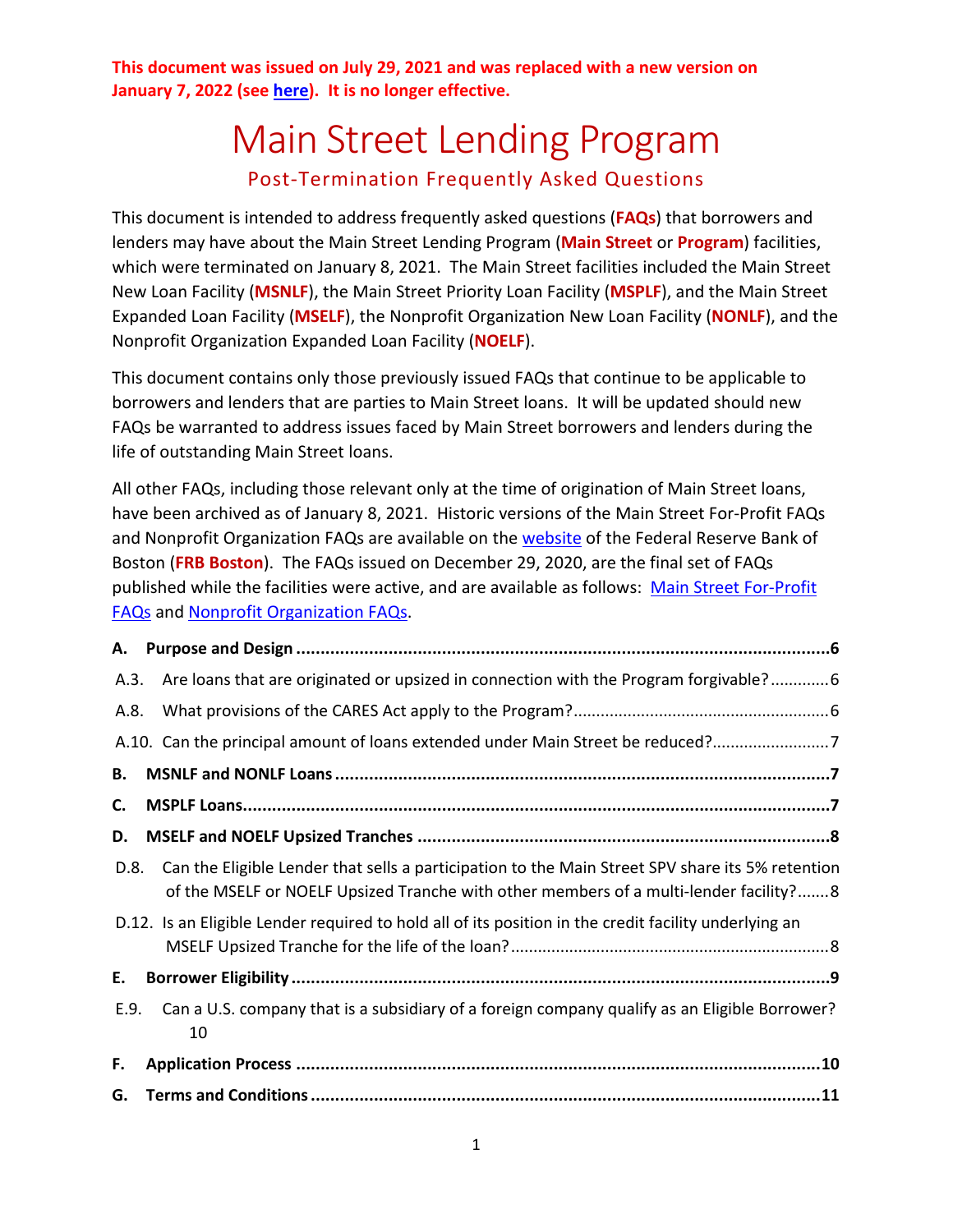| G.8. | What constitutes "commercially reasonable efforts" or "reasonable efforts" to maintain                                                                                                                                                                                                                                                                                                                                                                                          |
|------|---------------------------------------------------------------------------------------------------------------------------------------------------------------------------------------------------------------------------------------------------------------------------------------------------------------------------------------------------------------------------------------------------------------------------------------------------------------------------------|
|      | G.21. Are there any prohibitions on the use of proceeds of a Main Street loan?12                                                                                                                                                                                                                                                                                                                                                                                                |
|      | G.26. Can an Eligible Lender or Eligible Borrower hedge interest rate and credit risk in connection                                                                                                                                                                                                                                                                                                                                                                             |
| Н.   |                                                                                                                                                                                                                                                                                                                                                                                                                                                                                 |
| H.1. | Are the required certifications and covenants under the three Main Street facilities the                                                                                                                                                                                                                                                                                                                                                                                        |
| H.2. | What compensation, stock repurchase and capital distributions restrictions apply? 13                                                                                                                                                                                                                                                                                                                                                                                            |
| H.3. | What restrictions are placed on the Eligible Borrower's ability to repay existing debt?14                                                                                                                                                                                                                                                                                                                                                                                       |
| H.4. | Is an Eligible Lender permitted to accept partial repayment of an Eligible Borrower's existing                                                                                                                                                                                                                                                                                                                                                                                  |
| H.5. | What restrictions are placed on an Eligible Lender's ability to cancel or reduce any existing                                                                                                                                                                                                                                                                                                                                                                                   |
| H.6. | What is the Eligible Lender's role in verifying certifications and covenants?15                                                                                                                                                                                                                                                                                                                                                                                                 |
| H.7. | What debt and interest payments are considered "mandatory and due"?  16                                                                                                                                                                                                                                                                                                                                                                                                         |
|      | H.12. How should Eligible Borrowers calculate "total compensation" for purposes of complying                                                                                                                                                                                                                                                                                                                                                                                    |
|      | H.13. What if an Eligible Borrower chooses, at the time of disbursement of the Main Street loan, to<br>calculate total compensation using the federal tax rules for all officers or employees that<br>were not Significant Deferred Compensation Recipients (as defined in question H.12), and<br>the Eligible Borrower later increases the amount of deferred compensation so that one or<br>more of these individuals become Significant Deferred Compensation Recipients? 18 |
|      | H.14. What if an Eligible Borrower that has chosen to calculate total compensation using the<br>federal tax rules (as permitted by question H.12) later becomes a public company?19                                                                                                                                                                                                                                                                                             |
|      | H.15. Is a tribal business prohibited from paying dividends or making other capital distributions to<br>a tribal government owner under the covenant in section 2.D of the Borrower Certifications                                                                                                                                                                                                                                                                              |
|      | H.16. How should an Eligible Borrower that is organized as a partnership, limited liability company,<br>S corporation, or similar tax pass-through entity comply with restrictions on compensation<br>and capital distributions under the direct loan restrictions with respect to payments made to                                                                                                                                                                             |
|      | H.17. How do the capital distribution and repurchase restrictions apply to ownership interests held                                                                                                                                                                                                                                                                                                                                                                             |
|      | H.18. If an Eligible Borrower is sold, will the certifications and covenants apply to its successors? 22                                                                                                                                                                                                                                                                                                                                                                        |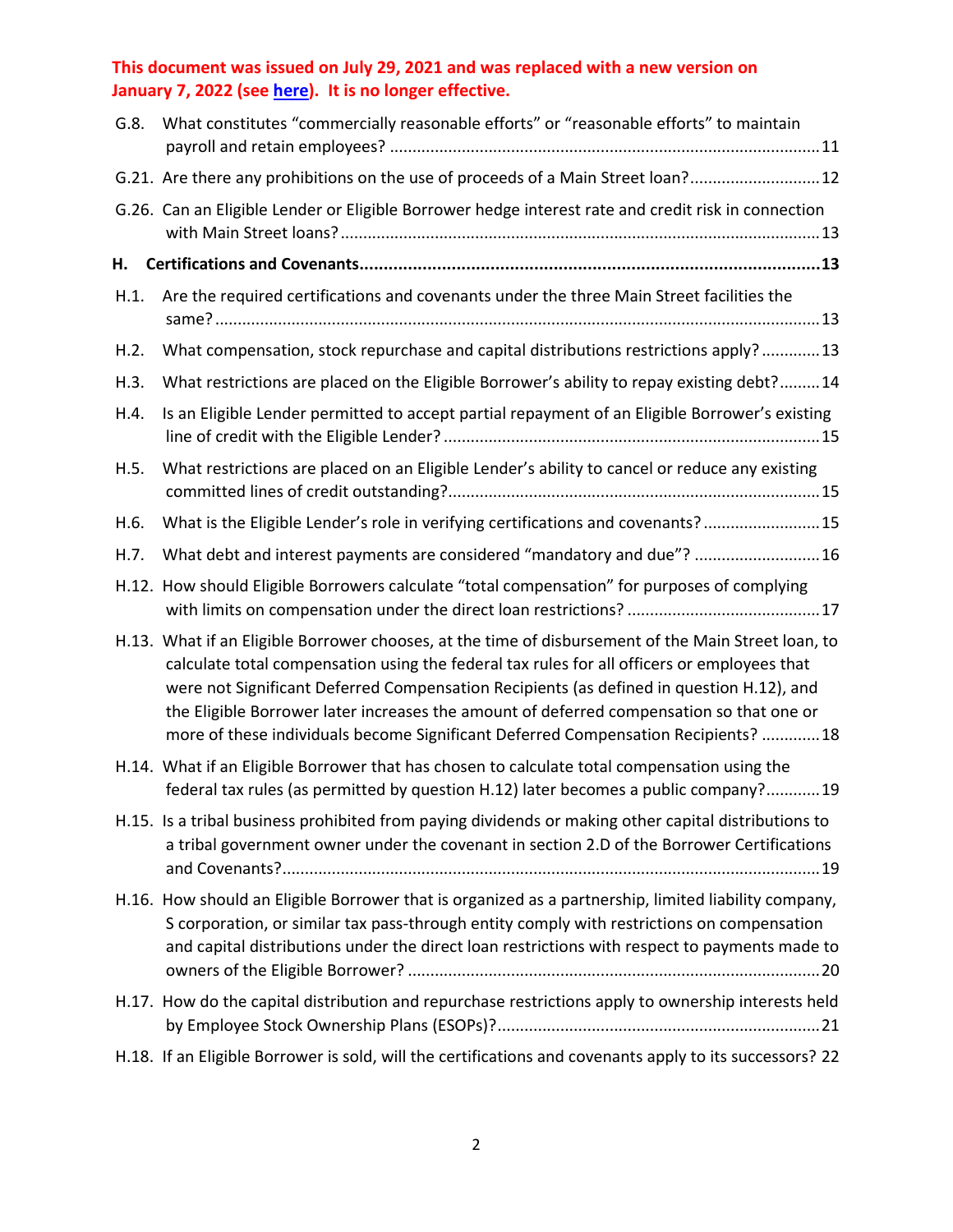|       | H.19. How do the compensation, capital distribution, and stock repurchase restrictions apply to an<br>organization in which more than one entity borrows from the Main Street Lending Program? |
|-------|------------------------------------------------------------------------------------------------------------------------------------------------------------------------------------------------|
|       | H.20. Do restrictions on dividend payments and capital distributions apply to loans made by an<br>Eligible Borrower to an individual that is an owner of such Eligible Borrower? 25            |
|       | H.21. What restrictions apply to an Eligible Borrower's repayment of a loan made to the Eligible                                                                                               |
|       | H.22. Do restrictions on compensation apply to loans made by an Eligible Borrower to an                                                                                                        |
|       | H.23. How should an Eligible Borrower that is an S Corporation comply with the requirement to<br>conduct an annual reconciliation with respect to distributions paid to cover its owners' tax  |
|       | H.24. How should I read the term "Borrower" in the Borrower Certifications and Covenants for                                                                                                   |
|       | H.25. How should I read the term "Borrower" in the Lender Transaction Specific Certifications and                                                                                              |
|       | H.26. May Eligible Borrowers enter into arrangements with independent contractors, vendors, or<br>other third-party service providers, without violating the compensation or distribution      |
| I.    |                                                                                                                                                                                                |
| 1.5.  | How should an Eligible Lender account for the transfer of an undivided participation interest                                                                                                  |
| 1.6.  | Do the participation interests purchased by the Main Street SPV under the Program                                                                                                              |
| 1.7.  | Does the sale of participation interests to the Main Street SPV meet the criteria for a true                                                                                                   |
| 1.8.  | Does the Main Street SPV have the right to put back the participation interests to the Eligible                                                                                                |
| 1.9.  | Do the participation interests purchased by the Main Street SPV potentially qualify for a                                                                                                      |
| 1.10. | Do the participation interests purchased by the Main Street SPV potentially qualify for a                                                                                                      |
| 1.11. | Does the Servicing Agreement contemplated between the Eligible Lender and the Main<br>Street SPV impact whether the sale of participation interests can be considered a "true                  |
| 1.12. | Will payment-in-kind ("PIK") interest that has accrued (but has not yet been capitalized to                                                                                                    |

[principal\) during the period of time starting on the date when the loan agreement is funded](#page-37-0)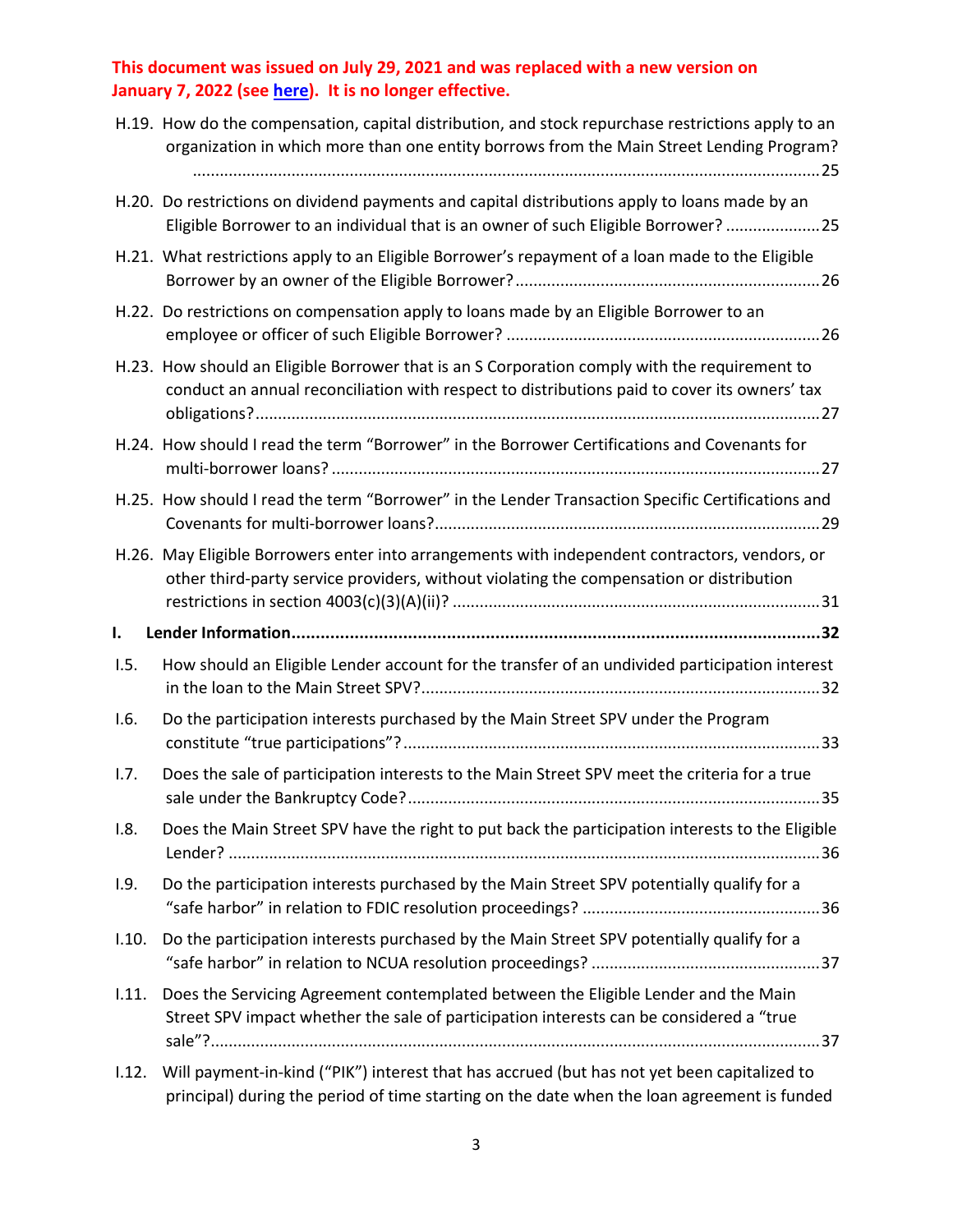|         | to the date when the loan participation purchase is funded be allocated to the Seller (i.e.,                                                                                                         |
|---------|------------------------------------------------------------------------------------------------------------------------------------------------------------------------------------------------------|
| 1.13.   | Can an Eligible Lender that is a depository institution pledge its 5% of a Main Street loan to a                                                                                                     |
| J.      |                                                                                                                                                                                                      |
| J.2.    | What loan-level information will the SPV collect for credit monitoring purposes? 38                                                                                                                  |
| J.4.    | Under the Loan Participation Agreement, when can the Main Street SPV sell its loan                                                                                                                   |
| J.5.    | What role will the Main Street SPV play in the event an Eligible Borrower enters distress?39                                                                                                         |
| J.6.    | How will the Main Street SPV approach decision-making with respect to its voting rights<br>under the Loan Participation Agreement or Co-Lender Agreement? 40                                         |
| J.7.    | Will the Main Street SPV assert special administrative priority under Section 507(a)(2) of the<br>Bankruptcy Code for its claims against an Eligible Borrower in bankruptcy proceedings?  40         |
| J.8.    | How can an Eligible Lender obtain instructions from the Main Street SPV in relation to a                                                                                                             |
| J.9.    | Does an Eligible Lender need the SPV's approval before agreeing to any amendments,<br>waivers, or other modifications to the Main Street loan documents?  42                                         |
| J.10.   | Can a Main Street loan be amended to add a new borrower or guarantor or release an                                                                                                                   |
| К.      |                                                                                                                                                                                                      |
| $K.1$ . | What is the regulatory capital treatment for the interest in a Main Street loan retained by an                                                                                                       |
| K.2.    | How will Program loans be treated for supervised firms subject to stress testing?44                                                                                                                  |
| K.4.    | How will federal supervisors treat loans extended through the Main Street program?44                                                                                                                 |
| K.5.    | For an Eligible Lender that is a national bank or savings association, do lending limits apply to<br>the entire size of a Main Street loan, or only the percentage of a loan that is retained by the |
| K.6.    | For Eligible Lenders that are federally insured credit unions, does the member business loan<br>limit apply to the entire size of a Main Street loan, or only the percentage of a loan that is       |
| K.7.    | For Eligible Lenders that are federally insured credit unions, does the limit on commercial<br>loans to one member apply to the entire size of a Main Street loan, or only the percentage            |
| K.8.    | Do the terms of the for-profit Main Street facilities raise concerns under the Indian Gaming                                                                                                         |
| L.      |                                                                                                                                                                                                      |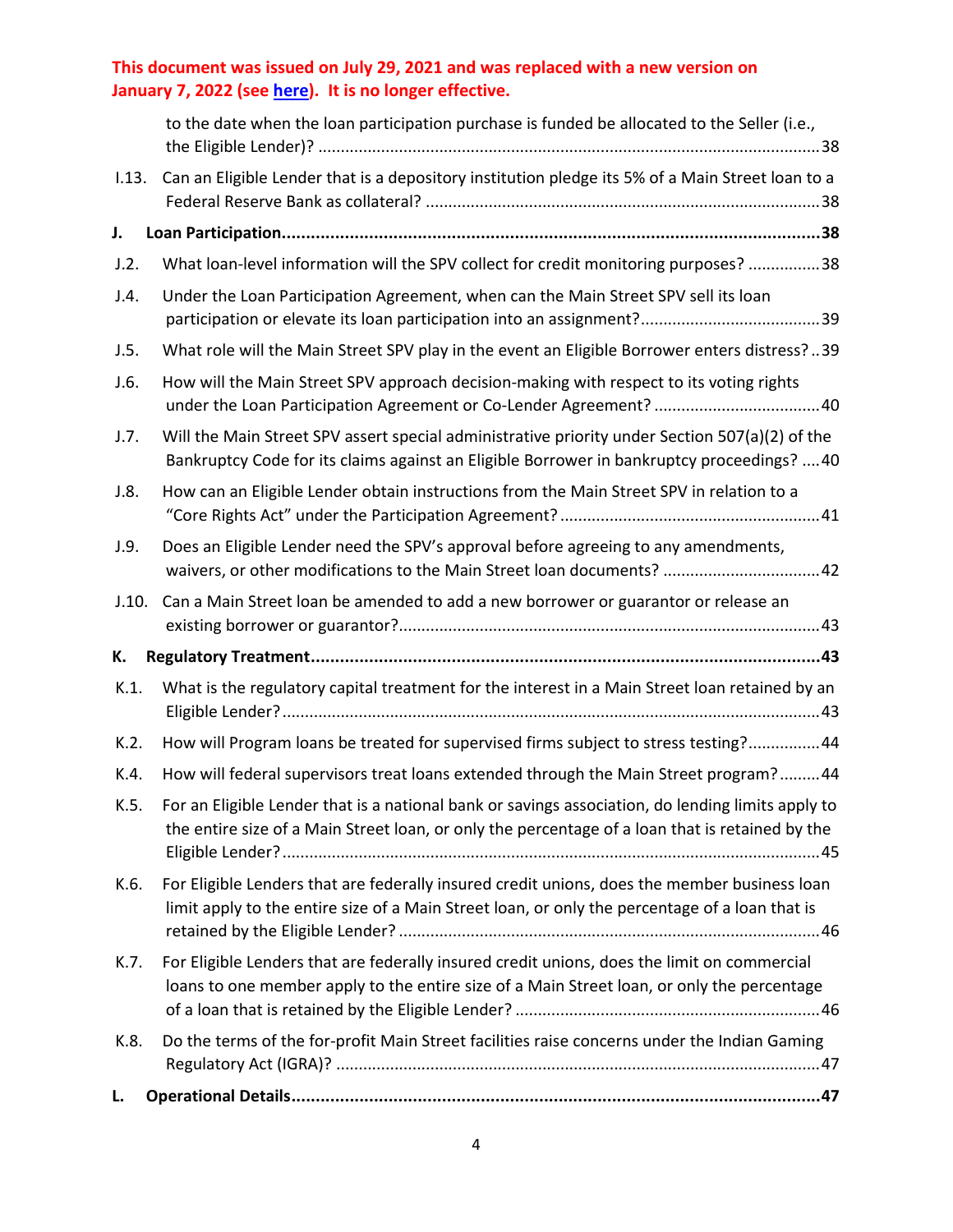|  | L.2. What information will the Federal Reserve disclose regarding the Main Street facilities?47 |  |  |  |
|--|-------------------------------------------------------------------------------------------------|--|--|--|
|  | L.10. What type of Lender Portal security is in place, such that lenders and borrowers can be   |  |  |  |
|  |                                                                                                 |  |  |  |
|  |                                                                                                 |  |  |  |
|  |                                                                                                 |  |  |  |
|  | M.3. Will the Federal Reserve provide further guidance on how to apply the terms of the Program |  |  |  |
|  |                                                                                                 |  |  |  |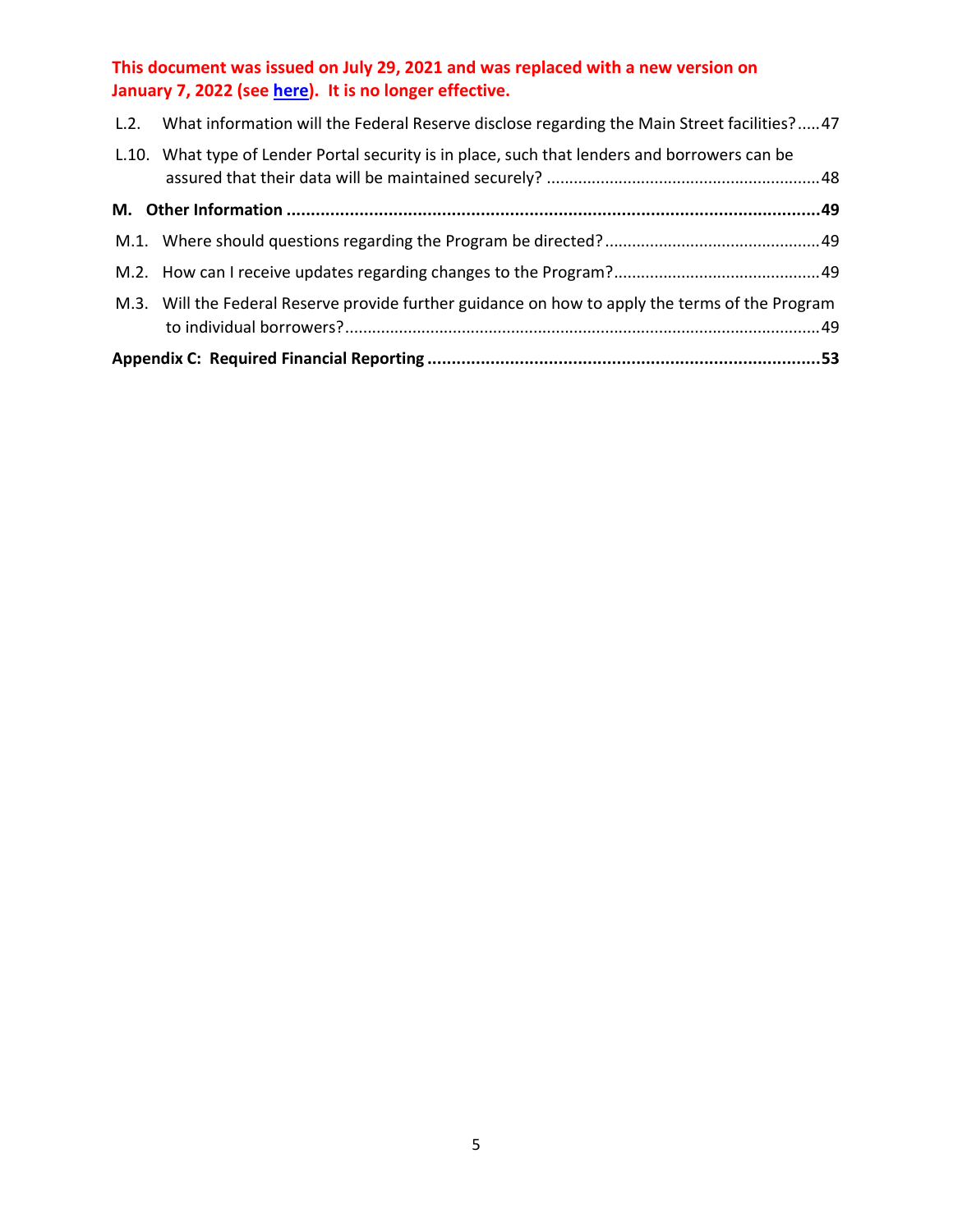### <span id="page-5-0"></span>**A. Purpose and Design**

- A.1. [Archived.]
- A.2. [Archived.]
- <span id="page-5-1"></span>A.3. Are loans that are originated or upsized in connection with the Program forgivable?

No. Main Street loans are full-recourse loans and are not forgivable. Under section 4003(d)(3) of the CARES Act, the principal amount of a Main Street loan cannot be reduced through loan forgiveness.

- A.4. [Archived.]
- A.5. [Archived.]
- A.6. [Archived.]
- A.7. [Archived.]

### <span id="page-5-2"></span>A.8. What provisions of the CARES Act apply to the Program?

Section 4003(b)(4) of the CARES Act authorized the Secretary of the Treasury (**Secretary**) to make loans and loan guarantees to, and other investments in, programs or facilities established by the Board for the purpose of providing liquidity to the financial system that supports lending to eligible businesses, states, or municipalities. The Secretary committed funds appropriated under Title IV of the CARES Act in the Main Street SPV in support of the Program. The following restrictions of the CARES Act have been incorporated into the design of the Program:

- **Eligible Business Definition**: Section 4002(4) of the CARES Act prevents a business from participating in the Program if it has "otherwise received adequate economic relief in the form of loans or loan guarantees provided under [the Coronavirus Economic Stabilization Act of 2020 (Subtitle A of Title IV of the CARES Act)]." Consistent with this restriction, businesses that received "specific support" pursuant to section 4003(b)(1)- (3) were not eligible for the Program.
- **Direct Loans**: Eligible Borrowers were required to commit to comply with the restrictions that apply to direct loan programs under section 4003(c)(3)(A)(ii) of the CARES Act, except that an S corporation or other tax pass-through entity that is an Eligible Borrower may make distributions to the extent reasonably required to cover its owners' tax obligations in respect of the entity's earnings.
- **U.S. Business Requirement**: Under section 4003(c)(3)(C) of the CARES Act, Eligible Borrowers were required to be "businesses that are created or organized in the United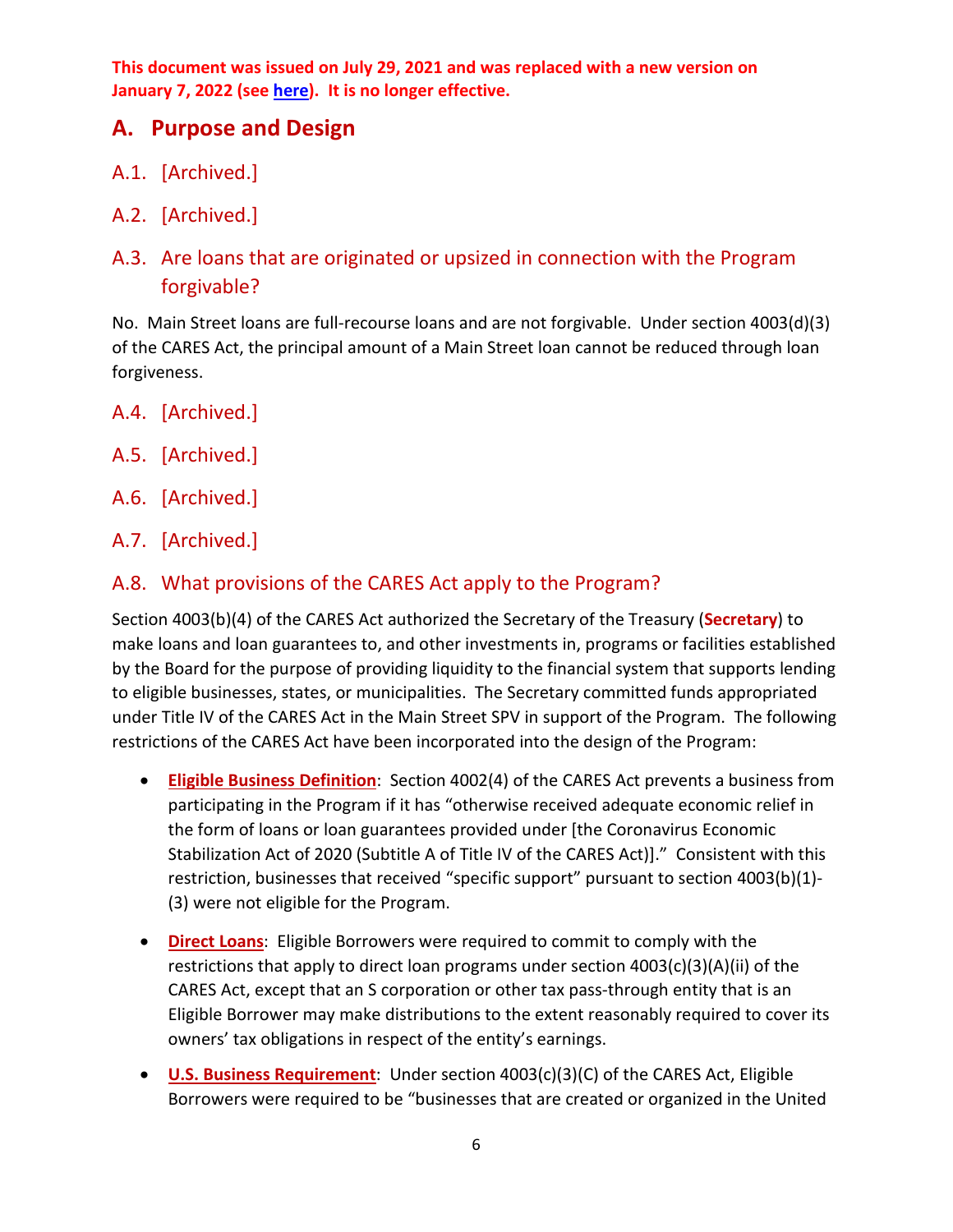States or under the laws of the United States and that have significant operations in and a majority of its employees based in the United States."

- **Loan Forgiveness Prohibition**: Under section 4003(d)(3), the principal amount of the portion of any MSNLF Loan, NONLF Loan, MSPLF Loan, MSELF Upsized Tranche, or NOELF Upsized Tranche that is participated to the Main Street SPV cannot be reduced through loan forgiveness. See question  $A.10$  for more information about this requirement.
- **Conflicts of Interest**: Under section 4019 of the CARES Act, Eligible Lenders and Eligible Borrowers were required to certify that no "Covered Individual" owns, controls, or holds 20% or more (by vote or value) of any class of equity ownership interest in the business. "Covered Individuals" include the President, the Vice President, the head of any Executive Department, any Member of Congress, and certain immediate family members of the foregoing.

### A.9. [Archived.]

### <span id="page-6-0"></span>A.10. Can the principal amount of loans extended under Main Street be reduced?

Main Street is not a grant program and is subject to the prohibition on loan forgiveness in section 4003(d)(3) of the CARES Act. In the event of restructurings or workouts, the Main Street SPV may agree to reductions in interest (including capitalized interest), extended amortization schedules and maturities, and higher priority "priming" loans.

# <span id="page-6-1"></span>**B. MSNLF and NONLF Loans**

- B.1. [Archived.]
- B.2. [Archived.]
- B.3. [Archived.]
- B.4. [Archived.]

# <span id="page-6-2"></span>**C. MSPLF Loans**

- C.1. [Archived.]
- C.2. [Archived.]
- C.3. [Archived.]
- C.4. [Archived.]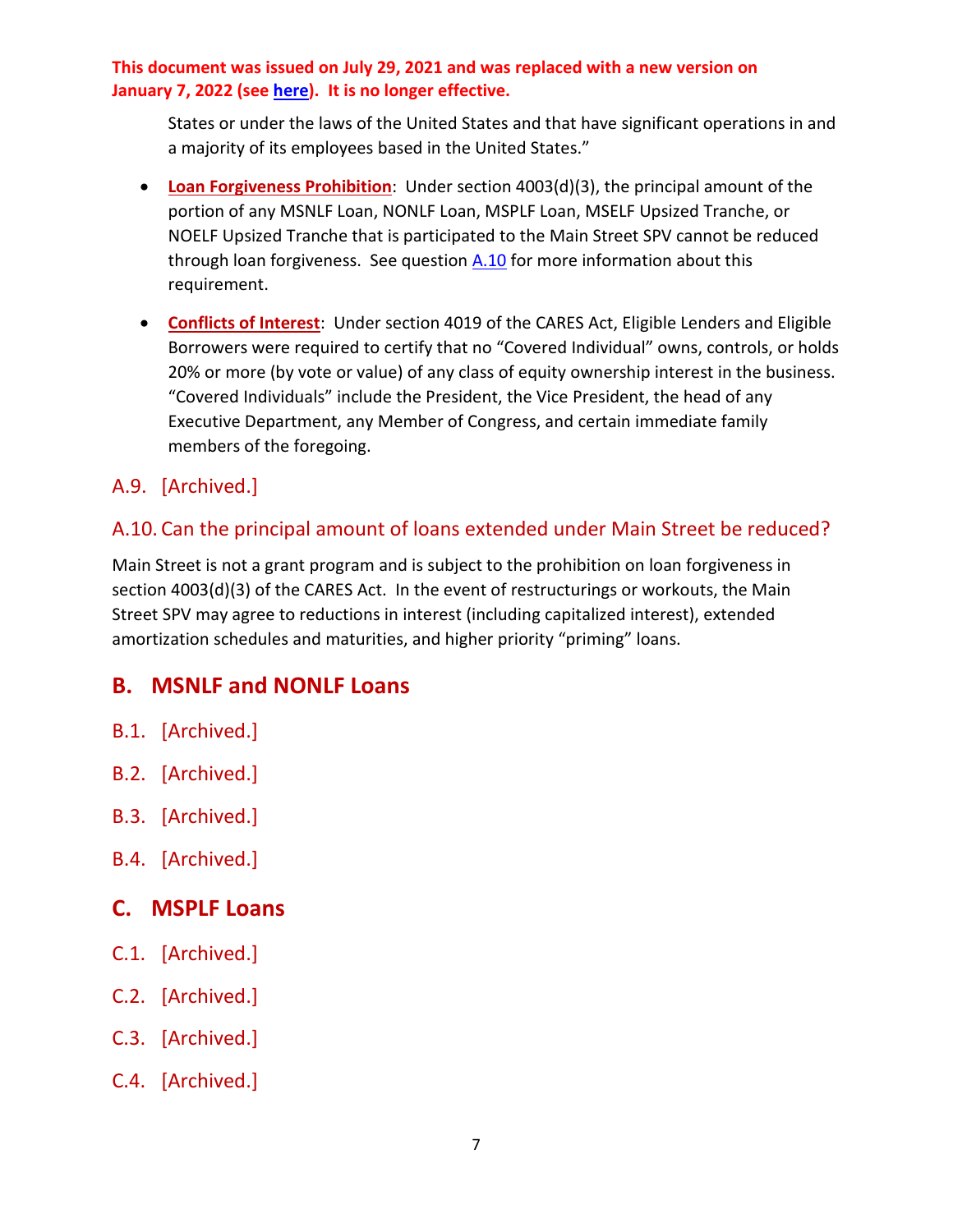- C.5. [Archived.]
- C.6. [Archived.]

# <span id="page-7-0"></span>**D. MSELF and NOELF Upsized Tranches**

- D.1. [Archived.]
- D.2. [Archived.]
- D.3. [Archived.]
- D.4. [Archived.]
- D.5. [Archived.]
- D.6. [Archived.]
- D.7. [Archived.]
- <span id="page-7-1"></span>D.8. Can the Eligible Lender that sells a participation to the Main Street SPV share its 5% retention of the MSELF or NOELF Upsized Tranche with other members of a multi-lender facility?

No. The Eligible Lender must retain 5% of the MSELF or NOELF Upsized Tranche, even when the underlying loan is part of a multi-lender facility. The Eligible Lender must retain 5% of the MSELF or NOELF Upsized Tranche until (A) the MSELF or NOELF Upsized Tranche matures or (B) neither the Main Street SPV nor a Governmental Assignee holds an interest in the loan in any capacity, whichever occurs first.

- D.9. [Archived.]
- D.10.[Archived.]
- D.11.[Archived.]

# <span id="page-7-2"></span>D.12.Is an Eligible Lender required to hold all of its position in the credit facility underlying an MSELF Upsized Tranche for the life of the loan?

After originating an MSELF or NOELF Upsized Tranche, the Eligible Lender must retain its interest in the credit facility underlying the MSELF or NOELF Upsized Tranche until (i) the underlying credit facility matures, (ii) the MSELF or NOELF Upsized Tranche matures, or (iii) neither the Main Street SPV nor a Governmental Assignee holds an interest in the MSELF or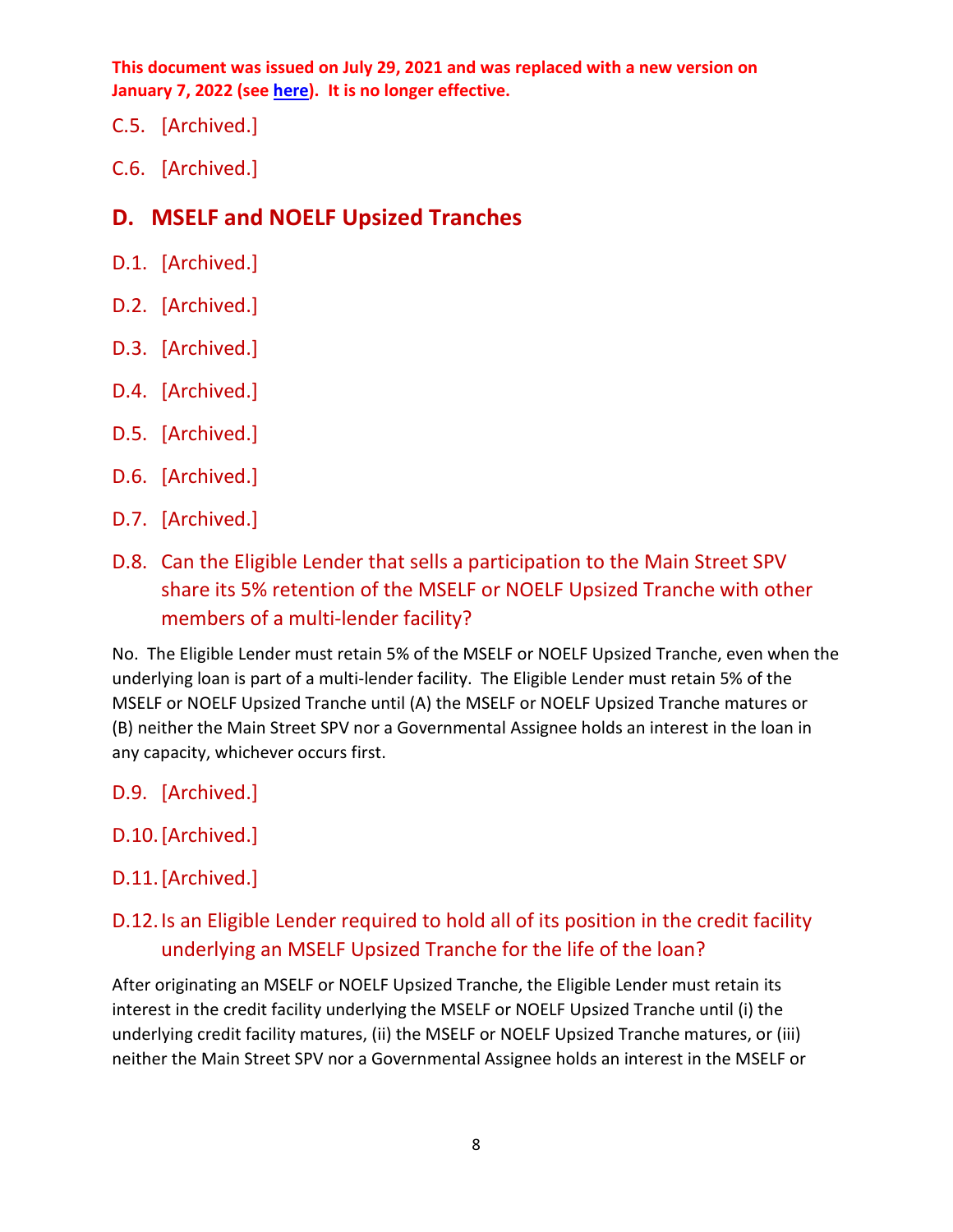NOELF Upsized Tranche in any capacity, whichever comes first.<sup>1</sup> This requirement is intended to apply to position(s) that an Eligible Lender holds in the underlying credit facility for investment purposes, and is not intended to extend to the purchase or sale of short-term positions by an Eligible Lender's trading desk with unaffiliated parties for market-making purposes. In order to be treated as a market-making position under this exemption, the following conditions must be met:

- (i) the position *cannot* be the position the Eligible Lender relied upon in order to upsize the loan (*i.e.*, it cannot be an Eligible Lender's only position in the underlying credit facility);
- (ii) the position must be purchased or sold by a trading desk in a transaction with an unaffiliated party, and must be segregated from the position the lender relied upon to upsize the loan; and
- (iii) the position must be held in an available-for-sale capacity in anticipation of reasonably expected near term demand.

If an Eligible Lender comes into possession of additional positions in the underlying credit facility after the upsizing of such facility in connection with the MSELF or NOELF, it is not required to retain such new positions.

# <span id="page-8-0"></span>**E. Borrower Eligibility**

- E.1. [Archived.]
- E.2. [Archived.]
- E.3. [Archived.]
- E.4. [Archived.]
- E.5. [Archived.]
- E.6. [Archived.]
- E.7. [Archived.]
- E.8. [Archived.]

<span id="page-8-1"></span> $1$  For the avoidance of doubt, the Eligible Lender may sell down part of its interest in the underlying credit facility before originating the MSELF or NOELF Upsized Tranche.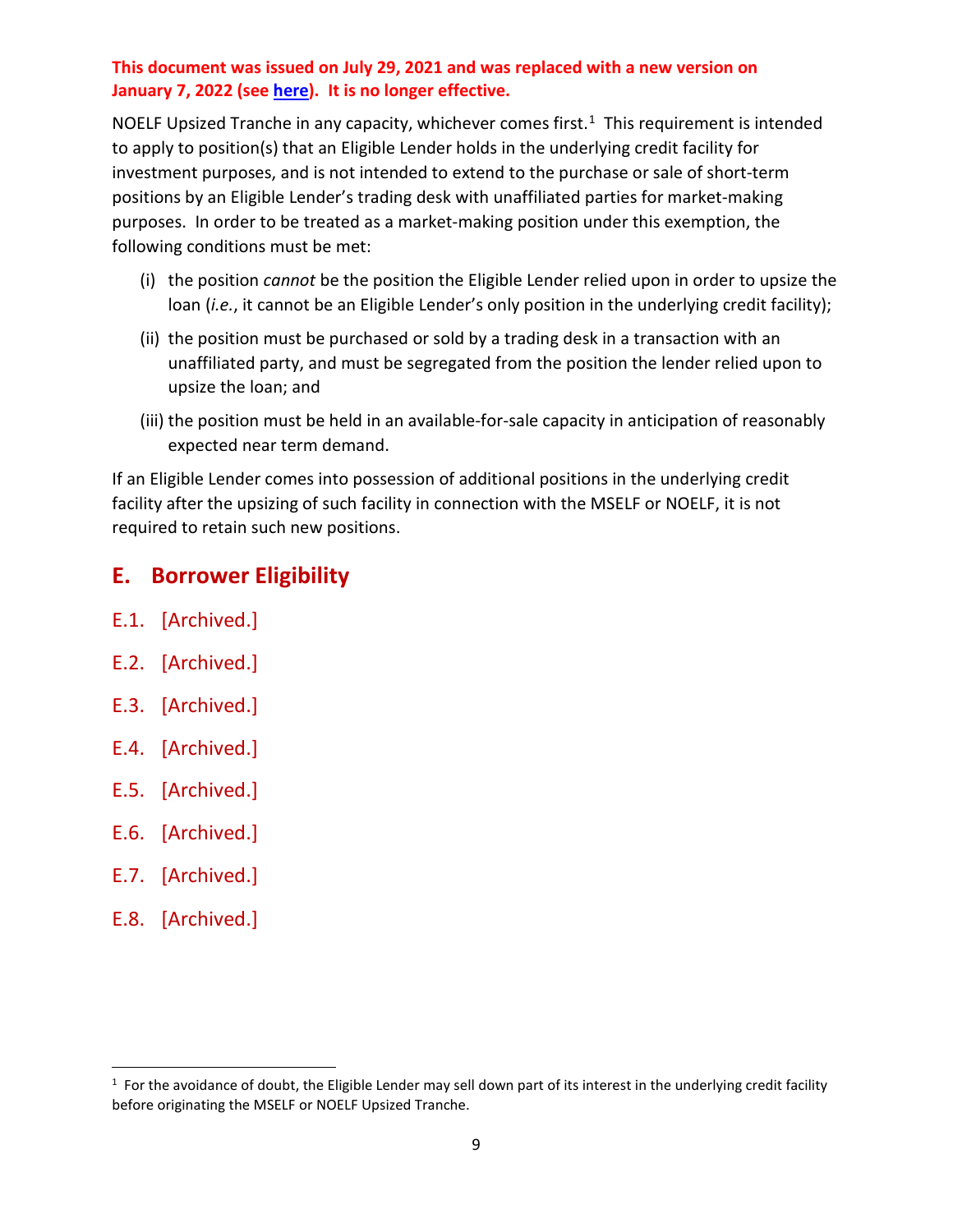<span id="page-9-0"></span>E.9. Can a U.S. company that is a subsidiary of a foreign company qualify as an Eligible Borrower?

An Eligible Borrower must be created or organized in the United States or under the laws of the United States. For the avoidance of doubt, an Eligible Borrower may be a subsidiary of a foreign company, provided that the borrower itself is created or organized in the United States or under the laws of the United States, and the borrower on a consolidated basis has significant operations in and a majority of its employees based in the United States. However, an Eligible Borrower that is a subsidiary of a foreign company must use the proceeds of a Main Street loan only for the benefit of the Eligible Borrower, its consolidated U.S. subsidiaries, and other affiliates of the Eligible Borrower that are U.S. businesses. The proceeds of a Main Street loan may not be used for the benefit of such Eligible Borrower's foreign parents, affiliates or subsidiaries.

- E.10. [Archived.]
- E.11. [Archived.]
- E.12. [Archived.]
- E.13. [Archived.]
- E.14. [Archived.]
- E.15. [Archived.]
- E.16. [Archived.]
- E.17. [Archived.]
- E.18. [Archived.]
- E.19. [Archived.]

### <span id="page-9-1"></span>**F. Application Process**

- F.1. [Archived.]
- F.2. [Archived.]
- F.3. [Archived.]
- F.4. [Archived.]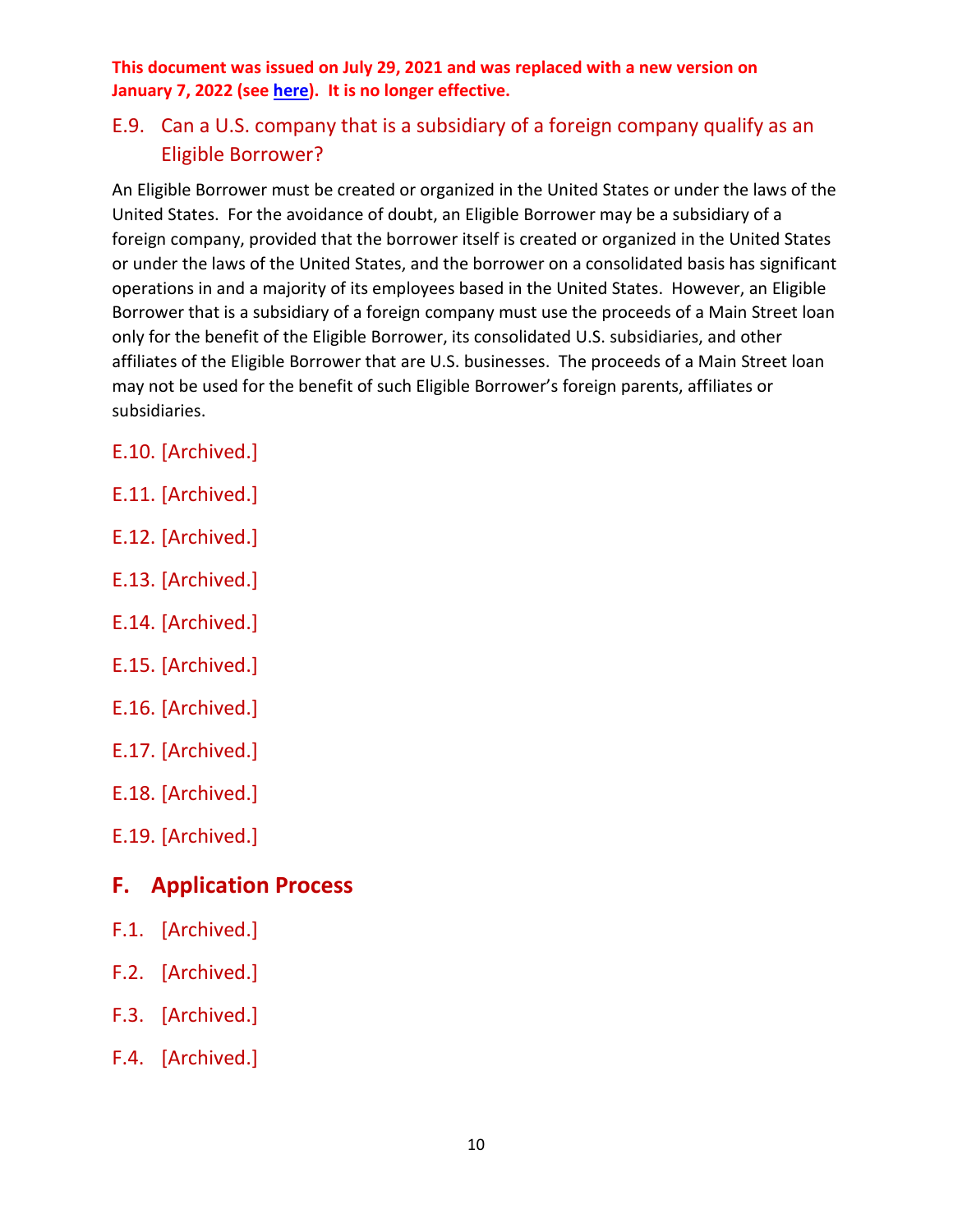### <span id="page-10-0"></span>**G. Terms and Conditions**

- G.1. [Archived.]
- G.2. [Archived.]
- G.3. [Archived.]
- G.4. [Archived.]
- G.5. [Archived.]
- G.6. [Archived.]
- G.7. [Archived.]
- <span id="page-10-1"></span>G.8. What constitutes "commercially reasonable efforts" or "reasonable efforts" to maintain payroll and retain employees?

Eligible Borrowers should make commercially reasonable efforts (the standard stated in the MSNLF, MSPLF, and MSELF term sheets) or reasonable efforts (the standard stated in the NONLF and NOELF term sheets) to retain employees during the term of the Main Street loan.<sup>2</sup> Specifically, an Eligible Borrower should undertake good-faith efforts to maintain payroll and retain employees, in light of its capacities, the economic environment, its available resources, and the business need for labor. Borrowers that have already laid-off or furloughed workers as a result of the disruptions from COVID-19 are eligible to apply for Main Street loans.

- G.9. [Archived.]
- G.10.[Archived.]
- G.11.[Archived.]
- G.12.[Archived.]
- G.13.[Archived.]
- G.14.[Archived.]
- G.15.[Archived.]
- G.16.[Archived.]

<span id="page-10-2"></span><sup>&</sup>lt;sup>2</sup> While the for-profit and non-profit Main Street term sheets have used slightly different terminology, the expectations for maintenance of payroll and employee retention are consistent among all Main Street facilities.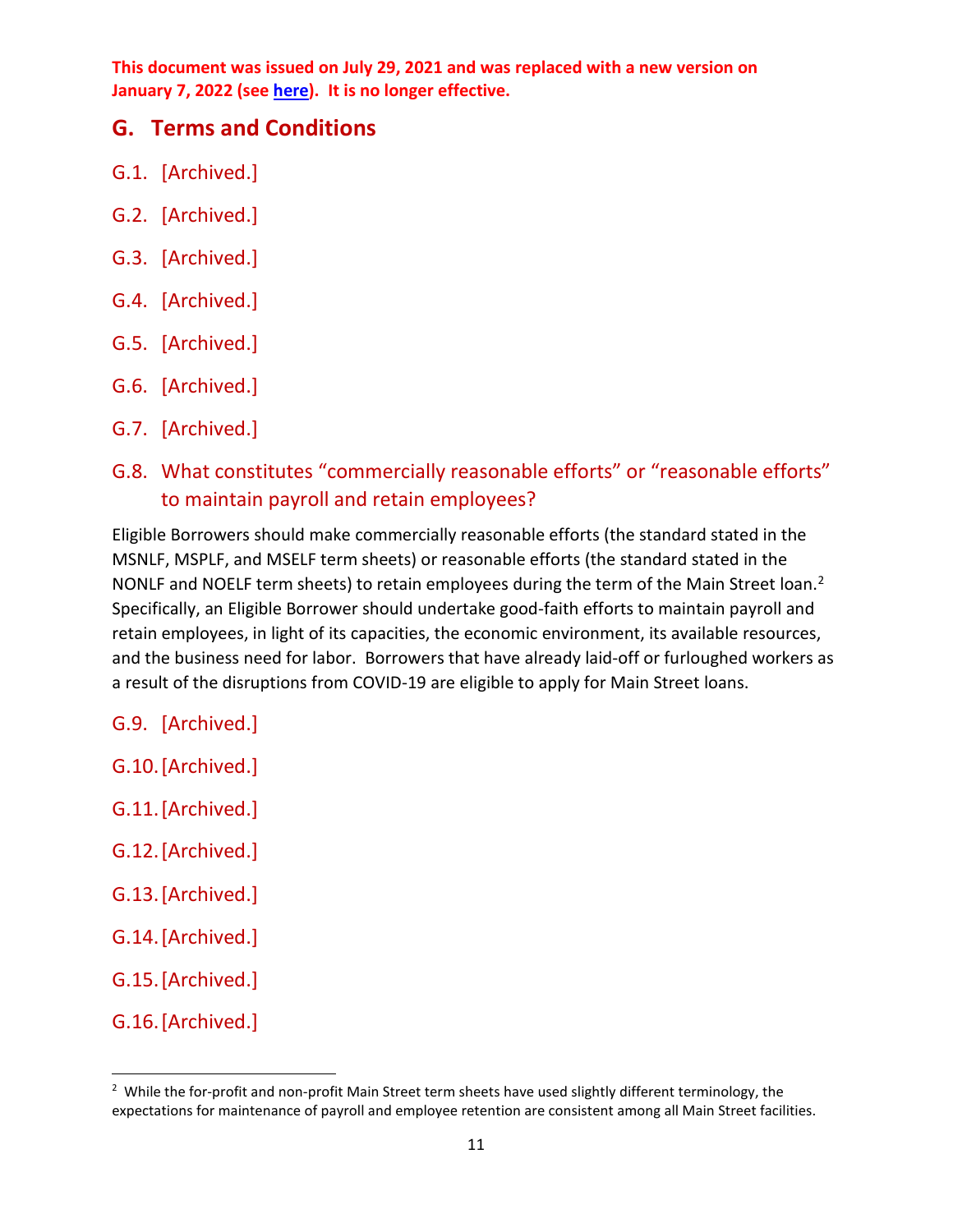- G.17.[Archived.]
- G.18.[Archived.]
- G.19.[Archived.]
- G.20.[Archived.]

### <span id="page-11-0"></span>G.21.Are there any prohibitions on the use of proceeds of a Main Street loan?

The Program is intended to help small and medium-sized for-profit business and nonprofit organizations that were in sound financial condition prior to the onset of the COVID-19 pandemic maintain their operations and payroll until conditions normalize. However, Program loans may not be used:

- with respect to an Eligible Borrower that is a subsidiary of a foreign company, for the benefit of an Eligible Borrower's foreign parents, affiliates, or subsidiaries (see question [E.9\)](#page-9-0); or
- to refinance or accelerate payment of existing debt, except (i) at the time of origination of an MSPLF Loan if the debt was owed to a different, unaffiliated lender (see question C.4), or (ii) under the limited exception for mandatory and due debt and interest payments after the origination of the Main Street loan (see question  $H.3$ ).

In addition, under the Program an Eligible Borrower may not use any funds (including the proceeds of a Main Street loan) during the term of the loan (and, in some cases, for 12 months after the Main Street loan is repaid) for the following reasons:

- paying dividends, distributing capital, repurchasing equity, or paying compensation over specified thresholds, except as provided under section 2.D of the **MSNLF**, [NONLF,](https://www.bostonfed.org/-/media/Documents/special-lending-facilities/mslp/legal/nonlf-borrower-certifications-and-covenants.pdf?la=en) [MSPLF,](https://www.bostonfed.org/-/media/Documents/special-lending-facilities/mslp/legal/msplf-borrower-certifications-and-covenants.pdf?la=en) [MSELF,](https://www.bostonfed.org/-/media/Documents/special-lending-facilities/mslp/legal/mself-borrower-certifications-and-covenants.pdf?la=en) or [NOELF](https://www.bostonfed.org/-/media/Documents/special-lending-facilities/mslp/legal/noelf-borrower-certifications-and-covenants.pdf?la=en) Borrower Certifications and Covenants or these FAQs (see question [H.2\)](#page-12-3); or
- repaying other debt ahead of schedule (see section 5.A of the **MSNLF, [NONLF,](https://www.bostonfed.org/-/media/Documents/special-lending-facilities/mslp/legal/nonlf-borrower-certifications-and-covenants.pdf?la=en) [MSPLF,](https://www.bostonfed.org/-/media/Documents/special-lending-facilities/mslp/legal/msplf-borrower-certifications-and-covenants.pdf?la=en)** [MSELF,](https://www.bostonfed.org/-/media/Documents/special-lending-facilities/mslp/legal/mself-borrower-certifications-and-covenants.pdf?la=en) or [NOELF](https://www.bostonfed.org/-/media/Documents/special-lending-facilities/mslp/legal/noelf-borrower-certifications-and-covenants.pdf?la=en) Borrower Certifications and Covenants and question [H.3\)](#page-13-0).
- G.22.[Archived.]
- G.23.[Archived.]
- G.24.[Archived.]
- G.25.[Archived.]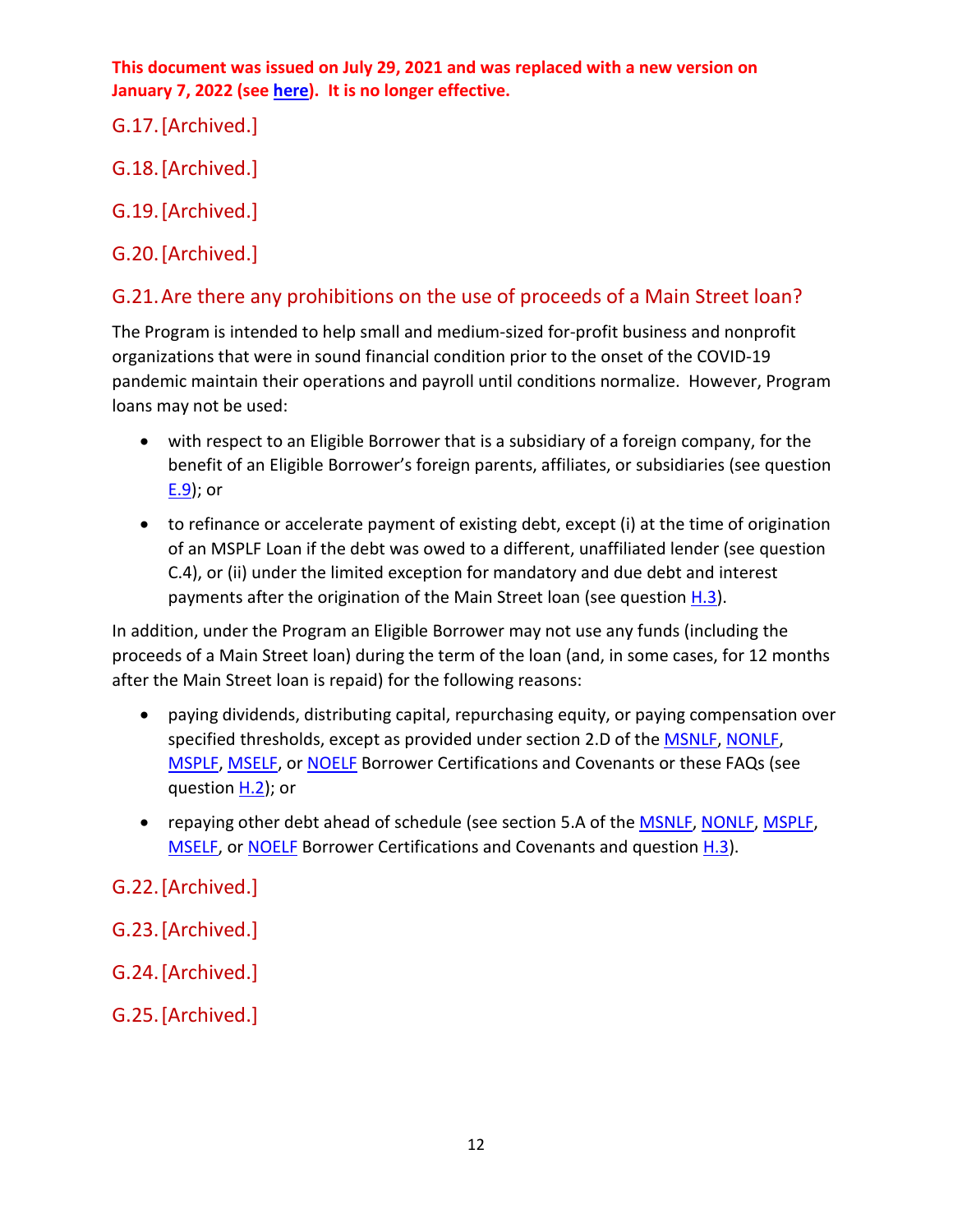### <span id="page-12-0"></span>G.26.Can an Eligible Lender or Eligible Borrower hedge interest rate and credit risk in connection with Main Street loans?

Yes. Eligible Lenders and Eligible Borrowers may hedge interest rate risk associated with Main Street loans. Eligible Lenders may also hedge credit risk associated with a Main Street borrower's industry, but may not engage in borrower name specific hedging of a Main Street loan.

# G.27.[Archived.]

# <span id="page-12-1"></span>**H. Certifications and Covenants**

# <span id="page-12-2"></span>H.1. Are the required certifications and covenants under the three Main Street facilities the same?

The certifications for Lenders and Borrowers vary by Main Street facility and are available below:

- [MSNLF Borrower Certifications and Covenants](https://www.bostonfed.org/-/media/Documents/special-lending-facilities/mslp/legal/msnlf-borrower-certifications-and-covenants.pdf)
- [NONLF Borrower Certifications and Covenants](https://www.bostonfed.org/-/media/Documents/special-lending-facilities/mslp/legal/nonlf-borrower-certifications-and-covenants.pdf?la=en)
- [MSPLF Borrower Certifications and Covenants](https://www.bostonfed.org/-/media/Documents/special-lending-facilities/mslp/legal/msplf-borrower-certifications-and-covenants.pdf)
- [MSELF Borrower Certifications and Covenants](https://www.bostonfed.org/-/media/Documents/special-lending-facilities/mslp/legal/mself-borrower-certifications-and-covenants.pdf)
- [NOELF Borrower Certifications and Covenants](https://www.bostonfed.org/-/media/Documents/special-lending-facilities/mslp/legal/noelf-borrower-certifications-and-covenants.pdf?la=en)
- [MSNLF Lender Transaction Specific Certifications and Covenants](https://www.bostonfed.org/-/media/Documents/special-lending-facilities/mslp/legal/msnlf-lender-transaction-specific-certifications-and-covenants.pdf)
- [NONLF Lender Transaction Specific Certifications and Covenants](https://www.bostonfed.org/-/media/Documents/special-lending-facilities/mslp/legal/nonlf-lender-transaction-specific-certifications-and-covenants.pdf?la=en)
- [MSPLF Lender Transaction Specific Certifications and Covenants](https://www.bostonfed.org/-/media/Documents/special-lending-facilities/mslp/legal/msplf-lender-transaction-specific-certifications-and-covenants.pdf)
- [MSELF Lender Transaction Specific Certifications and Covenants](https://www.bostonfed.org/-/media/Documents/special-lending-facilities/mslp/legal/mself-lender-transaction-specific-certifications-and-covenants.pdf)
- [NOELF Lender Transaction Specific Certifications and Covenants](https://www.bostonfed.org/-/media/Documents/special-lending-facilities/mslp/legal/noelf-lender-transaction-specific-certifications-and-covenants.pdf?la=en)

### <span id="page-12-3"></span>H.2. What compensation, stock repurchase and capital distributions restrictions apply?

The compensation, stock repurchase, and capital distribution restrictions that apply to direct loan programs under section 4003(c)(3)(A)(ii) of the CARES Act apply under each of the Main Street facilities, except that, in each case, restrictions on dividends and other capital distributions will not apply to:

• distributions made by an S corporation or other tax pass-through entity to the extent reasonably required to cover its owners' tax obligations in respect of the entity's earnings; or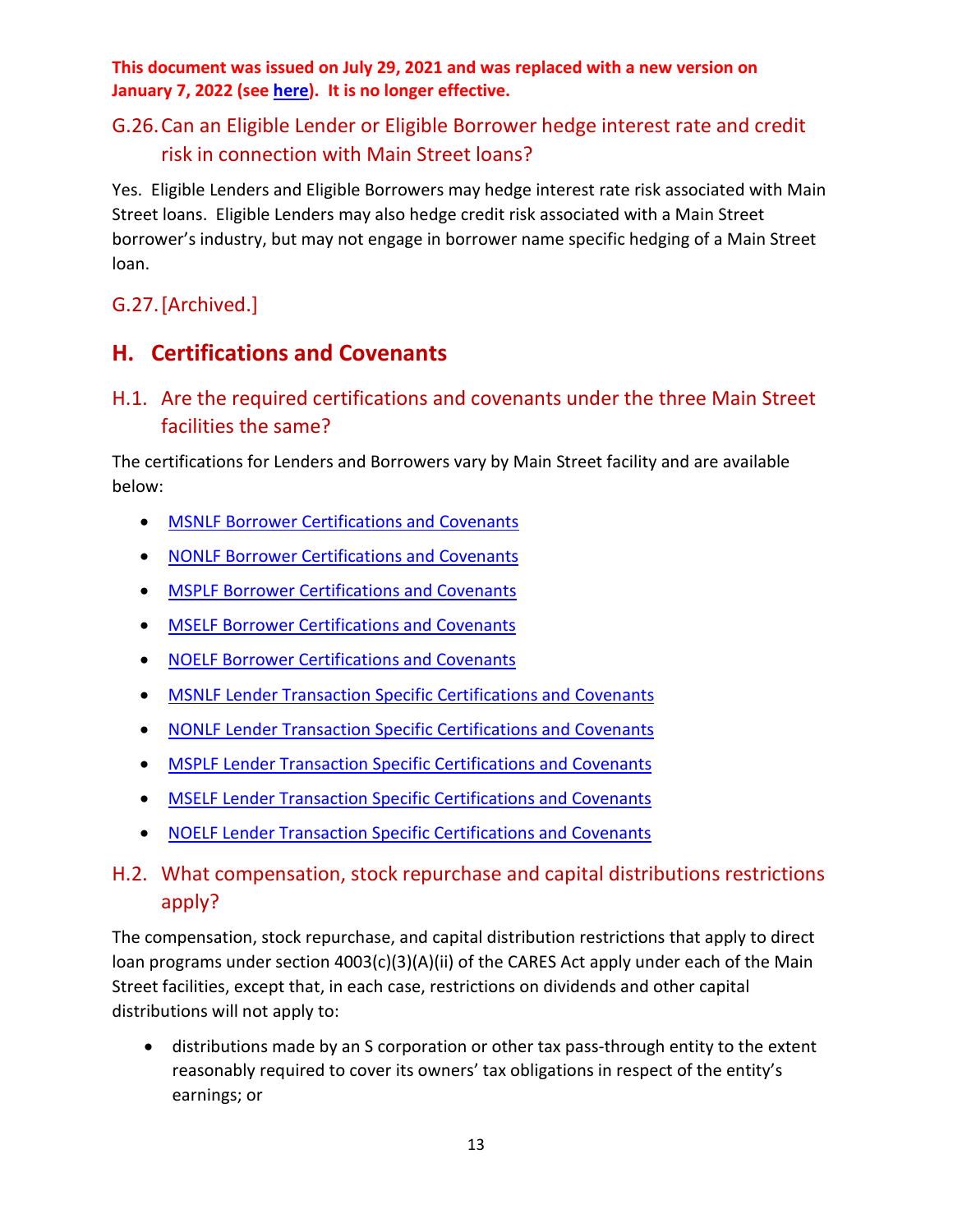• distributions made by a tribal business to a tribal government owner (see question  $H.15$ ).

Detailed instructions are provided in the **MSNLF, [NONLF,](https://www.bostonfed.org/-/media/Documents/special-lending-facilities/mslp/legal/nonlf-borrower-certifications-and-covenants.pdf?la=en) [MSPLF,](https://www.bostonfed.org/-/media/Documents/special-lending-facilities/mslp/legal/msplf-borrower-certifications-and-covenants.pdf) MSELF**, and **NOELF** Borrower Certifications and Covenants.

### <span id="page-13-0"></span>H.3. What restrictions are placed on the Eligible Borrower's ability to repay existing debt?

The restrictions on repaying debt vary across the various Main Street loans:

- **MSNLF, NONLF, MSELF, and NOELF**: The Eligible Borrower was required to commit to refrain from repaying the principal balance of, or paying any interest on, any debt until the MSNLF Loan, NONLF Loan, MSELF Upsized Tranche, or NOELF Upsized Tranche is repaid in full, unless the debt or interest payment is mandatory and due. The Eligible Borrower was required to commit that it will not seek to cancel or reduce any of its committed lines of credit with the Eligible Lender or any other lender.
- **MSPLF**: The Eligible Borrower was required to commit to refrain from repaying the principal balance of, or paying any interest on, any debt until the MSPLF Loan is repaid in full, unless the debt or interest payment is mandatory and due; however, the Eligible Borrower was permitted, at the time of origination of the MSPLF Loan, to refinance existing debt owed by the Eligible Borrower to a lender that was not the Eligible Lender or one of its affiliates. The Eligible Borrower was required to commit that it will not seek to cancel or reduce any of its committed lines of credit with the Eligible Lender or any other lender.

These covenants would not prohibit an Eligible Borrower from undertaking any of the following actions during the term of the MSNLF Loan, NONLF Loan, MSPLF Loan, MSELF Upsized Tranche, or NOELF Upsized Tranche:

- repaying a line of credit (including a credit card) in accordance with the Eligible Borrower's normal course of business usage for such line of credit;
- taking on and paying additional debt obligations required in the normal course of business and on standard terms, including inventory and equipment financing, provided that such debt is secured only by the newly acquired property (e.g., inventory or equipment), and, apart from such security, is of equal or lower priority than the MSNLF Loan, the NONLF Loan, the MSPLF Loan, the MSELF Upsized Tranche, or the NOELF Upsized Tranche;
- taking on and paying, if mandatory and due, debt incurred as a result of participation in the Economic Injury Disaster Loan (EIDL) program or Paycheck Protection Program (PPP), including the extension of the PPP pursuant to the Consolidated Appropriations Act, 2021;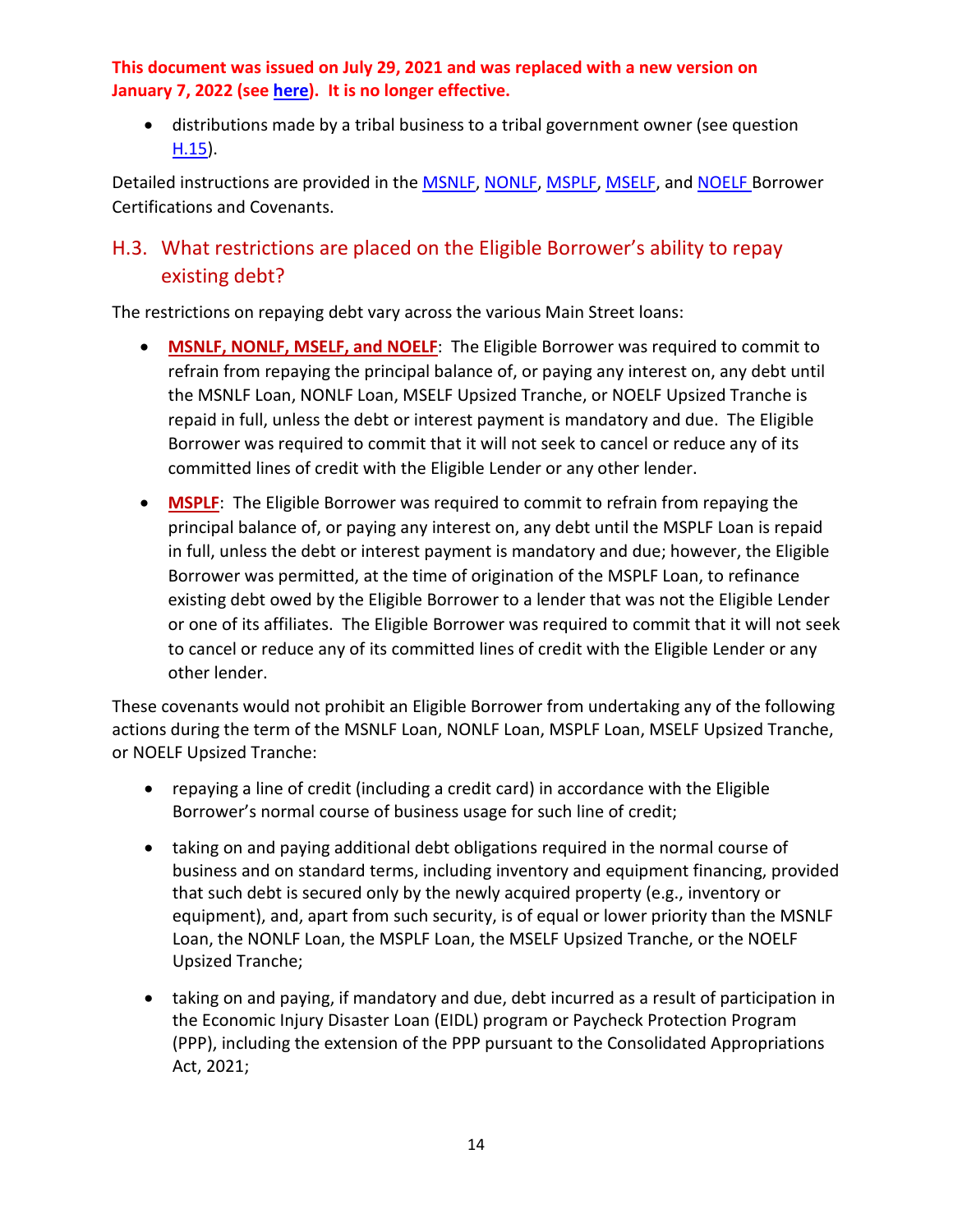- refinancing debt that is maturing no later than 90 days from the date of such refinancing;<sup>[3](#page-14-3)</sup> or
- refinancing debt that existed at the time the Main Street loan was originated ("existing debt"), regardless of the existing debt's initial maturity date, provided that:
	- i. the replacement debt is of the same principal amount as the existing debt, and, at the time the Main Street loan was originated, such existing debt was properly included when calculating the maximum size of Main Street loan the Main Street borrower was eligible to receive;
	- ii. the replacement debt is of the same priority and is secured with the same collateral as the existing debt, and the Main Street loan was made in compliance with the relevant Main Street facility's priority and security requirements; and
	- iii. the repayment schedule of the replacement debt does not include any payments that exceed the amount of, or are accelerated relative to, the repayment schedule of the existing debt.

### <span id="page-14-0"></span>H.4. Is an Eligible Lender permitted to accept partial repayment of an Eligible Borrower's existing line of credit with the Eligible Lender?

The Eligible Lender would not be prevented from accepting repayments on a line of credit from an Eligible Borrower in accordance with the Eligible Borrower's normal course of business usage for such line of credit.

# <span id="page-14-1"></span>H.5. What restrictions are placed on an Eligible Lender's ability to cancel or reduce any existing committed lines of credit outstanding?

An Eligible Lender was required to commit that it will not cancel or reduce any existing committed lines of credit outstanding to the Eligible Borrower, except in an event of default. This requirement does not prohibit the reduction or termination of uncommitted lines of credit, the expiration of existing lines of credit in accordance with their terms, or the reduction of availability under existing lines of credit in accordance with their terms due to changes in borrowing bases or reserves in asset-based or similar structures.

# <span id="page-14-2"></span>H.6. What is the Eligible Lender's role in verifying certifications and covenants?

An Eligible Lender was required to collect the required certifications and covenants from each Eligible Borrower at the time of origination or upsizing. Eligible Lenders may rely on an Eligible Borrower's certifications and covenants, as well as any subsequent self-reporting by the Eligible Borrower. The Eligible Lender is not expected to independently verify the Eligible Borrower's

<span id="page-14-3"></span><sup>&</sup>lt;sup>3</sup> Eligible Lenders and Eligible Borrowers are expected to act in good faith with respect to this requirement and in light of the goals of Main Street. In particular, Eligible Borrowers and Eligible Lenders are discouraged from originating Main Street loans for the purpose of funding debt payments that are, or are presently expected to become, mandatory by operation of a debt covenant or mandatory prepayment provision.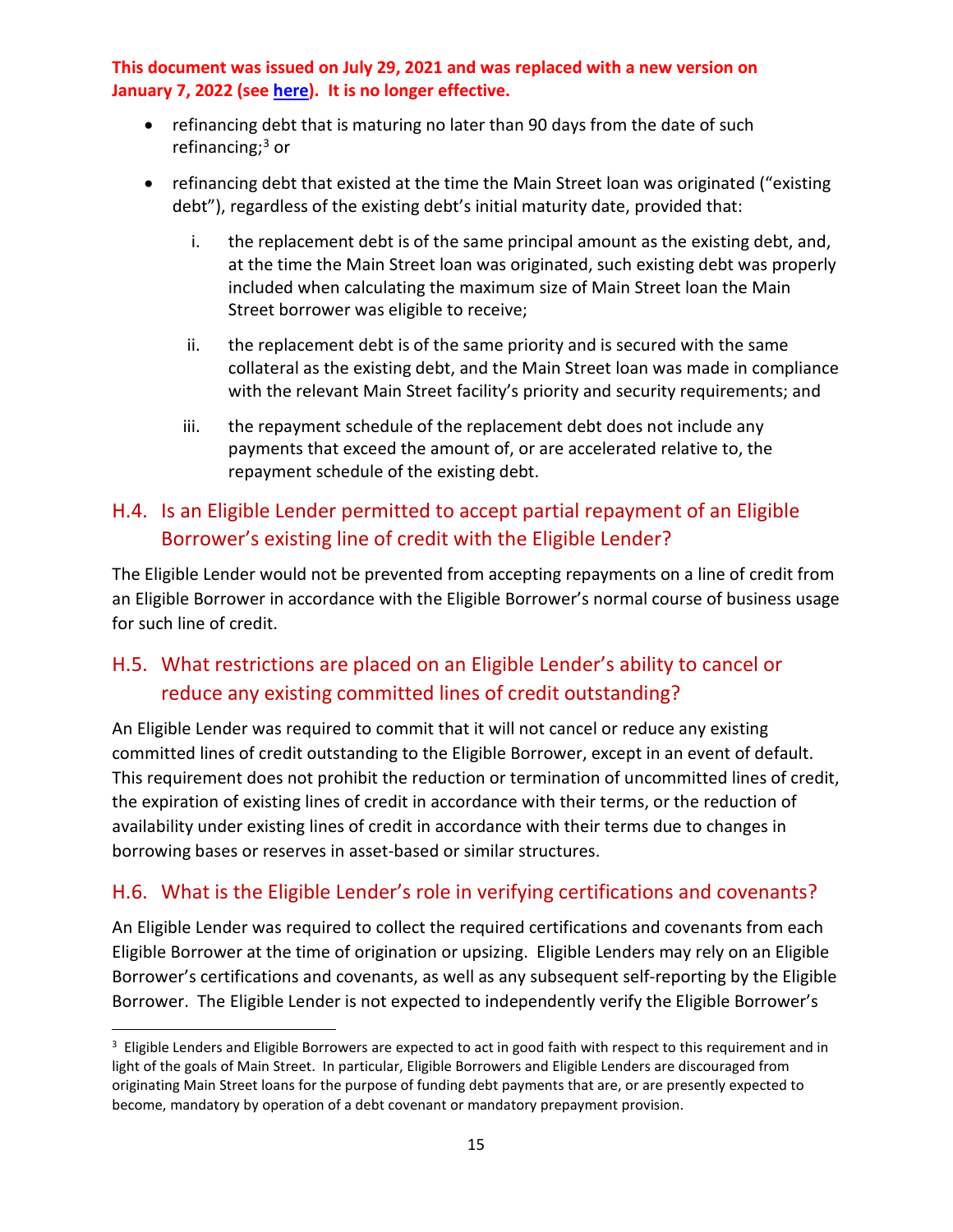certifications or actively monitor ongoing compliance with covenants required for Eligible Borrowers under the Main Street term sheets. If an Eligible Lender becomes aware that an Eligible Borrower made a material misstatement or otherwise breached a covenant during the term of a Main Street loan, the Eligible Lender should notify the FRB Boston. For more detail, please see the **MSNLF, [NONLF,](https://www.bostonfed.org/-/media/Documents/special-lending-facilities/mslp/legal/nonlf-lender-transaction-specific-certifications-and-covenants.pdf?la=en) [MSPLF,](https://www.bostonfed.org/-/media/Documents/special-lending-facilities/mslp/legal/msplf-lender-transaction-specific-certifications-and-covenants.pdf?la=en) MSELF**, and **NOELF** Lender Transaction-Specific Certifications and Covenants.

### <span id="page-15-0"></span>H.7. What debt and interest payments are considered "mandatory and due"?

The debt repayment covenants generally prohibit an Eligible Borrower from repaying the principal balance of, or paying any interest on, any debt until the Main Street loan is repaid in full, unless the principal or interest payment is "mandatory and due." With respect to debt that predates the Main Street loan, principal and interest payments are "mandatory and due":

- on the future date upon which they were scheduled to be paid as of the date of origination of the Main Street loan, or
- upon the occurrence of an event that automatically triggers mandatory prepayments under a contract for indebtedness that the Eligible Borrower executed prior to the date of origination of a Main Street loan, except that any such prepayments triggered by the incurrence of new debt can only be paid:
	- o if such prepayments are de minimis, or
	- o under the MSPLF at the time of origination of an MSPLF Loan.

For the avoidance of doubt, under the Program, Eligible Borrowers may continue to pay, and Eligible Lenders may request that Eligible Borrowers pay, interest or principal payments on outstanding debt on (or after) the payment due date, provided that the payment due date was scheduled prior to the date of origination of a Main Street loan. Eligible Borrowers may not pay, and Eligible Lenders may not request that Eligible Borrowers pay, interest or principal payments on such debt ahead of schedule during the life of the Program loan, unless required by a mandatory prepayment clause as specifically permitted above.

For future debt incurred by the Borrower in compliance with the terms and conditions of the Program loan, principal and interest payments are "mandatory and due" on their scheduled dates or upon the occurrence of an event that automatically triggers mandatory prepayments.

See question [H.3](#page-13-0) above for more information about the debt payment covenants generally, including with respect to treatment of lines of credit.

### H.8. [Archived.]

- H.9. [Archived.]
- H.10.[Archived.]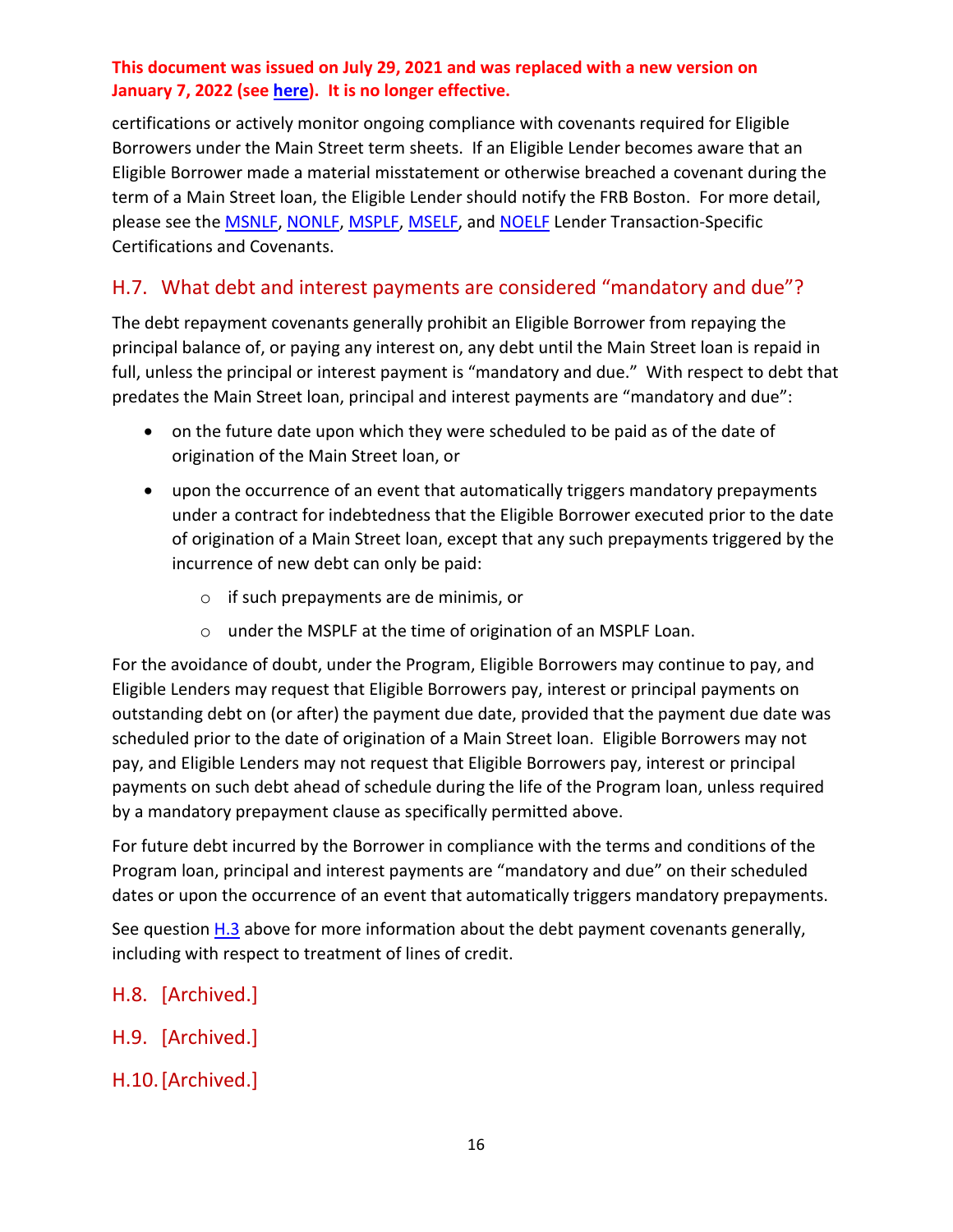### H.11.[Archived.]

### <span id="page-16-0"></span>H.12.How should Eligible Borrowers calculate "total compensation" for purposes of complying with limits on compensation under the direct loan restrictions?

Total compensation includes salary, bonuses, awards of stock, and other financial benefits provided by the Eligible Borrower and its affiliates to an officer or employee of the Eligible Borrower, but does not include the value of severance pay or other benefits paid in connection with a termination of employment. The following framework, which is represented in this [flowchart,](https://www.bostonfed.org/-/media/Documents/special-lending-facilities/mslp/legal/Total-Compensation-FAQ.pdf) should be used by the Eligible Borrower to calculate total compensation:

- (1) **Eligible Borrowers that are public companies**. An Eligible Borrower that is, or is a consolidated subsidiary of, an entity that is required to disclose information in accordance with the Securities and Exchange Commission's Regulation S-K (17 CFR part [229\)](https://www.ecfr.gov/cgi-bin/text-idx?tpl=/ecfrbrowse/Title17/17cfr229_main_02.tpl) (a **public company**) must calculate total compensation according to the methodology set out in item 402(c) of Regulation S-K (**item 402(c)**) (17 CFR [229.402\(c\)\(2\)\)](https://www.ecfr.gov/cgi-bin/text-idx?SID=196c5f2a1f5f9eb8d47839cc87c2e01e&mc=true&node=se17.3.229_1402&rgn=div8).
- (2) **Eligible Borrowers that are not public companies**. An Eligible Borrower that is not a public company may choose to calculate compensation in a manner consistent with the federal tax rules if the Eligible Borrower meets the criteria described in (a) or (b) below. An Eligible Borrower that is not a public company and does not choose to calculate compensation in a manner consistent with the federal tax rules must use item 402(c) to calculate total compensation. An Eligible Borrower must choose which approach to use upon disbursement of the Main Street loan and apply it for as long as the Main Street loan is outstanding and for 12 months thereafter. However, as described in Questions [H.13](#page-17-0) and [H.14](#page-18-0) below, an Eligible Borrower that has chosen to use the federal tax rules may later be required to switch to using item 402(c).
	- (a) **Small Eligible Borrowers that are not public companies**. An Eligible Borrower that is not a public company and that had gross revenues for its financial year ending in 2019 of less than or equal to \$10,000,000, may calculate total compensation in a manner consistent with the federal tax rules.
	- (b) **Officers and Employees that receive limited deferred compensation**. An Eligible Borrower that is not a public company and that had gross revenues for its financial year ending in 2019 of greater than \$10,000,000, may calculate compensation in a manner consistent with the federal tax rules for all officers or employees who are not Significant Deferred Compensation Recipients. A **Significant Deferred Compensation Recipient** means an officer or employee who, during any 12-month period beginning January 2019 and until 12 months after the date on which the Main Street loan is no longer outstanding, has total compensation that exceeds \$425,000, out of which the fair value of deferred compensation granted to such officer or employee exceeds 30%. Eligible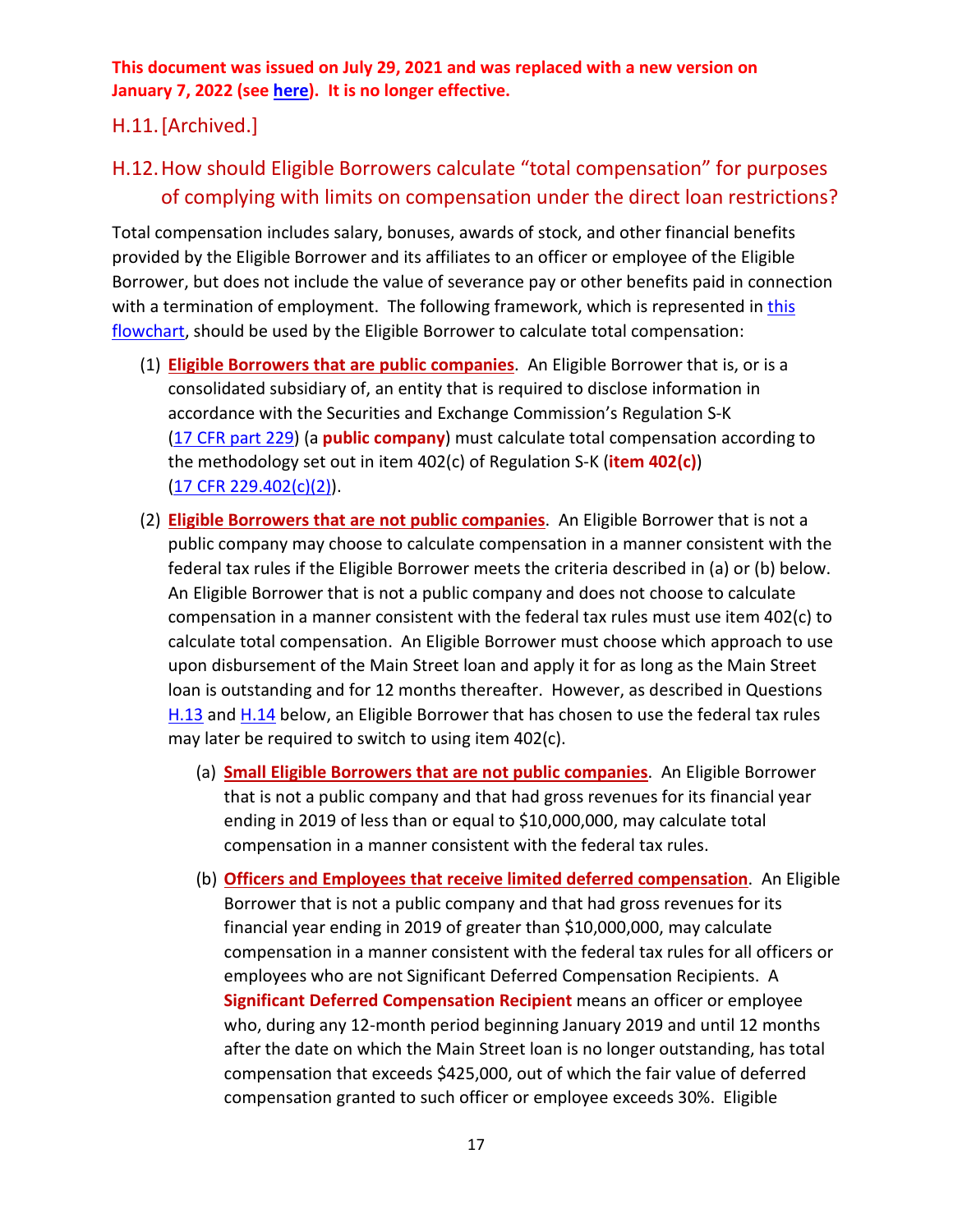Borrowers should use U.S. GAAP to determine which of its officers and employees are Significant Deferred Compensation Recipients.

Deferred compensation is a legally binding right to receive compensation awarded to an officer or employee in one taxable year but not payable until a later taxable year, and includes stock-based compensation the fair value of which is determined according to FASB ASC topic 718.

Eligible Borrowers that choose to calculate total compensation according to the federal tax rules must use the timing and valuation methodology, including the valuation of fringe benefits and bonuses, that apply for purposes of determining when amounts are treated as wages under [Internal Revenue Code section 3401\(a\)](https://uscode.house.gov/view.xhtml?req=(title:26%20section:3401%20edition:prelim)%20OR%20(granuleid:USC-prelim-title26-section3401)&f=treesort&edition=prelim&num=0&jumpTo=true) for income tax withholding, or net earnings from selfemployment unde[r Internal Revenue Code section 1402\(a\).](https://uscode.house.gov/view.xhtml?req=(title:26%20section:1402%20edition:prelim)%20OR%20(granuleid:USC-prelim-title26-section1402)&f=treesort&edition=prelim&num=0&jumpTo=true) In addition, total compensation as calculated under the federal tax rules includes elements of compensation paid to an officer or employee who is either:

- an individual for whom the Eligible Borrower would be responsible for reporting compensation on Form W-2, and includes commissions, educational assistance, and benefits or wages that are paid in kind (such as meals or lodging) if they would be treated as taxable compensation subject to federal income tax withholding under [Internal Revenue Code section 3401\(a\)](https://uscode.house.gov/view.xhtml?req=(title:26%20section:3401%20edition:prelim)%20OR%20(granuleid:USC-prelim-title26-section3401)&f=treesort&edition=prelim&num=0&jumpTo=true) applicable to U.S. citizen employees in a state or the District of Columbia (regardless of whether the compensation paid to the individual is actually subject to federal income tax withholding, and whether or not tax is actually withheld); $4$  or
- an individual who is a partner in a partnership or a member of a limited liability company or other similar structure, and includes "net earnings from self-employment" and "guaranteed payments for services" that are subject to self-employment tax under [Internal Revenue Code 1401\(a\)](https://uscode.house.gov/view.xhtml?req=(title:26%20section:1401%20edition:prelim)%20OR%20(granuleid:USC-prelim-title26-section1401)&f=treesort&edition=prelim&num=0&jumpTo=true) as payments in connection with the performance of services.
- <span id="page-17-0"></span>H.13.What if an Eligible Borrower chooses, at the time of disbursement of the Main Street loan, to calculate total compensation using the federal tax rules for all officers or employees that were not Significant Deferred Compensation Recipients (as defined in question H.12), and the Eligible Borrower later increases the amount of deferred compensation so that one

<span id="page-17-1"></span><sup>&</sup>lt;sup>4</sup> See e.g., Internal Revenue Service Publication [15](https://www.irs.gov/pub/irs-pdf/p15.pdf) and Publication [15-B,](https://www.irs.gov/publications/p15b) which provide a summary of the rules applicable to employers for reporting wages, including fringe benefits.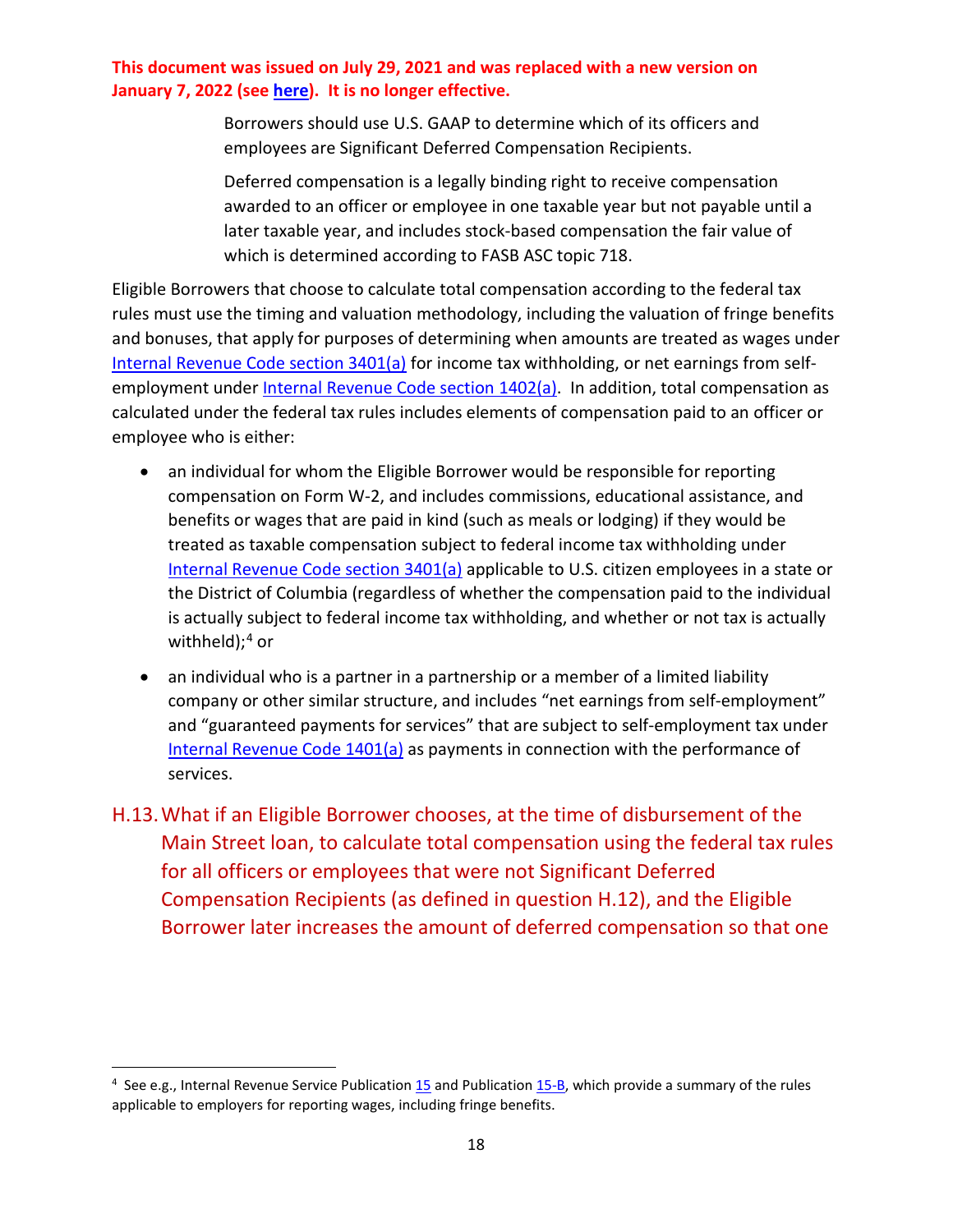# or more of these individuals become Significant Deferred Compensation Recipients?

An Eligible Borrower described in (2)(b) of question [H.12](#page-16-0) must begin calculating total compensation according to item 402(c) immediately with respect to any officer or employee that becomes a Significant Deferred Compensation Recipient based on U.S. GAAP, and continue doing so for the remaining period that the Main Street loan is outstanding and for 12 months thereafter. In such cases, the Eligible Borrower must include in any such officer's or employee's total compensation calculated according to item 402(c) any deferred compensation that was granted but not paid in the preceding 90-day period. An Eligible Borrower that meets the criteria under (2)(a) of question [H.12](#page-16-0) (i.e., had gross revenues for its financial year ending in 2019 of less than or equal to \$10,000,000) at the time of loan disbursement and chooses to use the federal tax rules to calculate total compensation is not required to use item 402(c) for any employee or officer that is or becomes a Significant Deferred Compensation Recipient at any time, unless it becomes a public company.

# <span id="page-18-0"></span>H.14.What if an Eligible Borrower that has chosen to calculate total compensation using the federal tax rules (as permitted by question H.12) later becomes a public company?

Any Eligible Borrower that becomes a public company must calculate total compensation according to item 402(c). With respect to any officer or employee whose total compensation had been calculated in a manner consistent with the federal tax rules, the Eligible Borrower must begin calculating such individual's total compensation under item 402(c) immediately upon becoming a public company, and must include in their total compensation any deferred compensation granted but not paid in the 90-day period ending when the Eligible Borrower became a public company.

# <span id="page-18-1"></span>H.15.Is a tribal business prohibited from paying dividends or making other capital distributions to a tribal government owner under the covenant in section 2.D of the Borrower Certifications and Covenants?

Dividends or other capital distributions paid by tribal businesses provide a vital source of revenue for tribal governments and thereby support the self-sufficiency of the tribe and the provision of social services. The Secretary exercised his authority under section 4003(c)(3)(A)(iii) of the CARES Act to grant a waiver from the dividend prohibition in section 4003(c)(3)(A)(ii)(II) of the CARES Act to permit a tribal business, the ownership interests of which are wholly or majority owned by one or more tribal governments, to pay dividends or make equivalent capital distributions to its tribal government owners. The term "tribal government" as used in this FAQ refers to a federally or state recognized Indian tribe and does not include Alaska Native corporations.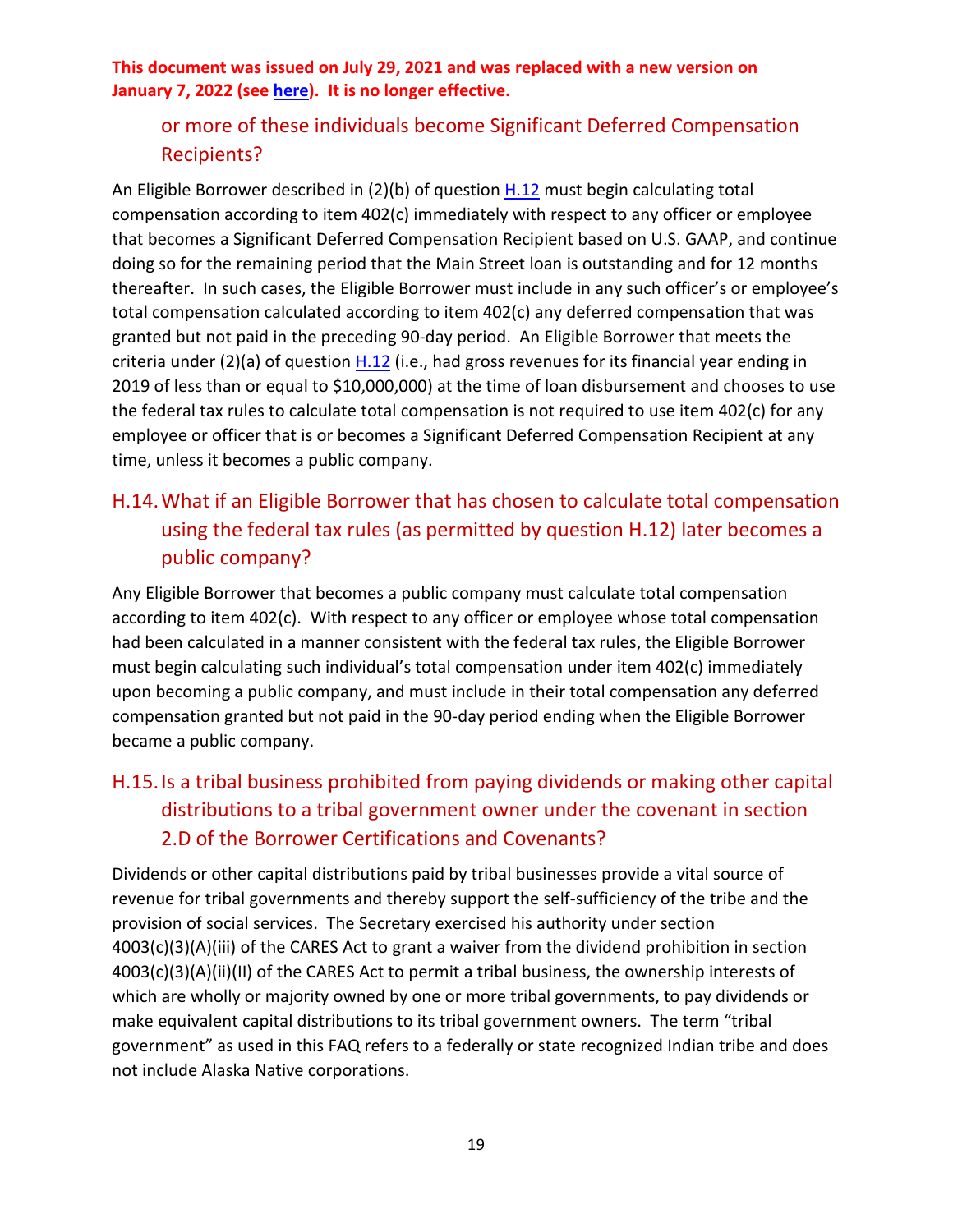A tribal business with ownership interests that are held by individuals or investors other than the tribal government may pay dividends or make equivalent capital distributions to its tribal government owner(s), but remains subject to the prohibition on payment of dividends and other capital distributions with respect to ownership interests held by individuals or investors other than a tribal government. However, a tribal business that is organized as an S corporation or other tax pass-through entity is permitted to pay dividends or make other capital distributions to non-tribal government owners, to the extent reasonably required to cover the owners' tax obligations in respect of the company's earnings, as described in question [H.2.](#page-12-3)

A tribal business, the ownership interests of which are wholly or majority owned by one or more tribal governments, should consider this FAQ incorporated by reference into the MSNLF, MSPLF, or MSELF Borrower Certifications and Covenants and may rely on this FAQ in relation to covenants required by section 2.D of each Borrower Certifications and Covenants document.

For the avoidance of doubt, transfers from tribal economic enterprises that do not have a distinct legal personality to the related tribal government are not considered dividends and are permitted, subject to the terms of the loan agreement.

# <span id="page-19-0"></span>H.16.How should an Eligible Borrower that is organized as a partnership, limited liability company, S corporation, or similar tax pass-through entity comply with restrictions on compensation and capital distributions under the direct loan restrictions with respect to payments made to owners of the Eligible Borrower?

All Eligible Borrowers were required to commit to comply with the repurchase, capital distribution, and compensation restrictions that apply to direct loan programs under section 4003(c)(3)(A)(ii) of the CARES Act. As described in the Borrower Certifications and Covenants, the restrictions on capital distributions apply to payments made with respect to common stock or equivalent interests in a partnership, limited liability company, business organized as a trust, or other legal entity. In addition, an Eligible Borrower is subject to limitations on compensation of any officer or employee whose total compensation exceeds \$425,000 (see question [H.12\)](#page-16-0).

In some cases, an employee or officer that is covered by the limitations on compensation may also be a shareholder, partner, or member of the Eligible Borrower. In complying with both sets of restrictions, the Eligible Borrower must distinguish between (i) compensation of the employee or officer and (ii) dividends and other capital distributions paid to owners, including the employee or officer. The discussion below provides guidance on distinguishing between stock- or equity-based compensation and capital distributions paid with respect to common stock or common stock equivalents.

**Corporations**: As described in question **H.12**, Eligible Borrowers must calculate total compensation according to item 402(c) unless the Eligible Borrower meets the criteria and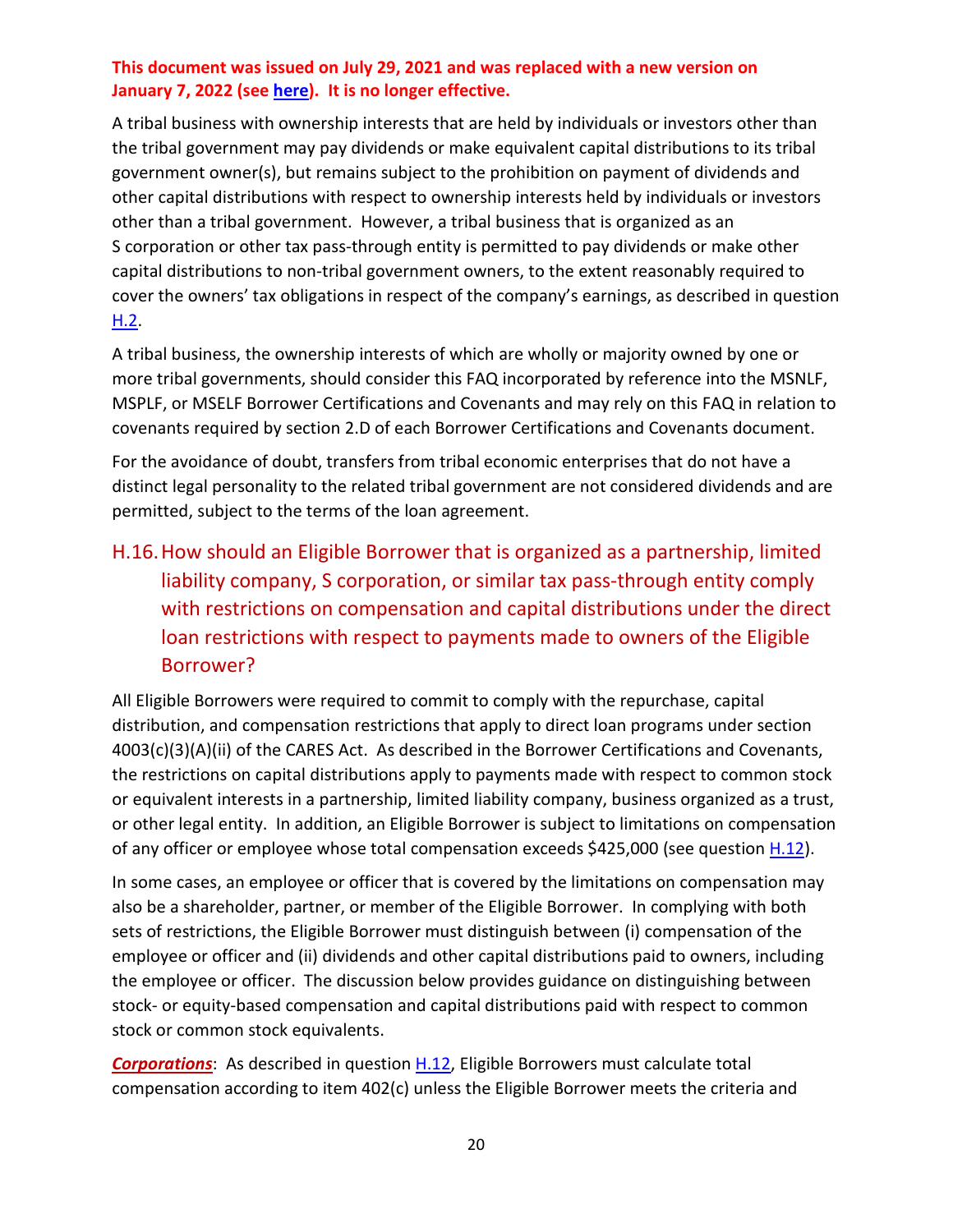chooses to calculate total compensation according to the federal tax rules. Stock-based compensation, such as stock options, is included in total compensation according to methodology described in item 402(c) or the federal tax rules. The award of stock-based compensation would not be considered a capital distribution and, accordingly, would not be subject to restrictions on capital distributions. However, dividend payments made on such stock of the Eligible Borrower owned by the officer or employee would be prohibited under the restrictions on capital distributions, except in the case of dividend distributions made to the owner of an S corporation that are reasonably required to cover its owners' tax obligations in respect of the Eligible Borrower's earnings.<sup>[5](#page-20-2)</sup>

<span id="page-20-1"></span>*Partnerships and Limited Liability Companies*: As described in question [H.12,](#page-16-0) Eligible Borrowers must calculate total compensation according to item 402(c) unless the Eligible Borrower meets the criteria and chooses to calculate total compensation according to the federal tax rules. An officer or employee may receive awards in connection with the performance of services in the form of an interest in the partnership or limited liability company, including a capital or profits interest.<sup>[6](#page-20-3)</sup> With respect to an award of a capital or profits interest in connection with services, the value of the award, if any, would be included in total compensation according to the methodology described in item 402(c) or the federal tax rules, as applicable. The award of an interest in a partnership or limited liability company would not be considered a capital distribution and, accordingly, would not be subject to restrictions on capital distributions. However, the Eligible Borrower would be prohibited from making a distribution with respect to a partnership or limited liability company interest, including a capital or profits interest, except to the extent reasonably required to cover its owners' tax obligations in respect of the Eligible Borrower's earnings.<sup>[7](#page-20-4)</sup>

# <span id="page-20-0"></span>H.17.How do the capital distribution and repurchase restrictions apply to ownership interests held by Employee Stock Ownership Plans (ESOPs)?

Eligible Borrowers were required to commit to comply with the repurchase, capital distribution, and compensation restrictions that apply to direct loan programs under section 4003(c)(3)(A)(ii) of the CARES Act. In some cases, shares of common stock of the Eligible Borrower may be held by an employee stock ownership plan (**ESOP**). The bullets below discuss how the restrictions on

<span id="page-20-2"></span><sup>&</sup>lt;sup>5</sup> Permitted dividends and other distributions by an Eligible Borrower to cover its owners' tax obligations shall be subject to an annual reconciliation, with any surplus or deficiency to be deducted from or added to distributions, as applicable, in the following year. In addition, equity interests in an Eligible Borrower that provide for mandatory or preferential payment of dividends or other distributions shall be subject to these restrictions unless both the equity interest and the obligation to pay dividends or distributions existed as of March 27, 2020.

<span id="page-20-3"></span><sup>6</sup> The term "officer or employee" is defined in Section 2.D of the Certifications and Covenants and includes an individual that provides compensated services to a partnership or limited liability company that is taxed as a partnership.

<span id="page-20-4"></span><sup>7</sup> See footnot[e 5.](#page-20-1)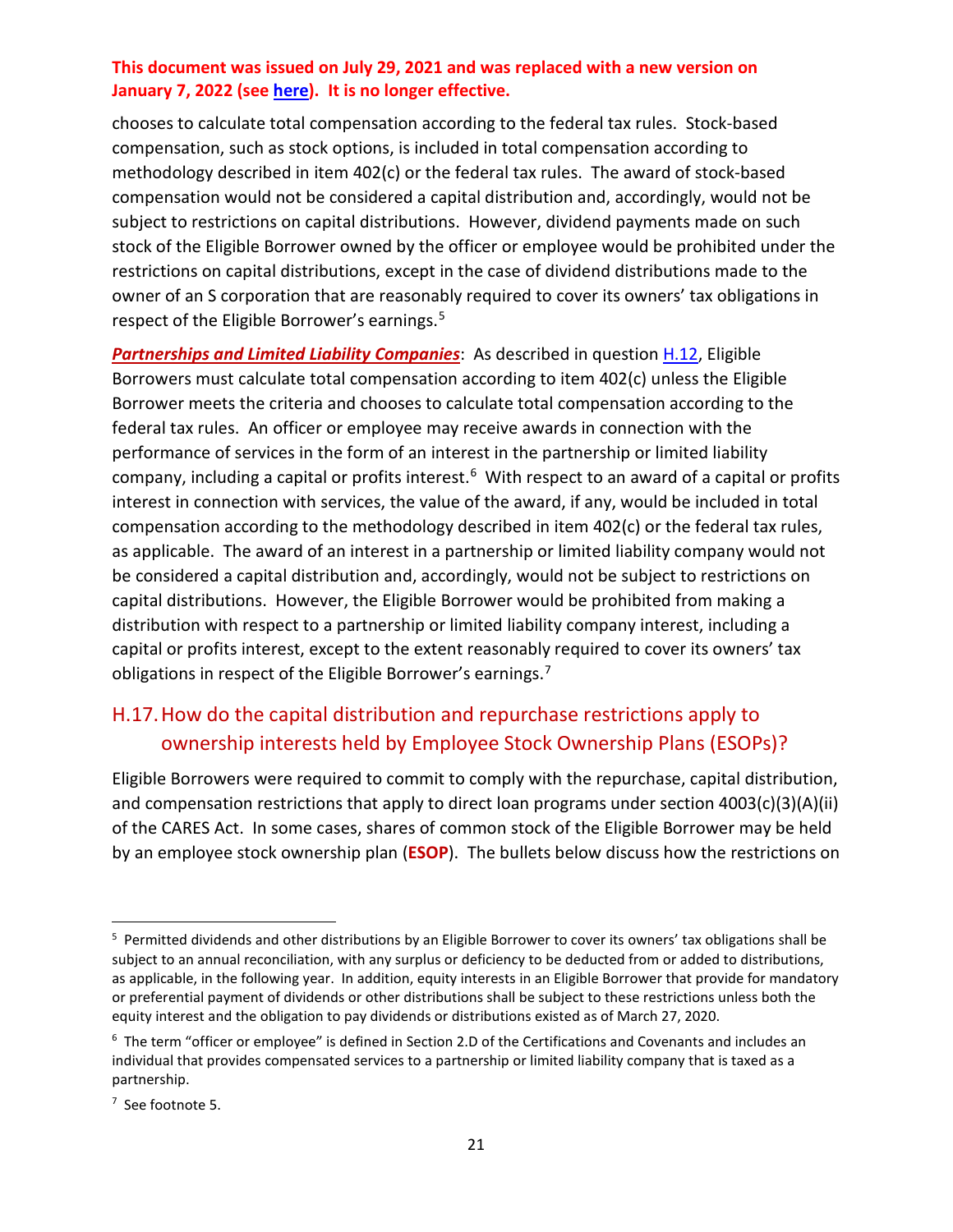stock repurchases and capital distributions would apply to ownership interests held by the ESOP.

- **Restrictions on repurchases and redemptions**. In general, and as discussed in the Borrower Certifications and Covenants, an Eligible Borrower is restricted from repurchasing or redeeming an equity security issued by the Eligible Borrower or its parent company if such equity security is listed on a national securities exchange. Restrictions would therefore not apply to a repurchase or redemption of an equity security not listed on a national exchange. For example, an ESOP that holds shares of a non-public company that has an obligation to repurchase any shares allocated to the employee's ESOP account upon the employee's retirement or termination of employment would not be prohibited under these restrictions from making such repurchases. In addition, the restrictions on repurchases and redemptions do not apply to repurchases or redemptions required under a contractual obligation that was in effect as of March 27, 2020.
- **Restrictions on capital distributions**. Eligible Borrowers are also subject to restrictions on dividends and other capital distributions made with respect to common stock or equivalent interests in a partnership, limited liability company, business organized as a trust, or other legal entity. The rules regarding restrictions on capital distributions would apply to a corporation that maintains an ESOP that holds shares of the company stock. The restrictions on dividends and other capital distributions do not apply to repurchases or redemptions, which are governed by the separate restriction in CARES Act section 4003(c)(3)(A)(ii)(I), discussed immediately above. A dividend or other capital distribution with respect to an Eligible Borrower's common stock or an equivalent interest held by an ESOP would be subject to restrictions on capital distributions, unless both the equity interest and the obligation to pay dividends or distributions existed as of March 27, 2020.

### <span id="page-21-0"></span>H.18.If an Eligible Borrower is sold, will the certifications and covenants apply to its successors?

An Eligible Borrower was required to commit to comply with the certifications and covenants included in the Borrower Certifications and Covenants, including the repurchase, capital distribution, and compensation restrictions that apply to direct loan programs under section 4003(c)(3)(A)(ii) of the CARES Act (collectively, "Direct Loan Restrictions"). If an Eligible Borrower is acquired or otherwise merged into another business, the acquiring or resulting entity would generally assume all rights and obligations of the Eligible Borrower, including the rights and obligations of the predecessor entity under a Main Street loan. In all cases, an Eligible Borrower should first ensure that any proposed sale complies with the terms of the Main Street loan agreement so long as that Main Street loan remains outstanding, and that all required consents or waivers are obtained.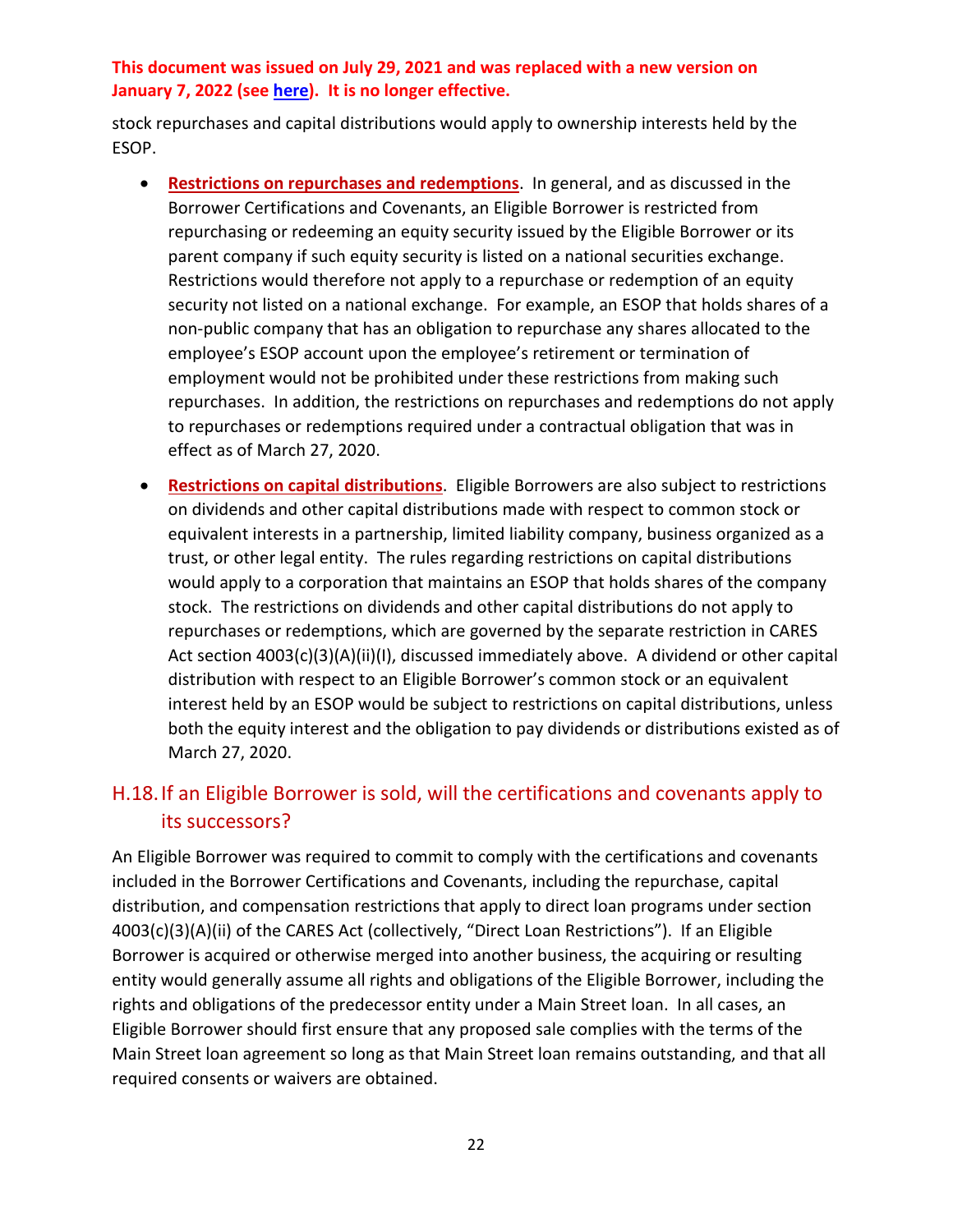Below are examples of how Direct Loan Restrictions would apply to an Eligible Borrower, or a purchasing entity, after an acquisition or merger.

• **Scenario 1**: *Company A, an Eligible Borrower, sells all or substantially all of its assets to Company B.*

A sale of substantially all of Company A's assets in any transaction or series of transactions would be a Core Rights Act as defined in the [Loan Participation Agreement](https://www.bostonfed.org/-/media/Documents/special-lending-facilities/mslp/legal/loan-participation-agreement-standard-terms-and-conditions-historic-July312020.pdf?la=en) if it results in a release of all or substantially all of the collateral pledged under the Main Street loan, and would require the Main Street SPV's prior approval.

As a condition of its approval, the Main Street SPV will require that Company B assume all rights and obligations under the Main Street loan, including any Direct Loan Restrictions, unless the exception immediately below applies. Therefore, Company B will be required to execute the required Borrower Certifications and Covenants.

To the extent the Main Street loan is repaid in full as the result of the sale to a *bona fide* third party buyer, Company A would remain subject to any Direct Loan Restrictions, including without limitation any restrictions on capital distribution, that survive for 12 months after the loan is repaid. In this scenario, Company B would not be required to execute the required Borrower Certifications and Covenants. A *bona fide* third-party buyer is a party who had no previous direct or indirect ownership interests in, affiliation with, or immediate family connection to individuals with direct or indirect ownership interests in Company A.

• **Scenario 2**: *Company A, an Eligible Borrower, sells some, but not substantially all, of its assets to Company B.*

In this scenario, Company A would likely retain its rights and obligations under the Main Street loan, including any Direct Loan Restrictions, and Company B would not assume any rights or obligations under the Main Street loan, unless so provided as part of the commercial transaction, including if required by the Main Street lender under the credit agreement. To the extent the Main Street loan is repaid, Company A would remain subject to any Direct Loan Restrictions, including without limitation any restrictions on capital distribution, that survive for 12 months after the loan is repaid.

Note that, to the extent that the assets in question are pledged as collateral to the Main Street loan, the collateral release could be considered a Core Rights Act as defined in the [Loan Participation Agreement](https://www.bostonfed.org/-/media/Documents/special-lending-facilities/mslp/legal/loan-participation-agreement-standard-terms-and-conditions-historic-July312020.pdf?la=en) if it constitutes, in any transaction or series of transactions, a release of all or substantially all of the value of the collateral under the Main Street loan and would require the Main Street SPV's prior approval.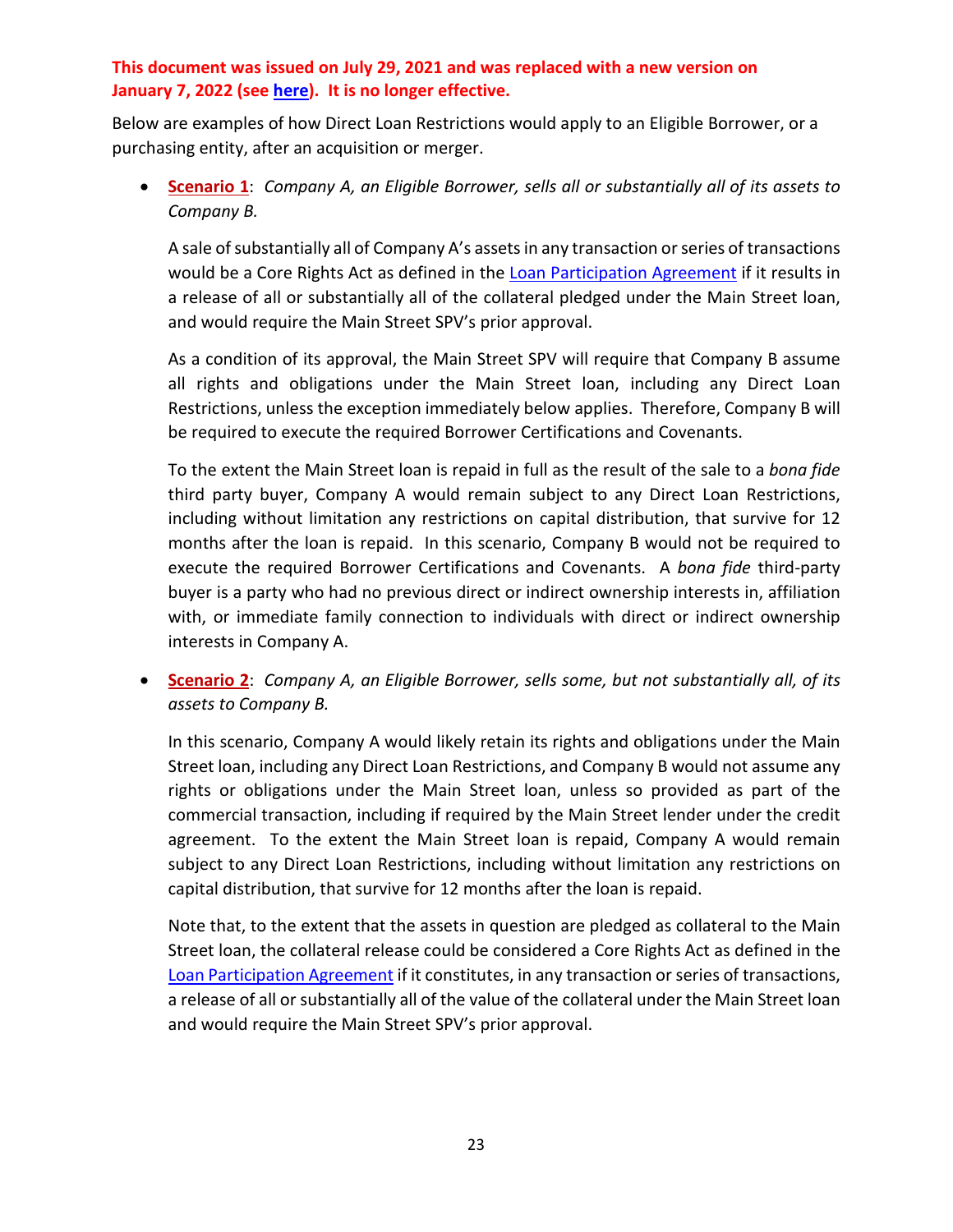• **Scenario 3**: *Shareholder X (the current owner of Company A, an Eligible Borrower) sells all or some of their shares in Company A to Shareholder Y.*

In this scenario, Company A continues to exist as a company but is under different ownership. Company A would retain its rights and obligations under the Main Street loan, including its obligations under the Direct Loan Restrictions. To the extent the Main Street loan is repaid, Company A would remain subject to any Direct Loan Restrictions, including without limitation any restrictions on capital distribution, that survive for 12 months after the loan is repaid.

Note that to the extent that Shareholder X is a guarantor of the Main Street loan, a release of Shareholder X as a guarantor could be considered a Core Rights Act as defined in the [Loan Participation Agreement](https://www.bostonfed.org/-/media/Documents/special-lending-facilities/mslp/legal/loan-participation-agreement-standard-terms-and-conditions-historic-July312020.pdf?la=en) if it constitutes a release of all or substantially all of the value of the guaranties under the Main Street loan and would require the Main Street SPV's prior approval.

• **Scenario 4**: *Company A merges into Company B. Company A ceases to have a separate corporate existence.*

In this scenario, Company A would no longer exist and Company B would assume all rights and obligations under the Main Street loan, including the Direct Loan Restrictions. Company B would be subject to the Borrower Certifications and Covenants, whether by operation of law or as a condition of the transaction. To the extent the Main Street loan is repaid, Company B would remain subject to any Direct Loan Restrictions, including without limitation any restrictions on capital distribution, that survive for 12 months after the loan is repaid.

• **Scenario 5**: *All shares of Company A are purchased by Company B. Company A becomes a subsidiary of Company B.*

Like in Scenario 3, Company A continues to exist as a company but is under different ownership. Company A would retain its rights and obligations under the Main Street loan, including its obligations under the Direct Loan Restrictions. Company B would not be subject to any rights or obligations under the Main Street loan, except to the limited extent they apply to affiliates of the Eligible Borrower under the Direct Loan Restrictions (see section 2.D of the Instructions to the Borrower Certifications and Covenants and these FAQs), or if required by the Main Street lender. To the extent the Main Street loan is repaid, Company A would remain subject to any Direct Loan Restrictions, including without limitation any restrictions on capital distribution, that survive for 12 months after the loan is repaid.

For any other fact pattern involving the sale or transfer of shares or assets of a Main Street borrower, the lender may contact the Main Street SPV to determine the application of Program requirements.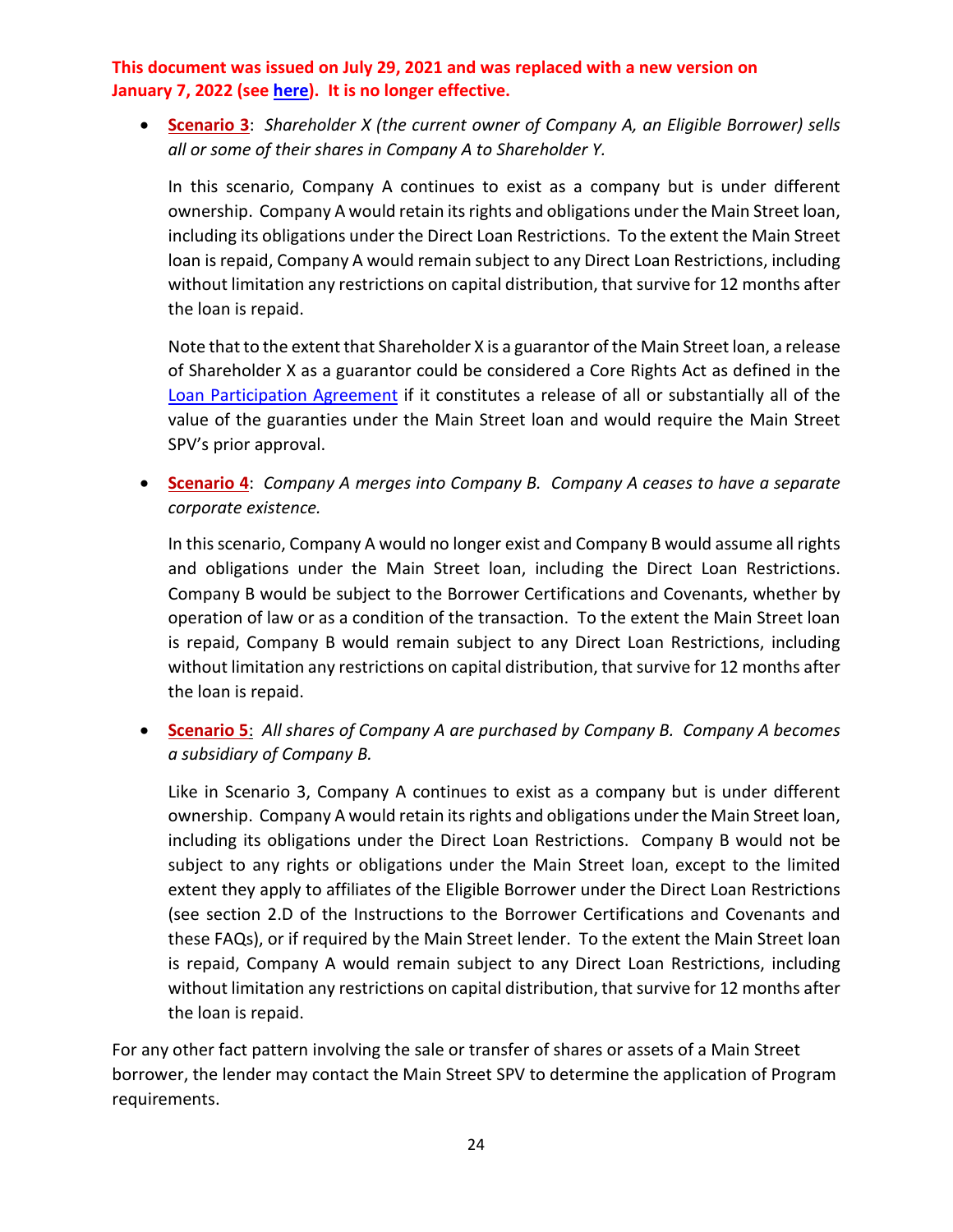# <span id="page-24-0"></span>H.19.How do the compensation, capital distribution, and stock repurchase restrictions apply to an organization in which more than one entity borrows from the Main Street Lending Program?

The restrictions on compensation, stock repurchase, and capital distributions apply to the Eligible Borrower. Accordingly, if two affiliates borrow from the Main Street Lending Program each would be subject to the restrictions on compensation, capital distributions, and stock repurchases. Note that some restrictions also affect affiliates that are not borrowers. For example, the calculation of total compensation includes salary, bonuses, awards of stock, and other financial benefits received by an officer or employee from the Eligible Borrower and its affiliates. In addition, the Eligible Borrower may be restricted from repurchasing shares of its parent(s) if those shares are traded on a national exchange, as explained further in the Borrower Certifications and Covenants.

# <span id="page-24-1"></span>H.20.Do restrictions on dividend payments and capital distributions apply to loans made by an Eligible Borrower to an individual that is an owner of such Eligible Borrower?

A loan made by an Eligible Borrower after origination of a Main Street loan to an individual who is an owner of the Eligible Borrower is presumed to be a capital distribution unless the loan is (i) bona fide and (ii) either repaid according to its terms, or the lender (in this case the Eligible Borrower) exercises its rights as a creditor upon default.<sup>8</sup> A loan will be considered bona fide if (i) it is a written instrument with a stated interest rate and a stated maturity date; (ii) it has terms that are at least as favorable to the Eligible Borrower as market terms for similar loans at the time of origination;<sup>[9](#page-24-3)</sup> (iii) the lender (in this case the Eligible Borrower) has a reasonable expectation of repayment, including that payments on the loan are not deferred; (iv) the debt is enforceable under state law; and (v) the lender (in this case the Eligible Borrower) has remedies upon default (e.g., a security interest or position with respect to other creditors).

A loan made before origination of the Main Street loan to an individual who is an owner will be presumed to be a capital distribution if it is forgiven or discharged, in whole or in part, or if the Eligible Borrower does not exercise its rights as a creditor.

Eligible Borrowers are subject to compensation, stock repurchase, dividend payment, and capital distribution restrictions that apply to direct loan programs under section 4003(c)(3)(A)(ii) of the CARES Act. In determining whether a transaction is a capital distribution or dividend payment, and therefore subject to the restrictions under section 4003(c)(3)(A)(ii) of the CARES Act, the Eligible Borrower is required to review and

<span id="page-24-2"></span><sup>&</sup>lt;sup>8</sup> Includes draws on existing lines of credit, renewals of existing loans, or amendments to an existing loan that results in the terms of the loan becoming more favorable to the owner.

<span id="page-24-3"></span> $9$  Market terms means the prevailing terms at the time of origination. Market terms should be demonstrated, preferably by receipt of one or more written offers from an unaffiliated lender for a similar loan.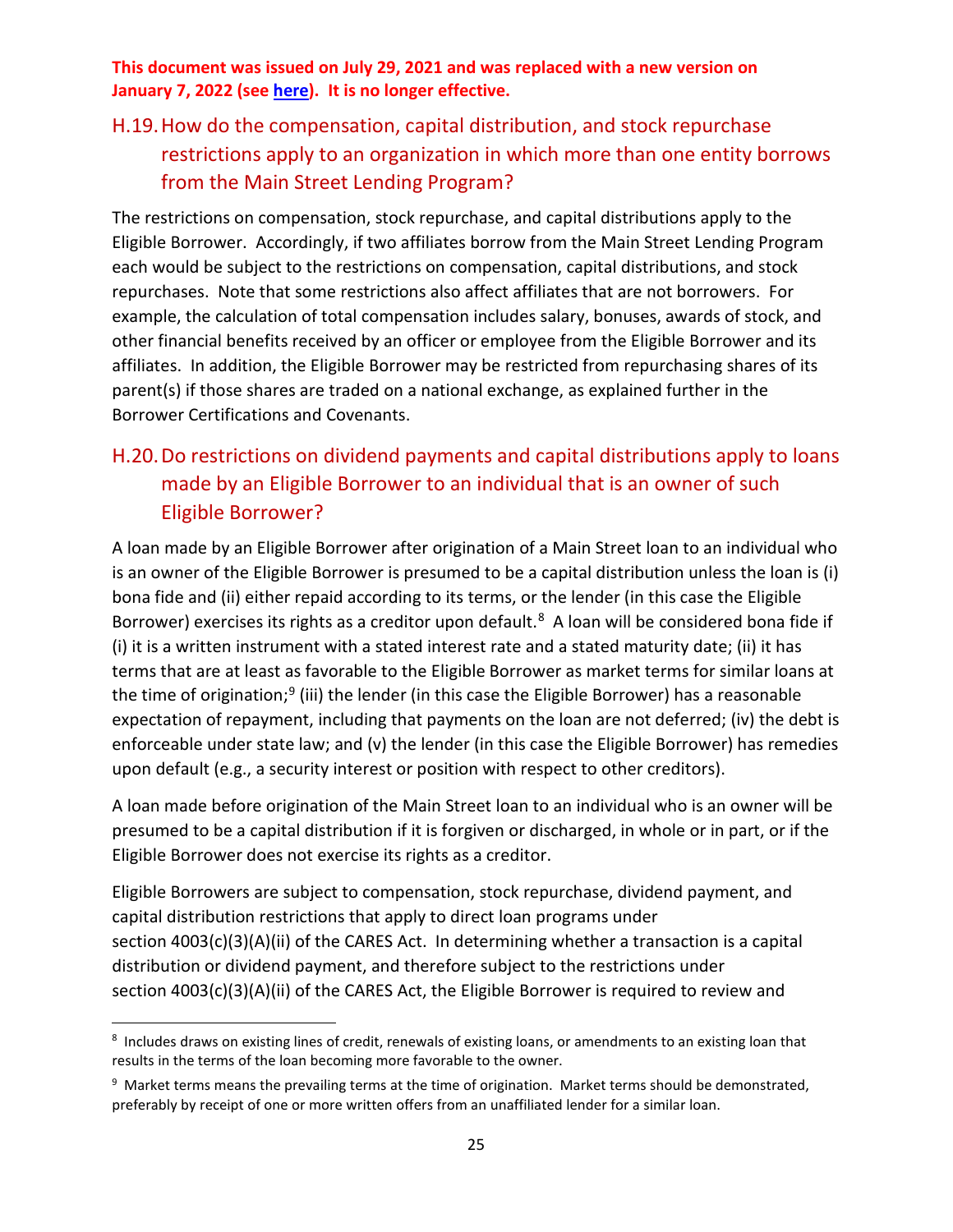consider the instructions to the Borrower Certifications and Covenants, the FAQs, and the purpose of and economic result of the transaction. Transactions that circumvent or evade the restrictions that apply under section 4003(c)(3)(A)(ii) will be viewed as a violation of these restrictions.

### <span id="page-25-0"></span>H.21.What restrictions apply to an Eligible Borrower's repayment of a loan made to the Eligible Borrower by an owner of the Eligible Borrower?

The Eligible Borrower's repayment of a loan made to it by an owner would not be considered a capital distribution provided that the loan is a bona fide loan and repayment is made when mandatory and due (see question [H.20\)](#page-24-1). A loan will be considered bona fide if (i) it is a written instrument with a stated interest rate, a stated maturity date, and terms that are at least as favorable to the Eligible Borrower (in this case the borrower) as market terms for similar loans at the time of origination; (ii) the lender (in this case the owner) has a reasonable expectation of repayment, including that payments on the loan are not deferred; (iii) the debt is enforceable under state law; and (iv) the lender (in this case the owner) has remedies upon default (e.g., a security interest or position with respect to other creditors).

In addition, as described in question C.4, an Eligible Borrower may, at the time of origination of an MSPLF Loan, use the proceeds of such loan to prepay existing debt that is outstanding and owed to lenders other than the Eligible Lender.<sup>[10](#page-25-2)</sup>

Finally, as indicated in question [H.20,](#page-24-1) transactions that circumvent or evade the restrictions that apply under section 4003(c)(3)(A)(ii) of the CARES Act will be viewed as a violation of these restrictions.

# <span id="page-25-1"></span>H.22.Do restrictions on compensation apply to loans made by an Eligible Borrower to an employee or officer of such Eligible Borrower?

In determining whether a loan by an Eligible Borrower to its employee or officer is compensation and therefore subject to the restrictions on compensation under section 4003(c)(A)(ii) of the CARES Act, the Borrower is required to review and consider the instructions to the Borrower Certifications and Covenants, these FAQs (including the definition of total compensation in question [H.12\)](#page-16-0), as well as the purpose of and economic result of the transaction. As described in question [H.12,](#page-16-0) Eligible Borrowers must calculate total compensation according to item 402(c) unless the Eligible Borrower meets the criteria and chooses to calculate total compensation according to the federal tax rules. An Eligible Borrower is required to determine whether a loan, or whole or partial forgiveness or discharge of a loan, would be considered compensation to an officer or employee according to these

<span id="page-25-2"></span> $10$  An owner also may make a new loan to the Eligible Borrower while a Main Street loan is outstanding, provided that all Program requirements are observed (including the requirement that the Main Street loan does not become contractually subordinated to the new loan extended by the owner). See [Appendix B,](#page-51-0) Section I.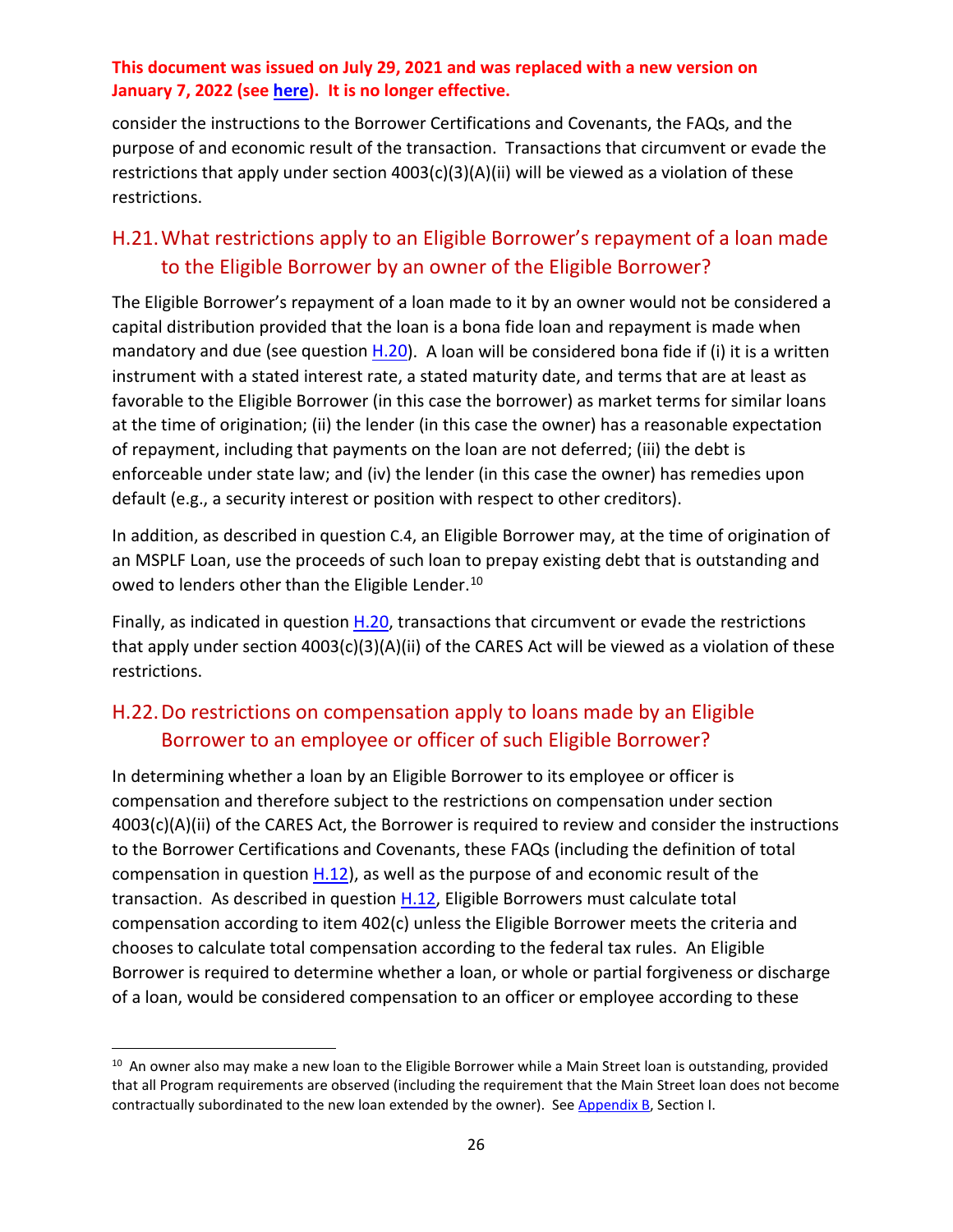rules[.11](#page-26-2) Under the federal tax rules, for example, the whole or partial forgiveness or discharge of a loan may be included in total compensation. Similarly, the amount of the canceled debt, interest or principal, generally is considered income and reported for the year the cancellation occurs. In addition, an individual who receives a loan with a below market interest rate may have imputed compensation determined in accordance with the federal tax rules.

Transactions that circumvent or evade the restrictions that apply under section 4003(c)(3)(A)(ii) of the CARES Act will be viewed as a violation of these restrictions.

# <span id="page-26-0"></span>H.23.How should an Eligible Borrower that is an S Corporation comply with the requirement to conduct an annual reconciliation with respect to distributions paid to cover its owners' tax obligations?

A Borrower that is an S corporation or other tax pass-through entity may make distributions in respect of its common stock equivalents to the extent reasonably required to cover its owners' tax obligations in respect of the entity's earnings. Such distributions shall be subject to an annual reconciliation, with any surplus or deficiency to be deducted from or added to distributions, as applicable, in the following year. This provision applies based on an owners' tax obligations and, accordingly, is based on the owners' tax year. For the same reason, the payment should be reconciled to the owner's tax liability.

# <span id="page-26-1"></span>H.24.How should I read the term "Borrower" in the Borrower Certifications and Covenants for multi-borrower loans?

Each co-borrower in a multi-borrower loan was required todeliver to the Eligible Lender a set of Borrower Certifications and Covenants for the appropriate Main Street facility, which must be completed and signed by such co-borrower's principal executive officer and principal financial officer. If, for example, there are three co-borrowers, each with the same principal executive officer and principal financial officer, three sets of Borrower Certifications and Covenants must be executed by the same officers in respect of the three different co-borrowers.

Each set of certifications should accurately identify the relevant co-borrower in the "Name of the Borrower" field. References to "Borrower" throughout the **MSNLF, [MSPLF,](https://www.bostonfed.org/-/media/Documents/special-lending-facilities/mslp/legal/msplf-borrower-certifications-and-covenants.pdf?la=en) [MSELF,](https://www.bostonfed.org/-/media/Documents/special-lending-facilities/mslp/legal/mself-borrower-certifications-and-covenants.pdf?la=en) [NONLF,](https://www.bostonfed.org/-/media/Documents/special-lending-facilities/mslp/legal/nonlf-borrower-certifications-and-covenants.pdf?la=en)** and [NOELF](https://www.bostonfed.org/-/media/Documents/special-lending-facilities/mslp/legal/noelf-borrower-certifications-and-covenants.pdf?la=en) Borrower Certifications and Covenants mean *only* the co-borrower identified in the "Name of the Borrower" field in such document, except that:

- i. For th[e MSNLF,](https://www.bostonfed.org/-/media/Documents/special-lending-facilities/mslp/legal/msnlf-borrower-certifications-and-covenants.pdf?la=en) [MSPLF,](https://www.bostonfed.org/-/media/Documents/special-lending-facilities/mslp/legal/msplf-borrower-certifications-and-covenants.pdf?la=en) and [MSELF](https://www.bostonfed.org/-/media/Documents/special-lending-facilities/mslp/legal/mself-borrower-certifications-and-covenants.pdf?la=en) Borrower Certifications and Covenants:
	- a. co-borrowers may elect to supply aggregated financial information and an aggregated EBITDA calculation in relation to section 4.A of the **MSNLF, MSPLF**,

<span id="page-26-2"></span><sup>&</sup>lt;sup>11</sup> See section 2.D of the **MSNLF, [NONLF,](https://www.bostonfed.org/-/media/Documents/special-lending-facilities/mslp/legal/nonlf-borrower-certifications-and-covenants.pdf?la=en) [MSPLF,](https://www.bostonfed.org/-/media/Documents/special-lending-facilities/mslp/legal/msplf-borrower-certifications-and-covenants.pdf?la=en) MSELF**, and [NOELF](https://www.bostonfed.org/-/media/Documents/special-lending-facilities/mslp/legal/noelf-borrower-certifications-and-covenants.pdf?la=en) Borrower Certifications and Covenants for a definition of "officer or employee."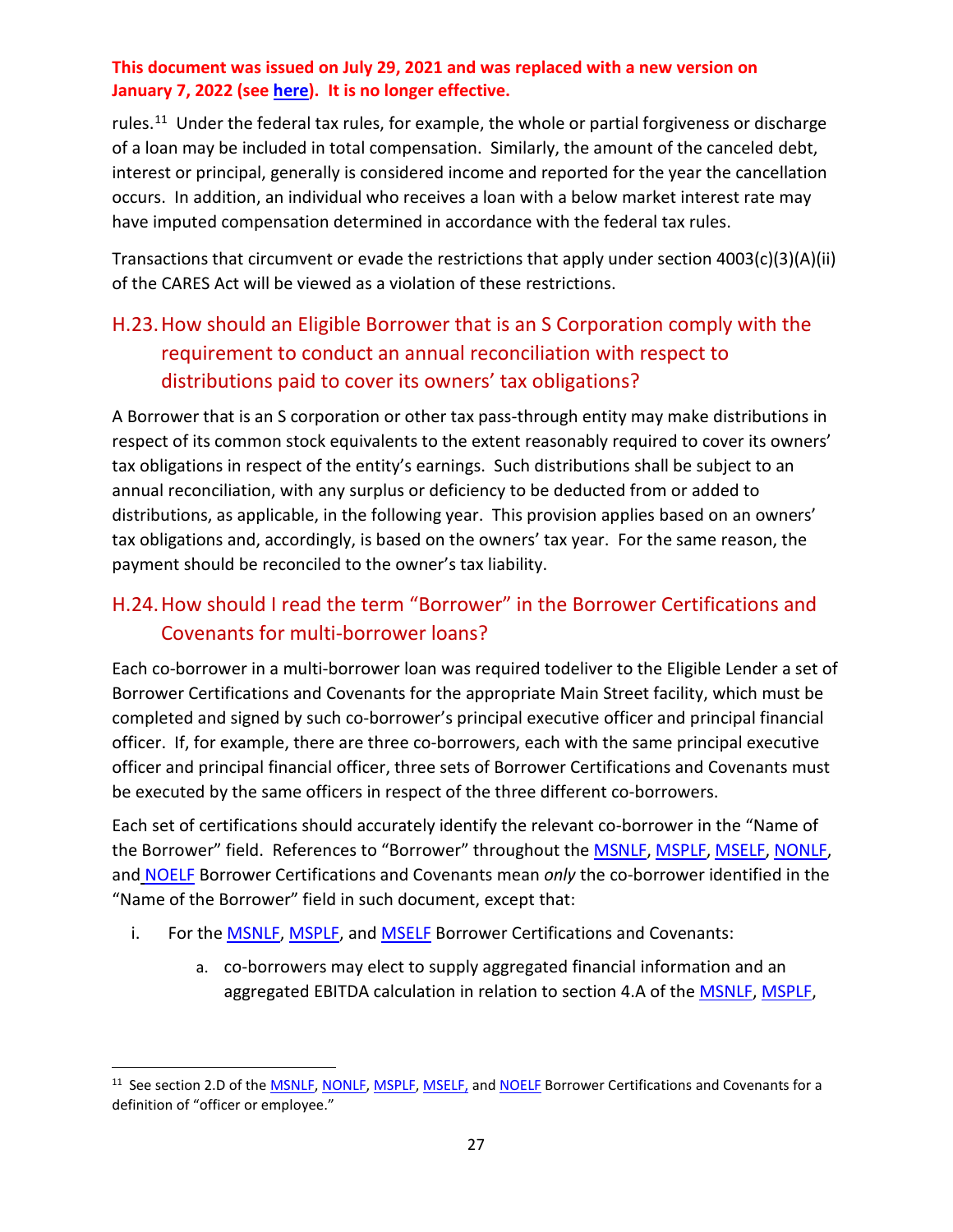and [MSELF](https://www.bostonfed.org/-/media/Documents/special-lending-facilities/mslp/legal/mself-borrower-certifications-and-covenants.pdf?la=en) Borrower Certifications and Covenants, where permitted by the Eligible Lender; $^{12}$  $^{12}$  $^{12}$  and

- b. for the MSPLF, co-borrowers may elect to submit aggregated Lien and Collateral Valuation Reporting in relation to section 4.C of the [MSPLF](https://www.bostonfed.org/-/media/Documents/special-lending-facilities/mslp/legal/msplf-borrower-certifications-and-covenants.pdf?la=en) Borrower Certifications and Covenants, where permitted by the Eligible Lender.
- ii. For th[e NONLF](https://www.bostonfed.org/-/media/Documents/special-lending-facilities/mslp/legal/nonlf-borrower-certifications-and-covenants.pdf?la=en) and [NOELF](https://www.bostonfed.org/-/media/Documents/special-lending-facilities/mslp/legal/noelf-borrower-certifications-and-covenants.pdf?la=en) Borrower Certifications and Covenants:
	- a. a co-borrower that is a wholly owned subsidiary of a parent Nonprofit Organization:
		- i. may elect, with its parent Nonprofit Organization, to supply consolidated, parent-level financial records related to the borrower eligibility criteria described in Borrower eligibility criteria (7)-(9) of the [NONLF](https://www.federalreserve.gov/newsevents/pressreleases/files/monetary20201030a4.pdf) an[d NOELF](https://www.federalreserve.gov/newsevents/pressreleases/files/monetary20201030a5.pdf) term sheets, where permitted by the Eligible Lender, and such consolidated eligibility criteria will be deemed the eligibility criteria for each co-borrower subsidiary and its parent Nonprofit Organization;
		- ii. must, if it is not recognized as tax-exempt under section 501(c)(3) independently from its parent, reasonably determine, in a written record maintained by the organization, that it is an organization described in section 501(c)(3) of the IRC; and
		- iii. must ascertain its eligibility under Borrower eligibility criteria (1)-(2) of the [NONLF](https://www.federalreserve.gov/newsevents/pressreleases/files/monetary20201030a4.pdf) and [NOELF](https://www.federalreserve.gov/newsevents/pressreleases/files/monetary20201030a5.pdf) term sheets on a standalone basis, and under criteria (5)-(6) on a consolidated basis with its parent Nonprofit Organization.
	- b. a co-borrower that is not a wholly owned subsidiary of a parent Nonprofit Organization, or that has not elected to supply consolidated, parent-level financial records related to the borrower eligibility criteria in (7)-(9) of the [NONLF](https://www.federalreserve.gov/newsevents/pressreleases/files/monetary20201030a4.pdf) and [NOELF](https://www.federalreserve.gov/newsevents/pressreleases/files/monetary20201030a5.pdf) term sheets, must supply standalone financial records related to such borrower eligibility criteria.

<span id="page-27-0"></span><sup>&</sup>lt;sup>12</sup> If an Eligible Lender permits co-borrowers to submit aggregated financial information and EBITDA calculations, the Eligible Lender should instruct the co-borrowers to use the Eligible Lender's typical practices to aggregate such information in a manner that accounts for transactions between the co-borrowers and accurately reflects the financial position of the co-borrowers and their ability to repay the loan (e.g., in a manner that avoids double counting of revenues, assets, or liabilities). Each co-borrower should reference section 4.A of th[e MSNLF,](https://www.bostonfed.org/-/media/Documents/special-lending-facilities/mslp/legal/msnlf-borrower-certifications-and-covenants.pdf?la=en) [MSPLF,](https://www.bostonfed.org/-/media/Documents/special-lending-facilities/mslp/legal/msplf-borrower-certifications-and-covenants.pdf?la=en) an[d MSELF](https://www.bostonfed.org/-/media/Documents/special-lending-facilities/mslp/legal/mself-borrower-certifications-and-covenants.pdf?la=en) Borrower Certifications and Covenants, as well as question H.10, to determine if they are able to submit consolidated financial statements, which may then be aggregated with other co-borrowers, if relevant and permitted by the Eligible Lender.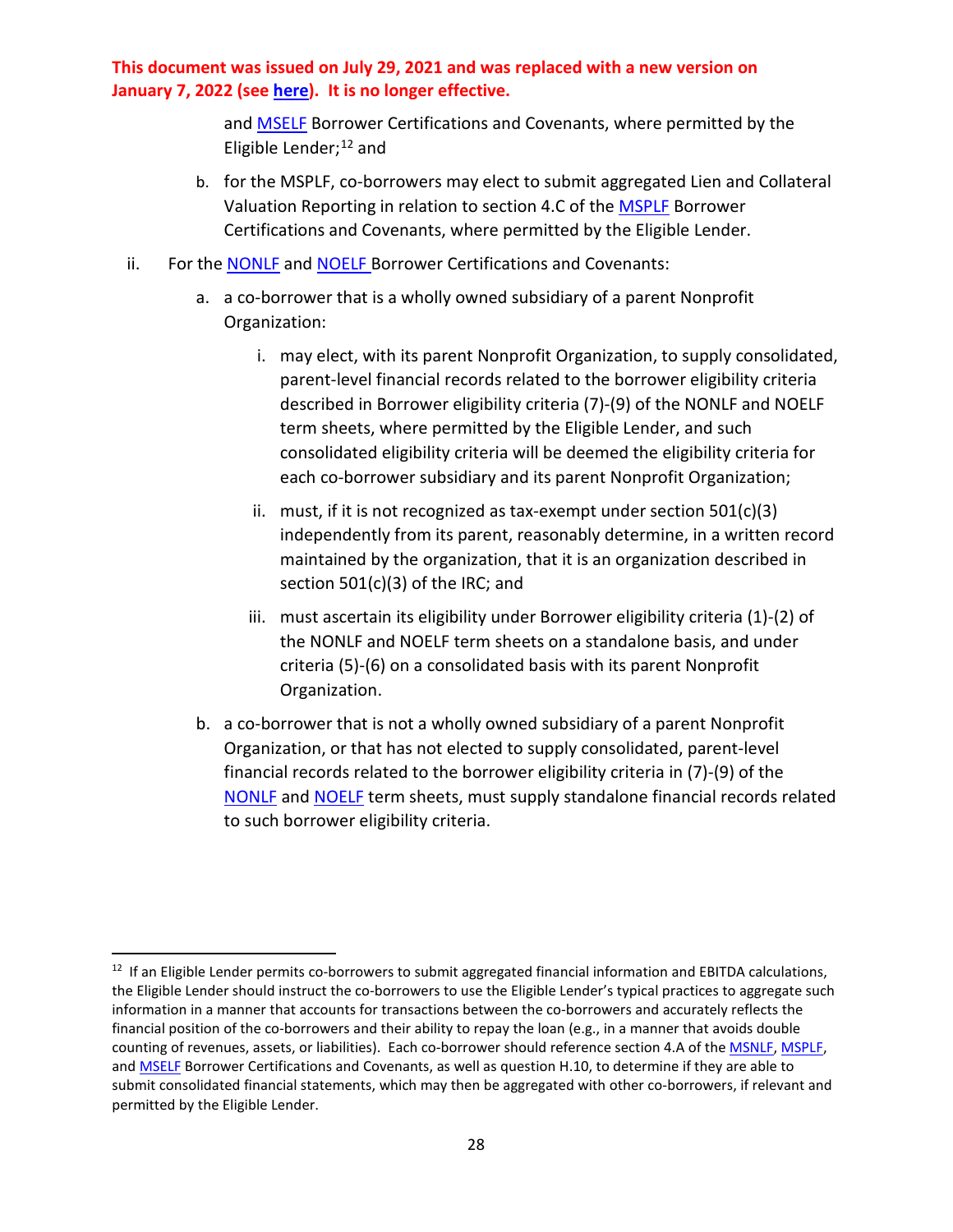### <span id="page-28-0"></span>H.25.How should I read the term "Borrower" in the Lender Transaction Specific Certifications and Covenants for multi-borrower loans?

In the [MSNLF,](https://www.bostonfed.org/-/media/Documents/special-lending-facilities/mslp/legal/msnlf-lender-transaction-specific-certifications-and-covenants.pdf?la=en) [MSPLF,](https://www.bostonfed.org/-/media/Documents/special-lending-facilities/mslp/legal/msplf-borrower-certifications-and-covenants.pdf?la=en) [MSELF,](https://www.bostonfed.org/-/media/Documents/special-lending-facilities/mslp/legal/mself-lender-transaction-specific-certifications-and-covenants.pdf?la=en) [NONLF,](https://www.bostonfed.org/-/media/Documents/special-lending-facilities/mslp/legal/nonlf-lender-transaction-specific-certifications-and-covenants.pdf) an[d NOELF](https://www.bostonfed.org/-/media/Documents/special-lending-facilities/mslp/legal/noelf-lender-transaction-specific-certifications-and-covenants.pdf) Lender Transaction Specific Certifications and Covenants, "Name of the Borrower" will be populated by the Portal to include the name of *each and every* co-borrower identified in the Portal. References to the "Borrower" throughout the document will be understood to mean "collectively, the co-borrowers named in the Lender Transaction Specific Certifications and Covenants," with the following exceptions:

- i. For the **MSNLF, MSPLF**, and **MSELF** Lender Transaction Specific Certifications and Covenants:
	- a. **Section 1.A – Due Inquiry with Respect to Formation**: Each co-borrower must be a "Business" that was established prior to March 13, 2020. Therefore, the Eligible Lender must receive documentation from each co-borrower evidencing that co-borrower's legal formation certified by the appropriate governmental authority, and take those steps to verify such formation as are required under the Eligible Lender's ordinary underwriting policies and procedures.
	- b. **Section 1.B – Delivery of Borrower Certifications and Covenants**: Each coborrower must submit its own Borrower Certifications and Covenants. References to the Borrower Certifications and Covenants throughout the Lender Transaction Specific Certifications and Covenants should be read to include each co-borrower's Borrower Certifications and Covenants.
	- c. **Sections 2.H, 2.I, and 2.J – EBITDA Requirements**: Each co-borrower must submit financial information and a calculated 2019 adjusted EBITDA for such coborrower, except that co-borrowers may elect to aggregate their financials and 2019 adjusted EBITDA, if permitted by the Eligible Lender.<sup>13</sup>

<span id="page-28-1"></span><sup>&</sup>lt;sup>13</sup> While co-borrowers may individually submit financial information and EBITDA calculations, the maximum loan size must be determined in reference to the adjusted 2019 EBITDA and existing outstanding and undrawn available debt of "the Borrower" (i.e., collectively, all of the co-borrowers). The Eligible Lender should use (or should require the co-borrowers to use, as applicable) its typical practices in order to aggregate financial information in a manner that accounts for transactions between the co-borrowers and accurately reflects the financial position of the co-borrowers and their ability to repay the loan (e.g., in a manner that avoids double counting of revenues, assets, or liabilities).

Therefore, to calculate maximum loan size, the aggregate adjusted 2019 EBITDA and aggregate existing outstanding and undrawn available debt of "the Borrower" should be used for section 2.H of the [MSNLF,](https://www.bostonfed.org/-/media/Documents/special-lending-facilities/mslp/legal/msnlf-lender-transaction-specific-certifications-and-covenants.pdf?la=en) [MSPLF,](https://www.bostonfed.org/-/media/Documents/special-lending-facilities/mslp/legal/msplf-borrower-certifications-and-covenants.pdf?la=en) an[d MSELF](https://www.bostonfed.org/-/media/Documents/special-lending-facilities/mslp/legal/mself-lender-transaction-specific-certifications-and-covenants.pdf?la=en) Lender Transaction Specific Certifications and Covenants; the aggregate adjusted 2019 EBITDA and aggregate existing outstanding and undrawn available debt of "the Borrower" and its affiliates should be used for section 2.I of th[e MSNLF,](https://www.bostonfed.org/-/media/Documents/special-lending-facilities/mslp/legal/msnlf-lender-transaction-specific-certifications-and-covenants.pdf?la=en) [MSPLF,](https://www.bostonfed.org/-/media/Documents/special-lending-facilities/mslp/legal/msplf-borrower-certifications-and-covenants.pdf?la=en) and [MSELF](https://www.bostonfed.org/-/media/Documents/special-lending-facilities/mslp/legal/mself-lender-transaction-specific-certifications-and-covenants.pdf?la=en) Lender Transaction Specific Certifications and Covenants; and, if, on an aggregated basis, all or substantially all of the assets of the Borrower comprise equity interests in other entities, then the Borrower must identify Selected Subsidiaries and the maximum loan size would be constrained by such Selected Subsidiaries' aggregate adjusted 2019 EBITDA and aggregate existing outstanding and undrawn available debt.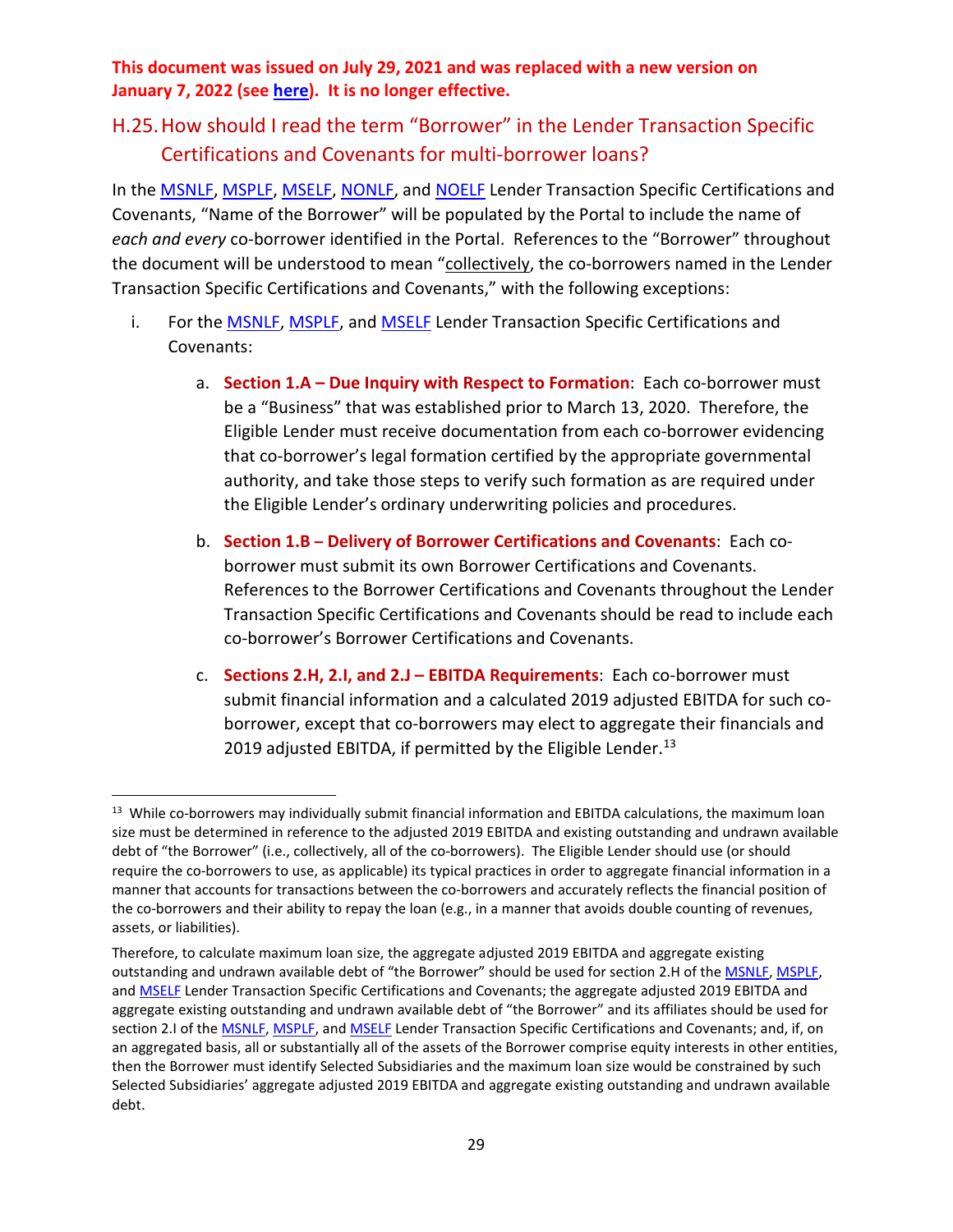- d. **Section 3.B of the MSPLF Lender Transaction-Specific Certifications and Covenants**: Each MSPLF co-borrower must submit its own Lien and Collateral Value Reporting, except that the co-borrowers may elect to aggregate such reporting if permitted by the Eligible Lender.
- ii. For the **NONLF** and **NOELF** Borrower Certifications and Covenants:
	- a. **Section 1.A – Nonprofit Status and Due Inquiry with Respect to Formation**: Each co-borrower must be a Nonprofit Organization that has been in continuous operation since January 1, 2015. The Eligible Lender must receive documentation from each co-borrower evidencing that co-borrower's legal formation certified by the appropriate governmental authority, and take those steps to verify such formation as are required under the Eligible Lender's ordinary underwriting policies and procedures.
	- b. **Section 1.B – Delivery of Borrower Certifications and Covenants**: Each coborrower must submit its own Borrower Certifications and Covenants. References to the Borrower Certifications and Covenants throughout the Lender Transaction Specific Certifications and Covenants should be read to include each co-borrower's Borrower Certifications and Covenants.
	- c. **Sections 2.G, 2.I, and 2.J – Maximum Loan Size**: Each co-borrower must submit financial information and a calculated 2019 revenue for such co-borrower, except that co-borrowers may elect to aggregate their financials and 2019 revenue, if permitted by the Eligible Lender.<sup>[14](#page-29-0)</sup>
	- d. **Section 2.H**: Each co-borrower must submit financial information and records to determine compliance with the borrower financial eligibility criteria in (7)-(9) of the [NONLF](https://www.federalreserve.gov/newsevents/pressreleases/files/monetary20201030a4.pdf) and [NOELF](https://www.federalreserve.gov/newsevents/pressreleases/files/monetary20201030a5.pdf) term sheets, except that a co-borrower that is a wholly owned subsidiary of a parent Nonprofit Organization may elect to provide consolidated, parent-level financial records related to the borrower eligibility criteria in (7)-(9) of the [NONLF](https://www.federalreserve.gov/newsevents/pressreleases/files/monetary20201030a4.pdf) and [NOELF](https://www.federalreserve.gov/newsevents/pressreleases/files/monetary20201030a5.pdf) term sheets.

<span id="page-29-0"></span><sup>&</sup>lt;sup>14</sup> While co-borrowers may individually submit financial information and 2019 revenue calculations, the maximum loan size must be determined in reference to the average 2019 quarterly revenue of "the Borrower" (i.e., collectively, all of the co-borrowers). The Eligible Lender should use (or should require the co-borrowers to use, as applicable) its typical practices in order to aggregate financial information in a manner that accounts for transactions between the co-borrowers and accurately reflects the financial position of the co-borrowers and their ability to repay the loan (e.g., in a manner that avoids double counting of revenues, assets, or liabilities).

Therefore, to calculate maximum loan size, the aggregate average 2019 quarterly revenue of "the Borrower" should be used for section 2.G of the [NONLF](https://www.bostonfed.org/-/media/Documents/special-lending-facilities/mslp/legal/nonlf-lender-transaction-specific-certifications-and-covenants.pdf) and [NOELF](https://www.bostonfed.org/-/media/Documents/special-lending-facilities/mslp/legal/noelf-lender-transaction-specific-certifications-and-covenants.pdf) Lender Transaction Specific Certifications and Covenants; the aggregate average 2019 quarterly revenue of "the Borrower" and its affiliates should be used for section 2.I of the [NONLF](https://www.bostonfed.org/-/media/Documents/special-lending-facilities/mslp/legal/nonlf-lender-transaction-specific-certifications-and-covenants.pdf) and [NOELF](https://www.bostonfed.org/-/media/Documents/special-lending-facilities/mslp/legal/noelf-lender-transaction-specific-certifications-and-covenants.pdf) Lender Transaction Specific Certifications and Covenants; and, if, on an aggregated basis, all or substantially all of the assets of the Borrower comprise equity interests in other entities, then the Borrower must identify Selected Subsidiaries and the maximum loan size would be constrained by such Selected Subsidiaries' aggregate average 2019 quarterly revenue.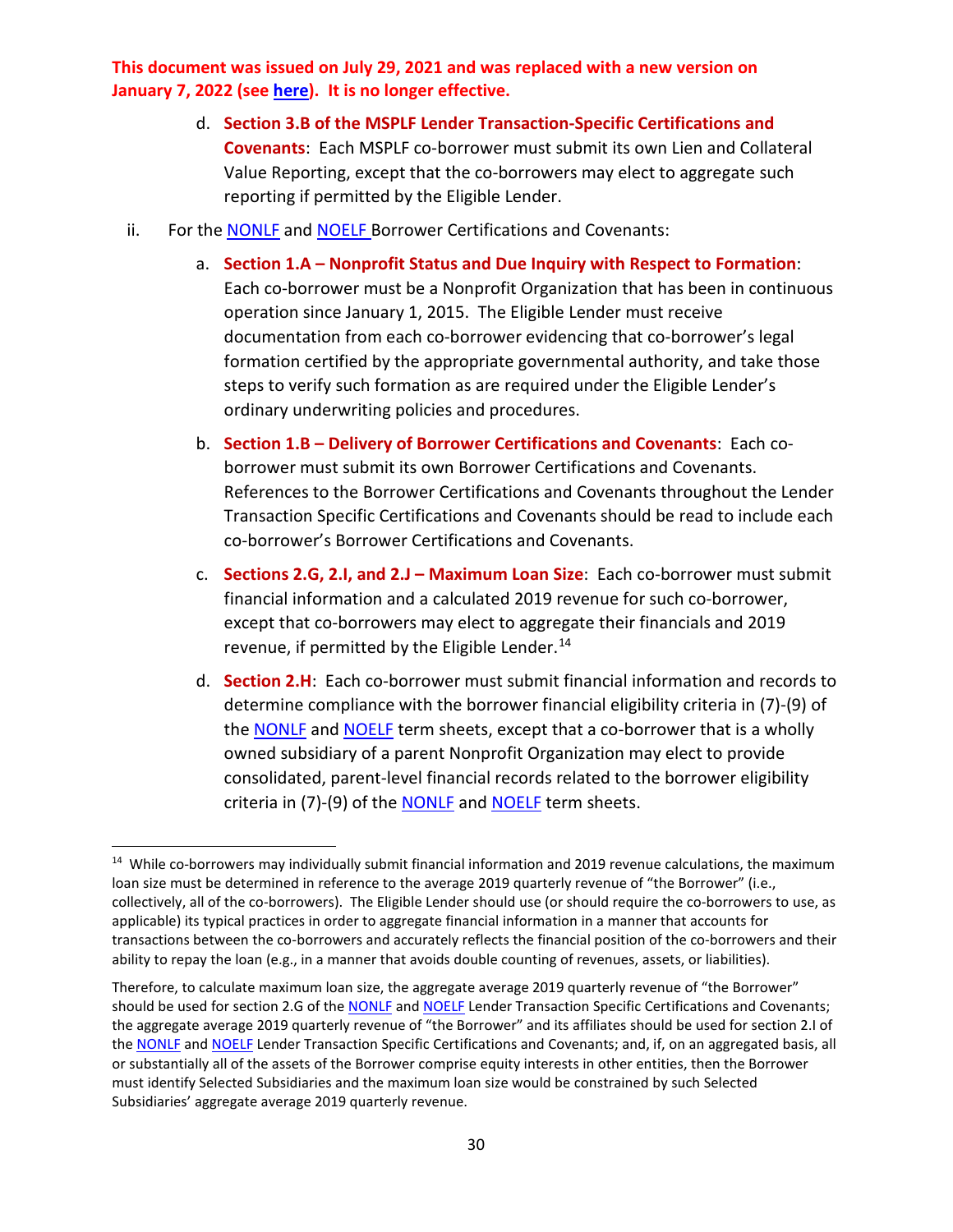For the avoidance of doubt, a notice or report made to an Eligible Lender by any co-borrower is a notice or report made by "the Borrower."<sup>[15](#page-30-1)</sup> Further, requirements referencing the other loans, obligations, or "Loans or Debt Instruments" of "the Borrower" include the other loans, obligations, or Loans or Debt Instruments, of all co-borrowers in any capacity, and not solely the other loans, obligations, or Loans or Debt Instruments, jointly shared by the co-borrowers.<sup>[16](#page-30-2)</sup> In addition, in the case of the MSELF and NOELF, all co-borrowers must be borrowers on the underlying credit facility being upsized. Finally, acceleration of a loan made to any of the coborrowers should trigger the cross-acceleration clause required under section 2.N of the Lender Transaction Specific Certifications and Covenants.

# <span id="page-30-0"></span>H.26.May Eligible Borrowers enter into arrangements with independent contractors, vendors, or other third-party service providers, without violating the compensation or distribution restrictions in section 4003(c)(3)(A)(ii)?

In general, Eligible Borrowers may enter into arrangements with independent contractors, vendors, or third-party service providers without violating the compensation or distribution restrictions under section 4003(c)(3)(A)(ii) of the CARES Act to the extent such arrangements are bona fide and are not undertaken to circumvent or evade such restrictions. As of April 9, 2021, certain arrangements would be presumed to be an evasion of 4003(c)(3)(A)(ii):

- **Officers or Employees.** Any compensation received by an officer or employee of the Eligible Borrower from the Eligible Borrower or its affiliates indirectly through an independent contractor, vendor, or other third-party contractual arrangement, would be presumed to be part of the "total compensation" received by such officer or employee for purposes of the compensation restrictions. For example, compensation from a third-party vendor of the Eligible Borrower would be considered to be provided indirectly by the Eligible Borrower if the officer or employee's labor for the vendor benefits the Eligible Borrower or is conducted for its account.
- **Former Officers or Employees.** In the case of a former officer or employee of the Eligible Borrower whose employment terminated during the term of the Main Street loan (or in the six months preceding the origination of the Main Street loan), an independent contractor, vendor, or third-party service provider arrangement would be presumed to be an evasion of the compensation restrictions if any of the following

<span id="page-30-1"></span><sup>&</sup>lt;sup>15</sup> See, e.g., sections 2.G, or 2.I of the **MSNLF**, [MSPLF,](https://www.bostonfed.org/-/media/Documents/special-lending-facilities/mslp/legal/msplf-borrower-certifications-and-covenants.pdf?la=en) [MSELF,](https://www.bostonfed.org/-/media/Documents/special-lending-facilities/mslp/legal/mself-lender-transaction-specific-certifications-and-covenants.pdf?la=en) [NONLF,](https://www.bostonfed.org/-/media/Documents/special-lending-facilities/mslp/legal/nonlf-lender-transaction-specific-certifications-and-covenants.pdf) and [NOELF](https://www.bostonfed.org/-/media/Documents/special-lending-facilities/mslp/legal/noelf-lender-transaction-specific-certifications-and-covenants.pdf) Lender Transaction Specific Certifications and Covenants, section 5.B of th[e MSNLF](https://www.bostonfed.org/-/media/Documents/special-lending-facilities/mslp/legal/msnlf-lender-transaction-specific-certifications-and-covenants.pdf?la=en) an[d NONLF](https://www.bostonfed.org/-/media/Documents/special-lending-facilities/mslp/legal/nonlf-lender-transaction-specific-certifications-and-covenants.pdf) Lender Transaction Specific Certifications and Covenants, and section 6.B of the [MSPLF,](https://www.bostonfed.org/-/media/Documents/special-lending-facilities/mslp/legal/msplf-borrower-certifications-and-covenants.pdf?la=en) [MSELF,](https://www.bostonfed.org/-/media/Documents/special-lending-facilities/mslp/legal/mself-lender-transaction-specific-certifications-and-covenants.pdf?la=en) and [NOELF](https://www.bostonfed.org/-/media/Documents/special-lending-facilities/mslp/legal/noelf-lender-transaction-specific-certifications-and-covenants.pdf) Lender Transaction Specific Certifications and Covenants.

<span id="page-30-2"></span><sup>&</sup>lt;sup>16</sup> See section 2.K of the [MSNLF,](https://www.bostonfed.org/-/media/Documents/special-lending-facilities/mslp/legal/msnlf-lender-transaction-specific-certifications-and-covenants.pdf?la=en) [MSPLF,](https://www.bostonfed.org/-/media/Documents/special-lending-facilities/mslp/legal/msplf-borrower-certifications-and-covenants.pdf?la=en) [MSELF,](https://www.bostonfed.org/-/media/Documents/special-lending-facilities/mslp/legal/mself-lender-transaction-specific-certifications-and-covenants.pdf?la=en) [NONLF,](https://www.bostonfed.org/-/media/Documents/special-lending-facilities/mslp/legal/nonlf-lender-transaction-specific-certifications-and-covenants.pdf) and [NOELF](https://www.bostonfed.org/-/media/Documents/special-lending-facilities/mslp/legal/noelf-lender-transaction-specific-certifications-and-covenants.pdf) Lender Transaction Specific Certifications and Covenants, section 3 of th[e MSPLF,](https://www.bostonfed.org/-/media/Documents/special-lending-facilities/mslp/legal/msplf-borrower-certifications-and-covenants.pdf?la=en) [MSELF](https://www.bostonfed.org/-/media/Documents/special-lending-facilities/mslp/legal/mself-lender-transaction-specific-certifications-and-covenants.pdf?la=en) and [NOELF](https://www.bostonfed.org/-/media/Documents/special-lending-facilities/mslp/legal/noelf-lender-transaction-specific-certifications-and-covenants.pdf) Lender Transaction Specific Certifications and Covenants, section 4.A. of the **MSNLF** and **NONLF** Lender Transaction Specific Certifications and Covenants, and section 5.A. of the [MSPLF](https://www.bostonfed.org/-/media/Documents/special-lending-facilities/mslp/legal/msplf-borrower-certifications-and-covenants.pdf?la=en) Lender Transaction Specific Certifications and Covenants.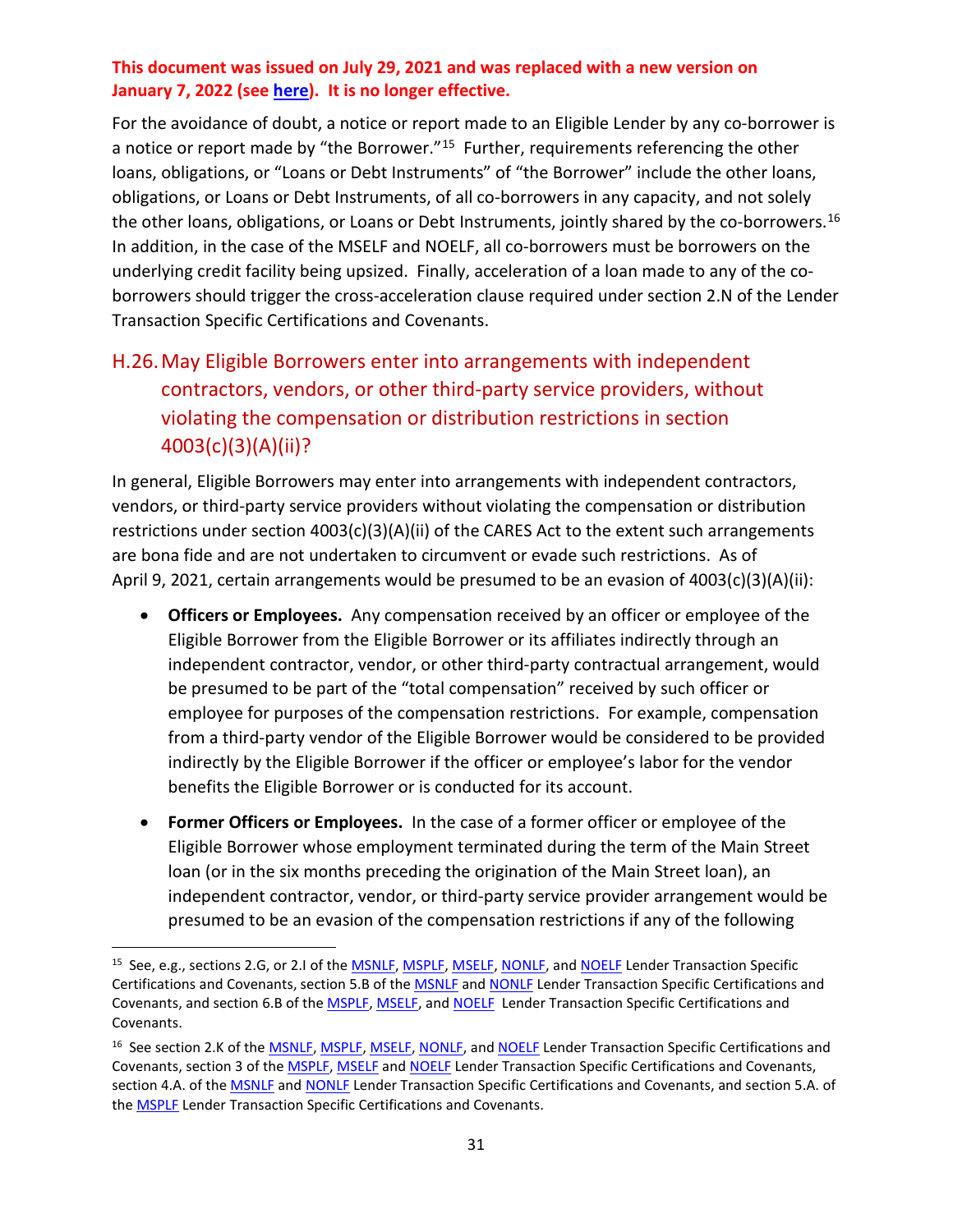conditions are met: (i) there is not a material change in the responsibilities of the former officer or employee that reflects the difference between an employer/employee and a contractual relationship; (ii) the only client(s) of the independent contractor, vendor, or third-party service provider are the Eligible Borrower and/or its affiliates; or (iii) the Eligible Borrower cannot demonstrate that the former officer or employee is providing bona fide services to the Eligible Borrower or its affiliates on terms that are at least as favorable to the Eligible Borrower or its affiliates as market terms for similar arrangements.

• **Holders of Equity Interests in the Borrower.** Any payments received by the holder of an equity interest in an Eligible Borrower as a result of an independent contractor, vendor, or third-party contractual arrangement would be presumed to be a capital distribution, unless the recipient provides bona fide services for the Eligible Borrower and the contract is on terms that are at least as favorable to the Eligible Borrower as market terms for similar arrangements.

Any evasion analysis would focus on the substance of the payments, as opposed to the technicalities of the legal structure.

# <span id="page-31-0"></span>**I. Lender Information**

- I.1. [Archived.]
- I.2. [Archived.]
- I.3. [Archived.]
- I.4. [Archived.]

# <span id="page-31-1"></span>I.5. How should an Eligible Lender account for the transfer of an undivided participation interest in the loan to the Main Street SPV?

The transfer of an undivided participation interest in an MSNLF Loan, NONLF Loan, MSPLF Loan, MSELF Upsized Tranche, or NOELF Upsized Tranche is structured with the intent to (a) meet the accounting definition of a participating interest; (b) qualify as a true sale under the Bankruptcy Code; and (c) meet the criteria for sale accounting outlined in ASC 860, Transfers and Servicing.

The Federal Reserve expects that an Eligible Lender would generally be able to support the conclusion that the transfer of a participation interest in an MSNLF Loan, NONLF Loan, MSPLF Loan, MSELF Upsized Tranche, or NOELF Upsized Tranche made in accordance with the Program requirements qualifies for sale accounting under ASC 860. However, an Eligible Lender will need to evaluate any entity-specific considerations in determining the appropriate conclusion.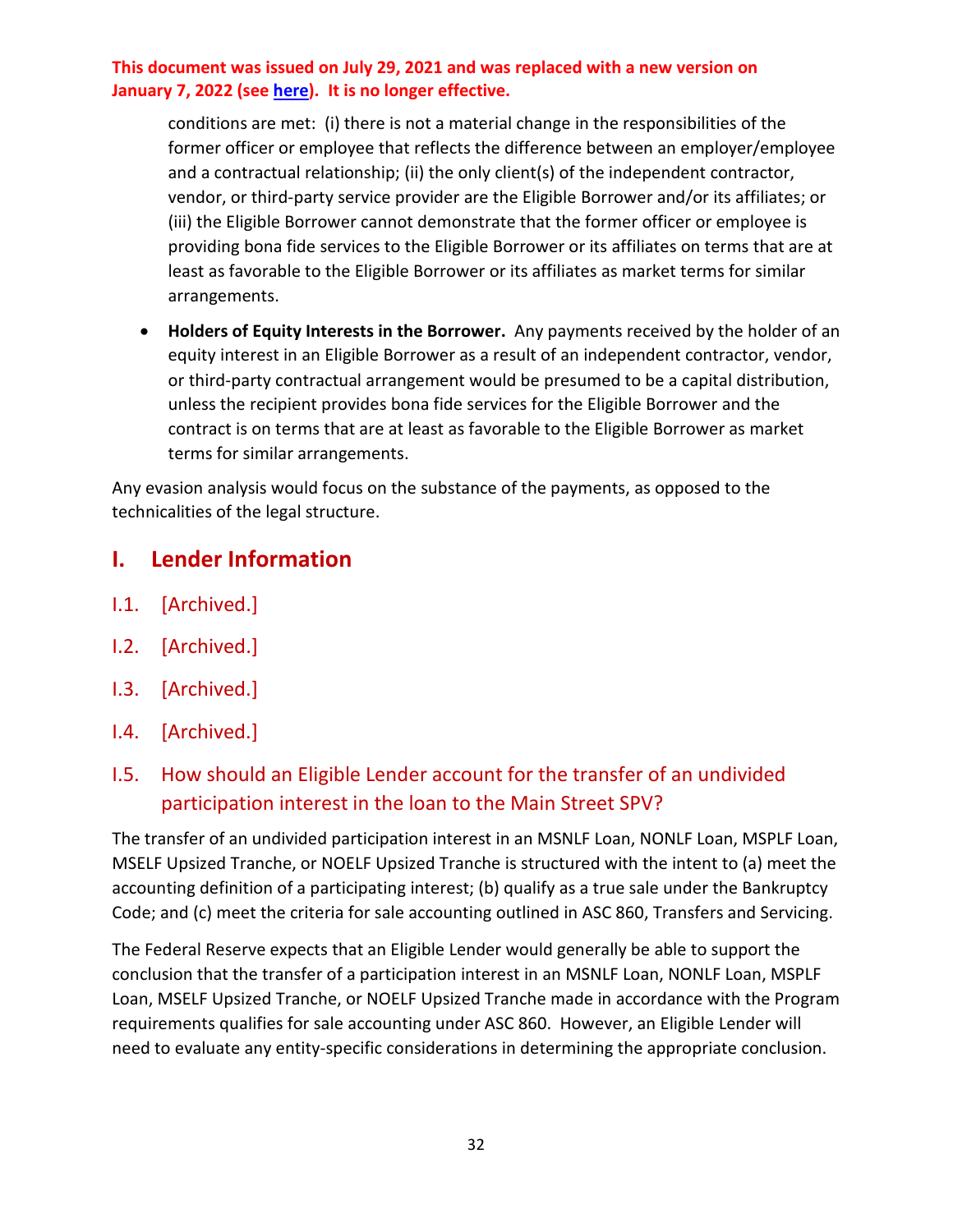For the MSELF and NOELF, the accounting considerations described above relate to situations where an Eligible Lender has appropriately concluded that the MSELF or NOELF Upsized Tranche is a separate and distinct unit of account for accounting purposes. This conclusion will vary depending on transaction-specific considerations as an Eligible Lender has the ability to customize certain details that may be pertinent to the unit of account analysis. Factors that an Eligible Lender should consider in evaluating whether the MSELF or NOELF Upsized Tranche can be considered a separate and distinct unit of account, apart from the existing term loan or revolving credit facility, for accounting purposes include, but are not limited to:

- the characteristics of the MSELF or NOELF Upsized Tranche compared to the characteristics of the existing term loan or revolving credit facility (e.g., maturity date, amortization schedule, collateral requirement, payment date, and interest rate); and
- how an Eligible Lender operationalizes the MSELF or NOELF Upsized Tranche, including whether scheduled principal and interest payments are commingled with payments on the existing term loan or revolving credit facility, whether the payments made by the Eligible Borrower clearly indicate which loan the payment is intended to settle, and whether the Eligible Lender separately maintains detailed record-keeping.

Federal Reserve staff has discussed the broad terms and intent of the Program with staff of the SEC's Office of the Chief Accountant (**OCA**). OCA staff have indicated they are available for consultation on an entity's specific facts and circumstances as needed.

### <span id="page-32-0"></span>I.6. Do the participation interests purchased by the Main Street SPV under the Program constitute "true participations"?

The Federal Reserve has designed the legal forms and agreements to facilitate a determination that the participation interests purchased by the Main Street SPV in MSNLF Loans, NONLF Loans MSPLF Loans, MSELF Upsized Tranches, or NOELF Upsized Tranches are "true participations." As such, the participation interests by the Main Street SPV have characteristics of true participations under the Bankruptcy Code, including the following:

• Sections 2.1(c) and 4.3 of the [Participation Agreement](https://www.bostonfed.org/-/media/Documents/special-lending-facilities/mslp/legal/loan-participation-agreement-standard-terms-and-conditions.pdf?la=en) explicitly reflect the intention of the parties to effect a true sale. Section 2.1(b) of the Participation Agreement provides that it is the parties' intent to sell an undivided participation interest in 95% of an MSNLF Loan, an NONLF Loan, an MSPLF Loan, an MSELF Upsized Tranche, or an NOELF Upsized Tranche. Further, sections 4.3 and 5.3 of the Participation Agreement state that there is a complete and irrevocable transfer by the Eligible Lender of the rewards and risks of ownership of the participation interest. Further, section 2.1(d) makes clear that the participation interest cannot be put-back, voided, or rescinded. While the Eligible Lender will retain bare legal title to the portion of the MSNLF Loan, NONLF Loan, MSPLF Loan, MSELF Upsized Tranche, or NOELF Upsized Tranche underlying the participation interest, retention of title in this manner is not inconsistent with the sale of a participation interest in a loan.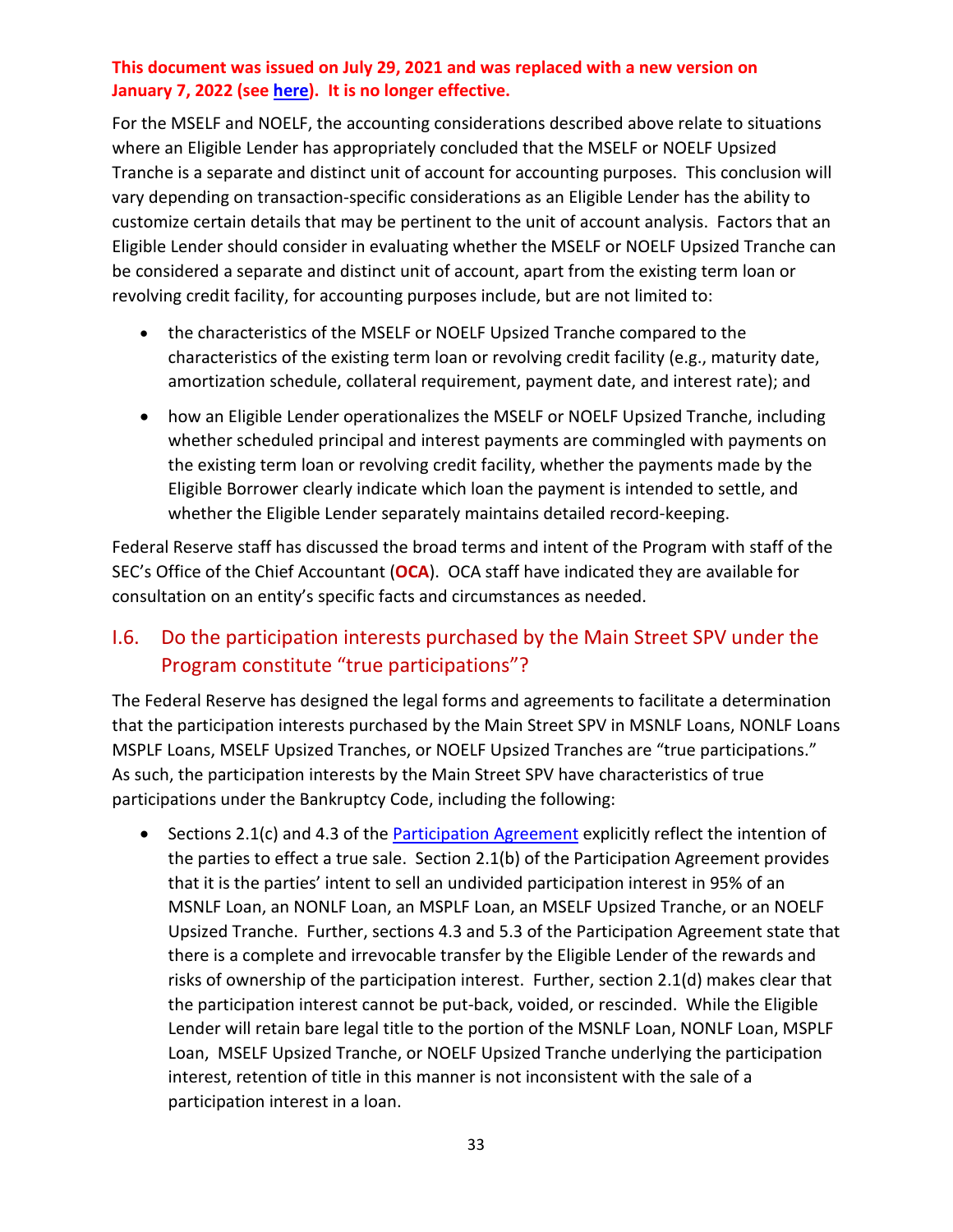- The Eligible Lender does not guarantee repayment of the participation interest or the MSNLF Loan, NONLF Loan, MSPLF Loan, MSELF Upsized Tranche, or NOELF Upsized Tranche underlying the participation interest, nor is there any other recourse inconsistent with a sale of the participation interest.
- Sections 2.1(b) and 8 of the Participation Agreement provide for a pure pass-through to the Main Street SPV of amounts paid by the Eligible Borrower under an MSNLF Loan, an NONLF Loan, an MSPLF Loan, an MSELF Upsized Tranche, or an NOELF Upsized Tranche, excluding the Eligible Lender's retained beneficial interest (a 5% beneficial interest in each MSNLF Loan, NONLF Loan, MSPLF Loan, MSELF Upsized Tranche, or NOELF Upsized Tranche). The proceeds of the participation interest will not be commingled with the Eligible Lender's funds for any significant period of time. Pursuant to Section 8.1 of the Participation Agreement, (i) the Eligible Lender will accept and hold any distributions that the Eligible Lender receives in respect of the participation interest for the account and sole benefit of the Main Street SPV, (ii) the Eligible Lender has no equitable or beneficial interest in such distributions, which are property of the Main Street SPV, and (iii) the Eligible Lender is required to deliver any distribution to the Main Street SPV promptly.
- The participation interest will also have the same duration as the underlying MSNLF Loan, NONLF Loan, MSPLF Loan, MSELF Upsized Tranche, or NOELF Upsized Tranche.
- Pursuant to the [Servicing Agreement,](https://www.bostonfed.org/-/media/Documents/special-lending-facilities/mslp/legal/servicing-agreement.pdf?la=en) the Eligible Lender will provide Enhanced Reporting Services (as defined in the Servicing Agreement) to the Main Street SPV with respect to the participation interest. As compensation for the Enhanced Reporting Services, the Main Street SPV will pay the Eligible Lender a servicing fee in the amount of 0.25% or 0.5% per annum of the total principal amount of the participation interest. The Federal Reserve believes that the terms of the Servicing Agreement are commercially reasonable and comparable to terms that unaffiliated third parties would accept to provide Enhanced Reporting Services, under the terms and conditions set out in the Servicing Agreement, with respect to the participation interest.
- By agreeing to borrow in connection with the Program, each Eligible Borrower must consent to the Eligible Lender's sale of the participation interest in the MSNLF Loan, NONLF Loan, MSPLF Loan, MSELF Upsized Tranche, or NOELF Upsized Tranche, as applicable, to the Main Street SPV.
- The Eligible Lender has agreed to act on behalf of the Main Street SPV with respect to the Main Street SPV's participation interest in the MSNLF Loan, the NONLF Loan, the MSPLF Loan, the MSELF Upsized Tranche, and the NOELF Upsized Tranche. With respect to Core Rights Acts, Section 11.1 of the Participation Agreement provides that the Eligible Lender shall only take (or refrain from taking) Core Rights Acts in accordance with the prior instructions of the Main Street SPV. Pursuant to Section 12.1 of the Participation Agreement, the Eligible Lender will not be held to the standard of care of a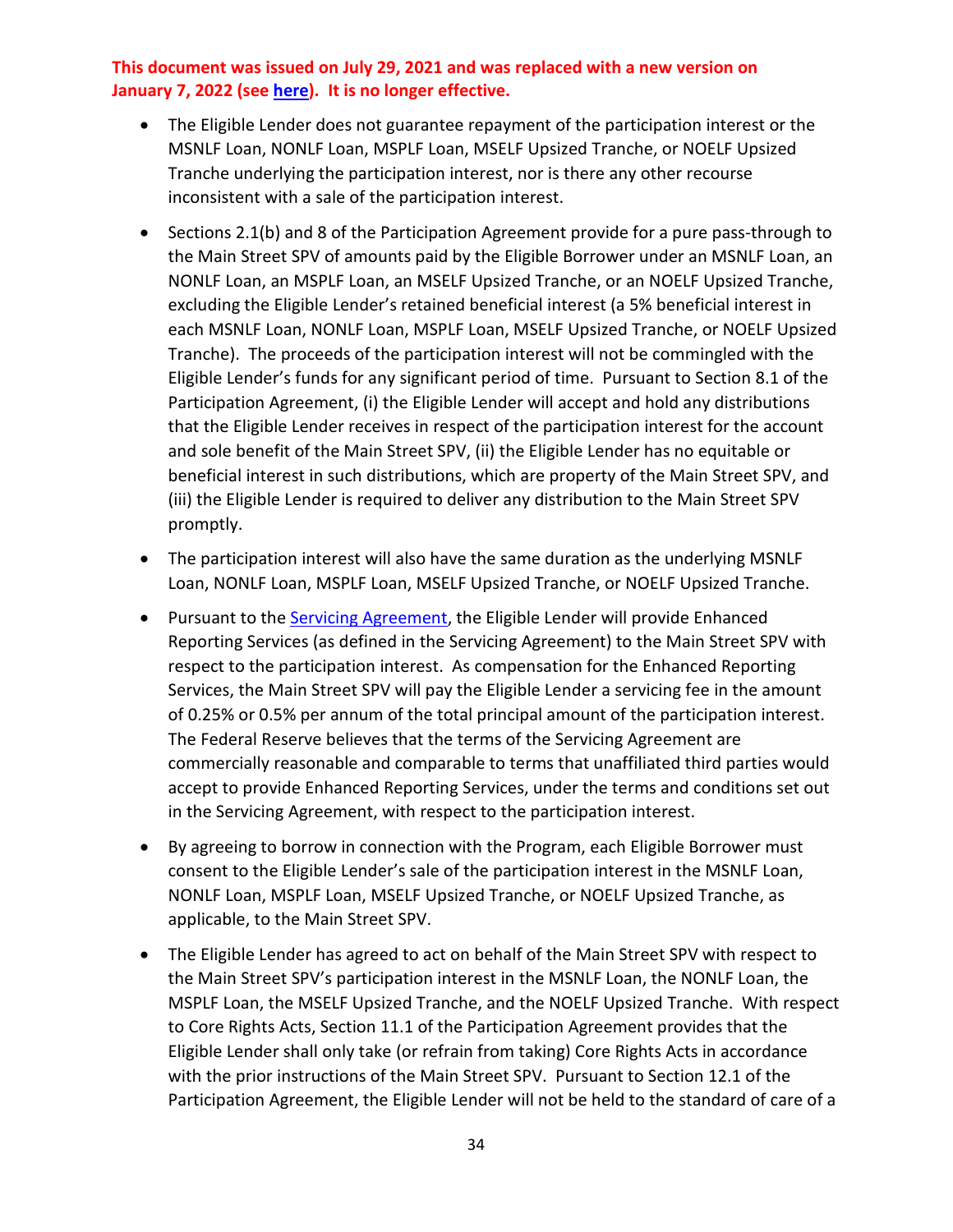fiduciary, but will exercise the same duty of care with respect to the administration and enforcement of the participation interest as it would exercise if it held the participation interest solely for its own account.

• Sections 11.1(c), 15.1 and 15.2 of the Participation Agreement provide elevation rights for the Main Street SPV, which establish circumstances under which the Main Street SPV can request the Eligible Lender to use best efforts or commercially reasonable efforts, as applicable, to effectuate a full assignment of the legal title to the portion of the MSNLF Loan, NONLF Loan, MSPLF Loan, MSELF Upsized Tranche, or NOELF Upsized Tranche underlying the participation interest.

# <span id="page-34-0"></span>I.7. Does the sale of participation interests to the Main Street SPV meet the criteria for a true sale under the Bankruptcy Code?

The sale of a participation interest in an MSNLF Loan, an NONLF Loan, an MSPLF Loan, an MSELF Upsized Tranche, or an NOELF Upsized Tranche is structured to be a true sale, and the Program transaction terms are consistent with a true sale, including:

- The express language in section 2.1(b) of the [Participation Agreement](https://www.bostonfed.org/-/media/Documents/special-lending-facilities/mslp/legal/loan-participation-agreement-standard-terms-and-conditions.pdf?la=en) reflecting the intent of the parties to sell an undivided participation interest in 95% of an MSNLF Loan, an NONLF Loan, an MSPLF Loan, an MSELF Upsized Tranche, or an NOELF Upsized Tranche.
- The economic substance of the transfer of the participation interest from the Eligible Lender to the Main Street SPV under the Participation Agreement is a sale.
- The language in sections 4.3 and 5.3 of the Participation Agreement providing for a complete and irrevocable transfer by each Eligible Lender of the rewards and risks of ownership of the participation interest, as well as the language in section 2.1(d) making clear that the participation interest cannot be put-back, voided, or rescinded.
- Any change in the value of the participation interest will not be for the benefit or loss of the Eligible Lender.
- The Eligible Lender will receive the entire consideration for the participation interest representing at least the fair market value for the participation interest on the applicable closing date. There will not be any post-closing adjustment of the purchase price, and the Eligible Lender does not have any right or obligation to transfer additional property to the Main Street SPV.
- The Participation Agreement makes explicit the parties' intention for the Eligible Lender to relinquish the benefits and risks associated with ownership of the participation interest.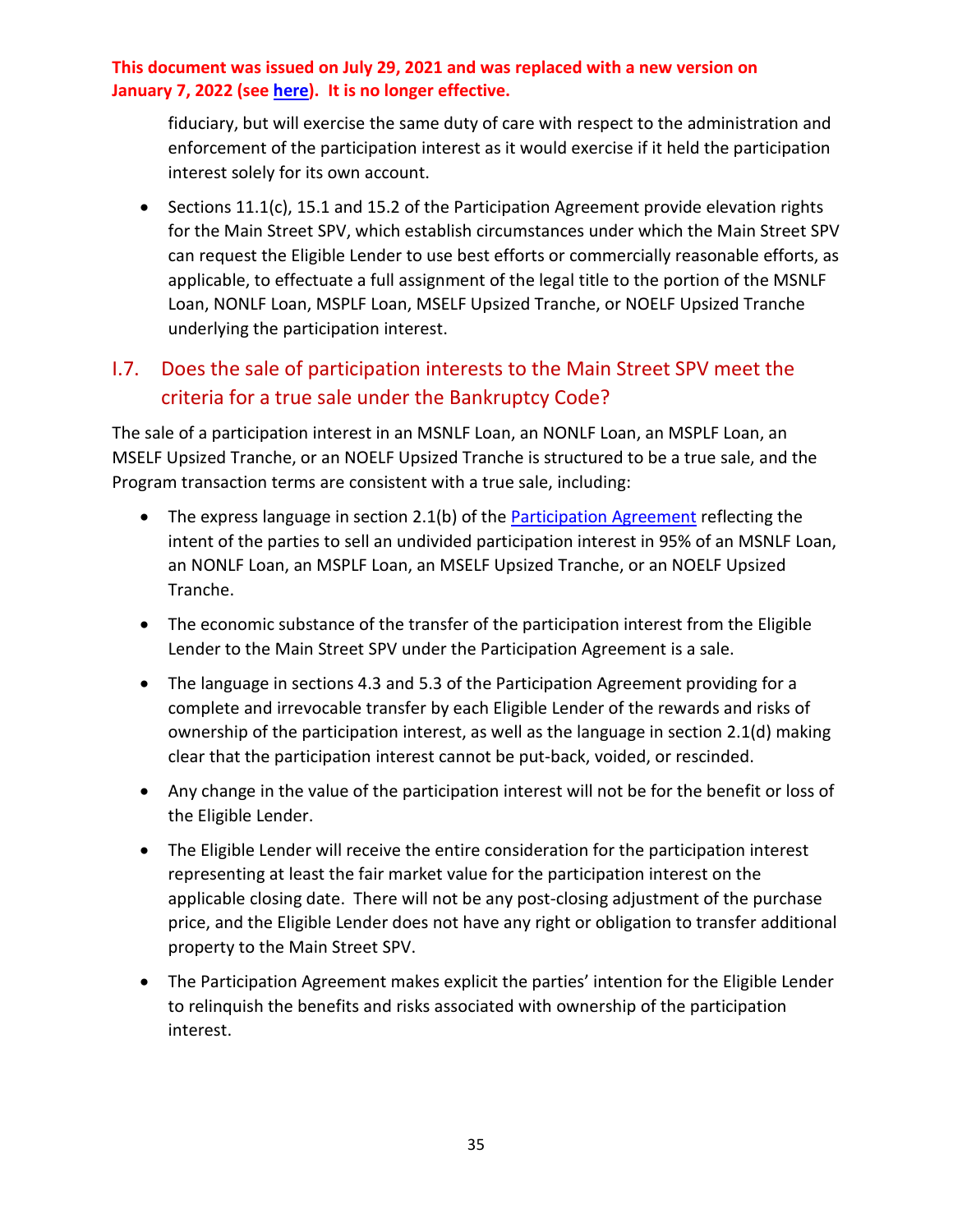In addition to the above, the Federal Reserve Bank of Boston agrees that it will not assert in any proceeding that the sales of the participation interests are other than true sales constituting true participations.

While not inconsistent with a true sale of participation interests, the Program does have certain unique features including the following:

- Each Eligible Lender under the Program must retain its 5% of the MSNLF Loan, NONLF Loan, MSPLF Loan, MSELF Upsized Tranche, or NOELF Upsized Tranche until (A) the underlying MSNLF Loan, MSPLF Loan, or MSELF Upsized Tranche matures or (B) neither the Main Street SPV nor a Governmental Assignee holds an interest in the loan in any capacity, whichever occurs first.
- Under the MSELF and NOELF, each Eligible Lender must also retain its interest in the underlying loan until (A) such underlying loan matures, (B) the MSELF or NOELF Upsized Tranche matures or (C) neither the Main Street SPV nor a Governmental Assignee holds an interest in the loan in any capacity, whichever occurs first.

It is important to note, however, that the Eligible Lender's retained interest in the MSNLF Loan, NONLF Loan, MSPLF Loan, MSELF Upsized Tranche, NOELF Upsized Tranche, or MSELF/NOELF underlying loan will be pari passu with the Main Street SPV's participation interest. Thus, the Eligible Lender's retained interest in the MSNLF Loan, NONLF Loan, MSPLF Loan, MSELF Upsized Tranche, NOELF Upsized Tranche, or MSELF/NOELF underlying loan does not provide credit support for the related participation interest(s). As noted above, the material terms of the MSNLF, NONLF, MSPLF, MSELF, and NOELF are consistent with a true sale determination.

# <span id="page-35-0"></span>I.8. Does the Main Street SPV have the right to put back the participation interests to the Eligible Lender?

Neither the Eligible Lender nor any of its affiliates will have any right or obligation to purchase, repurchase, acquire, or reacquire the participation interest or to substitute other assets for the participation interest subsequent to sale to the Main Street SPV, or any right of first refusal, last look, or other similar right with respect to a purchase of the participation interest, or any obligation to pay any amount in connection with a loss of value with respect to the participation interest once it has been sold to the Main Street SPV. Further, under section 2.1(d) of the Participation Agreement, the Main Street SPV has no right to put the participation interest back to the Eligible Lender.

# <span id="page-35-1"></span>I.9. Do the participation interests purchased by the Main Street SPV potentially qualify for a "safe harbor" in relation to FDIC resolution proceedings?

The Federal Reserve has structured the transfer of the interests in financial assets under the Participation Agreement from the Eligible Lender to the Main Street SPV with the intent that it would qualify for the safe harbor regulations adopted by the Federal Deposit Insurance Corporation, under [12 CFR 360.6\(d\)\(1\),](https://ecfr.io/Title-12/Section-360.6) regarding the treatment of financial assets transferred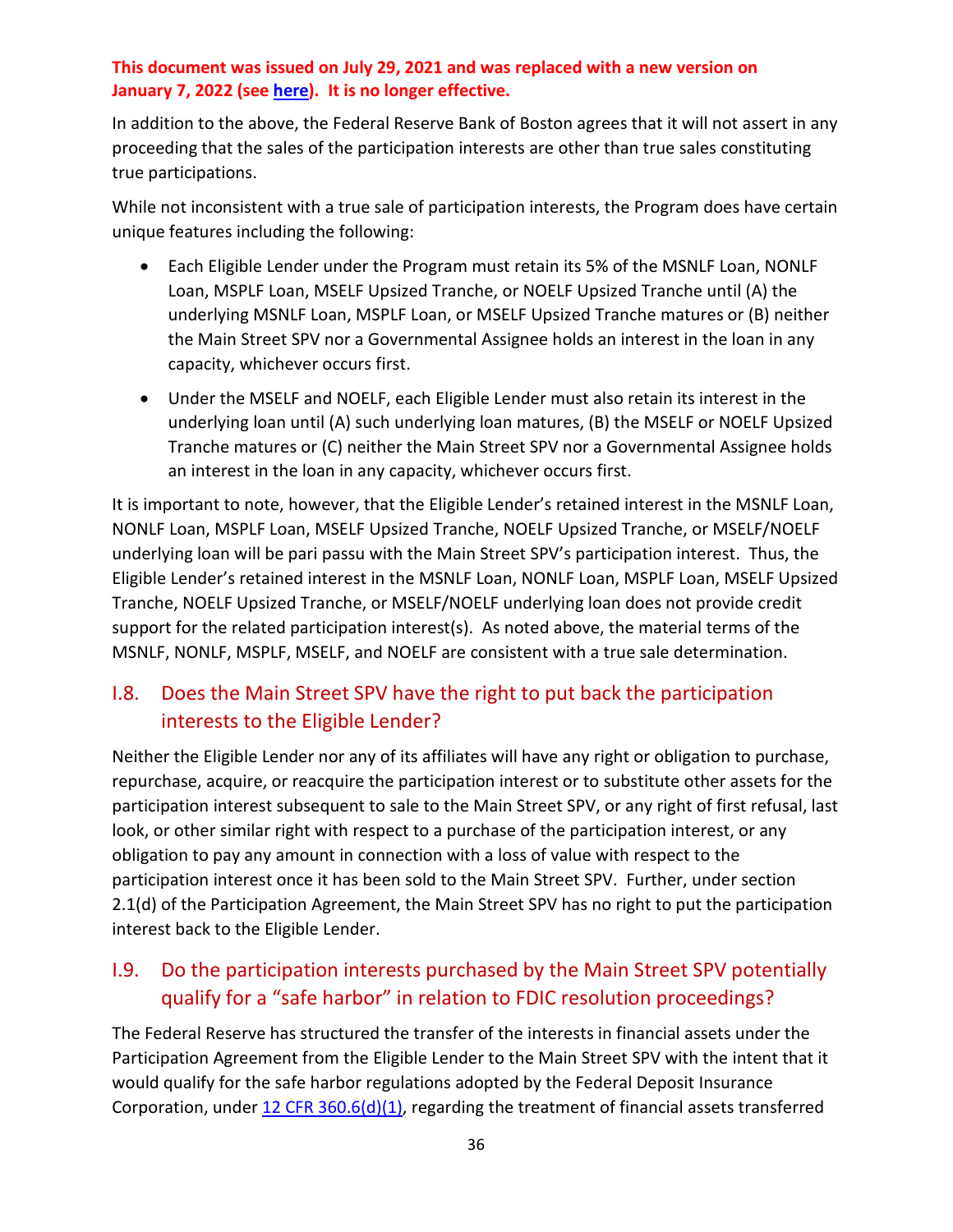in connection with a participation. This safe harbor provides protection to the transfer of financial assets by an insured depository institution under a properly structured participation without recourse that satisfies the safe harbor's requirements by providing, in general, that the Federal Deposit Insurance Corporation (as conservator or receiver of the institution) will not reclaim or recover any such transferred financial assets, provided that such transfer satisfies the conditions for sale accounting treatment under U.S. GAAP, other than the legal isolation condition that is addressed by the safe harbor. The Federal Reserve has structured the Program with the intent that participations purchased by the Main Street SPV should qualify as "participations" within the meaning of  $12$  CFR 360.6(a)(7), as they are sales of an undivided interest in an MSNLF Loan, an NONLF Loan, an MSPLF Loan, an MSELF Upsized Tranche, or an NOELF Upsized Tranche, without recourse to the Eligible Lender. Staff of the Federal Deposit Insurance Corporation were consulted in preparing this response.

### <span id="page-36-0"></span>I.10. Do the participation interests purchased by the Main Street SPV potentially qualify for a "safe harbor" in relation to NCUA resolution proceedings?

The Federal Reserve has structured the transfer of the interests in financial assets under the Participation Agreement from the Eligible Lender to the Main Street SPV with the intent that it would qualify for the safe harbor regulations adopted by the Board of the National Credit Union Administration regarding the treatment of financial assets transferred in connection with a participation, under  $12$  CFR 709.9(d)(1). This safe harbor provides protection to the transfer of financial assets by a federally insured credit union under a properly structured participation without recourse that satisfies the safe harbor's requirements by providing, in general, that the Board of the National Credit Union Administration (as conservator or receiver of the institution) will not reclaim or recover any such transferred financial assets, provided that such transfer satisfies the conditions for sale accounting treatment under U.S. GAAP, other than the legal isolation condition that is addressed by the safe harbor. The Federal Reserve has structured the Program with the intent that participations purchased by the Main Street SPV should qualify as "participations" within the meaning of  $12$  CFR 709.9(a), as they are sales of an undivided interest in an MSNLF Loan, an NONLF Loan, an MSPLF Loan, an MSELF Upsized Tranche, or an NOELF Upsized Tranche, without recourse to the Eligible Lender. Staff of the National Credit Union Administration were consulted in preparing this response.

# <span id="page-36-1"></span>I.11. Does the Servicing Agreement contemplated between the Eligible Lender and the Main Street SPV impact whether the sale of participation interests can be considered a "true sale"?

No, the Federal Reserve believes that the terms of the **Servicing Agreement** are commercially reasonable and comparable to terms to which unaffiliated third parties would agree to provide Enhanced Reporting Services (under the terms and conditions set out in the Servicing Agreement) with respect to the participation interest. The Servicing Fee does not represent any type of recourse or credit support for the participation interest, given that the fee is being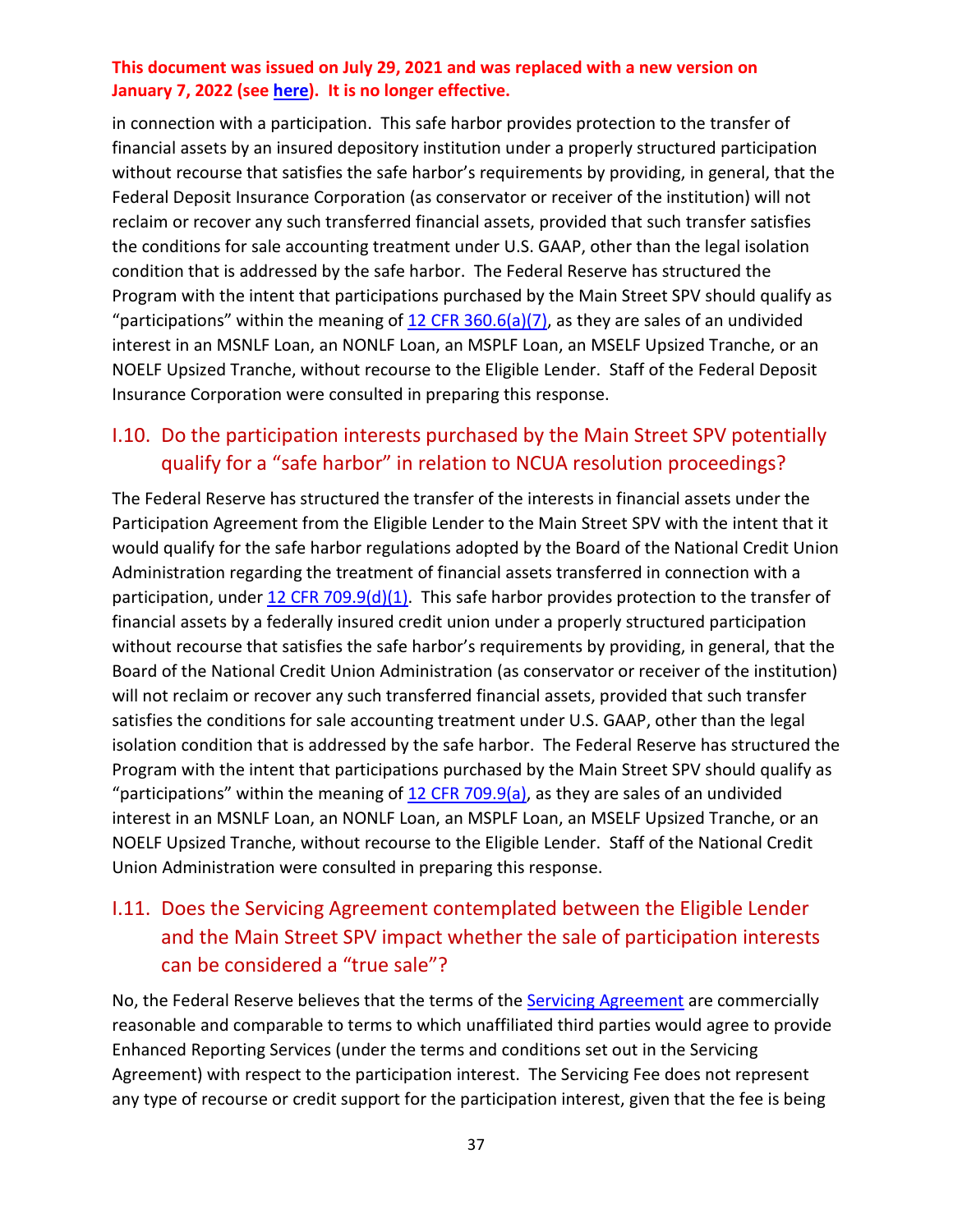paid by the Main Street SPV to the Eligible Lender. The Main Street SPV may also terminate the Servicing Agreement and remove the Eligible Lender as servicer at any time for "Cause," as such term is defined in the Servicing Agreement."

<span id="page-37-0"></span>I.12. Will payment-in-kind ("PIK") interest that has accrued (but has not yet been capitalized to principal) during the period of time starting on the date when the loan agreement is funded to the date when the loan participation purchase is funded be allocated to the Seller (i.e., the Eligible Lender)?

No. Under th[e Participation Agreement,](https://www.bostonfed.org/-/media/Documents/special-lending-facilities/mslp/legal/loan-participation-agreement-standard-terms-and-conditions.pdf?la=en) all accrued, but uncapitalized PIK Interest on the Purchase Amount of the loan that is participated is for the account of the Main Street SPV (as the Buyer), regardless of when such interest accrued. Further, the Purchase Price is determined based upon the Purchase Amount of the participation interest as of the effective date of the Participation Agreement. Therefore, the Participation Agreement does not require the Main Street SPV to pay for the accrued, but uncapitalized interest, if the interest has not yet been added to the principal amount as of the effective date of the Participation Agreement.

# <span id="page-37-1"></span>I.13. Can an Eligible Lender that is a depository institution pledge its 5% of a Main Street loan to a Federal Reserve Bank as collateral?

An Eligible Lender that is a depository institution may pledge its 5% of a Main Street loan, provided that the loan meets the collateral eligibility requirements of its local Federal Reserve Bank. General acceptance criteria for loans can be found in the Federal Reserve Collateral Guidelines. A depository institution should contact its local Reserve Bank to discuss specific questions regarding collateral eligibility or pledging procedures. The "Federal Reserve Collateral Guidelines" and toll-free phone numbers and other contact information of each Reserve Bank can be found on [www.frbdiscountwindow.org.](http://www.frbdiscountwindow.org/)

- I.14. [Archived.]
- I.15. [Archived.]

# <span id="page-37-2"></span>**J. Loan Participation**

- J.1. [Archived.]
- <span id="page-37-3"></span>J.2. What loan-level information will the SPV collect for credit monitoring purposes?

See [Appendix C.](#page-52-0)

J.3. [Archived.]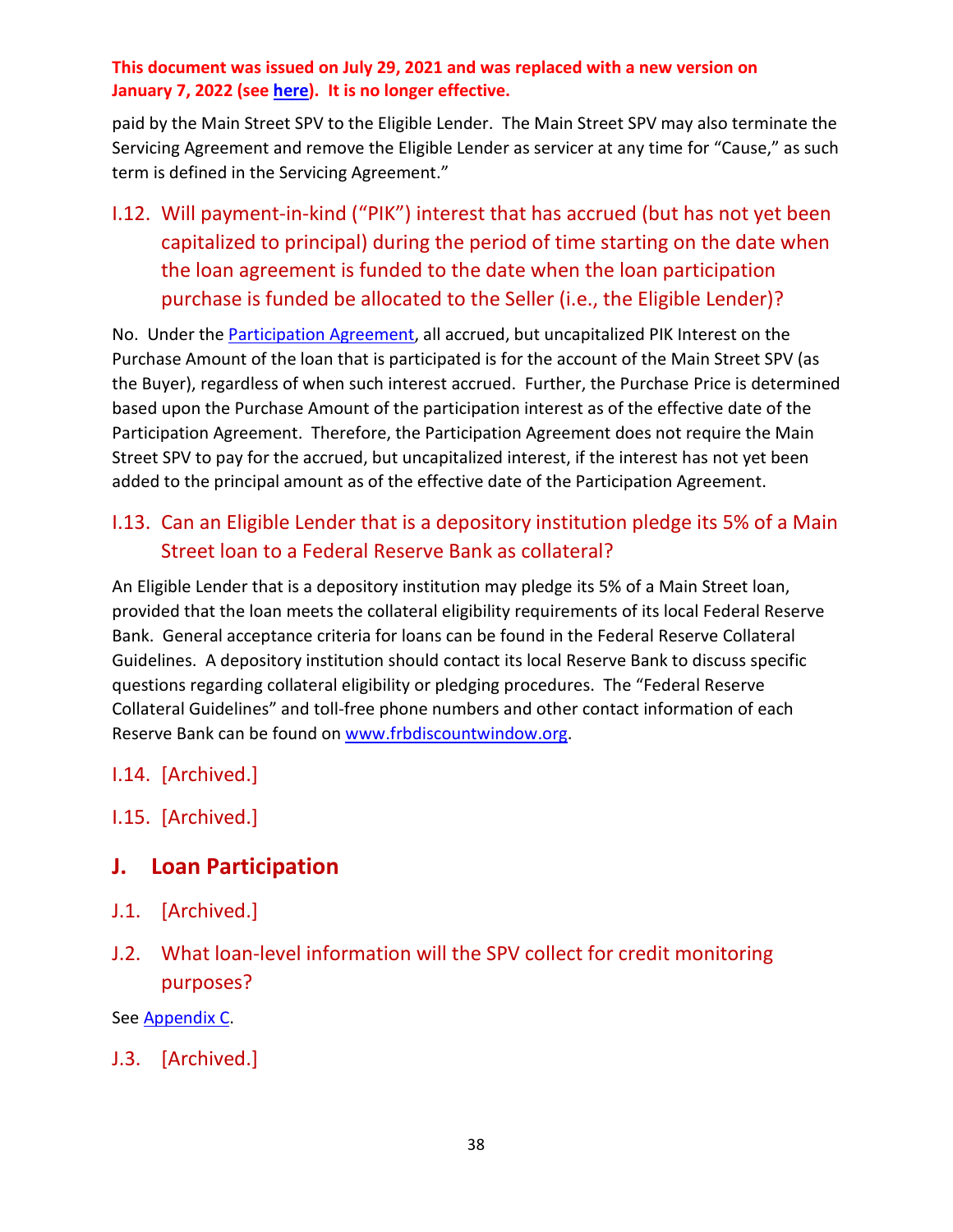### <span id="page-38-0"></span>J.4. Under the Loan Participation Agreement, when can the Main Street SPV sell its loan participation or elevate its loan participation into an assignment?

Under the Loan Participation Agreement, the Main Street SPV is generally permitted to sell its participation (without elevating) only with the contemporaneous consent of the Eligible Lender. In addition, it is generally permitted to elevate its participation into an assignment only with the contemporaneous consent of the Eligible Borrower, the Eligible Lender, and other necessary parties (i.e., the administrative agent in a multi-lender facility). However, the SPV may do the following without such contemporaneous consent:

- It may sell or transfer its loan participation in full, but not in part, without elevating, at any time to any Federal Reserve Bank, any vehicle authorized to be established by the Board or any Federal Reserve Bank, any entity created by an act of Congress, or any vehicle established or acquired by the Department of the Treasury or any other department or agency of the federal government. These transfers cannot be undertaken to effect a securitization.
- It may sell or transfer its loan participation, or elevate its participation to an assignment (to itself or a third-party), upon the following events:
	- $\circ$  at the option of the Main Street SPV, if the Eligible Borrower has failed to make any payment due under its loan contract with the Eligible Lender and the applicable grace period has elapsed;
	- o at the option of the Main Street SPV, if the Eligible Borrower or the Eligible Lender has become the subject of bankruptcy or other insolvency proceedings;
	- $\circ$  automatically, if the Eligible Lender would take, or refrain from taking, an action that would result in impermissible forgiveness of principal of the portion of the Program loan beneficially owned by the Main Street SPV (to prevent a violation of section 4003(d)(3) of the CARES Act); and
	- o if required to do so by a statute or court.

Please see the form [Loan Participation Agreement Standard Terms and Conditions](https://www.bostonfed.org/-/media/Documents/special-lending-facilities/mslp/legal/loan-participation-agreement-standard-terms-and-conditions.pdf) for more detail regarding the above.

### <span id="page-38-1"></span>J.5. What role will the Main Street SPV play in the event an Eligible Borrower enters distress?

Prior to an Eligible Borrower entering distress, the Main Street SPV will rely on the Eligible Lender to service each Main Street loan in accordance with the standard of care set out in the Loan Participation Agreement and in light of the duties of the Eligible Lender under the Servicing Agreement. Except as set out in question *J.4*, the Main Street SPV cannot elevate its interest during this time without the contemporaneous consent of the Eligible Borrower and the Eligible Lender, and typically would not seek to do so.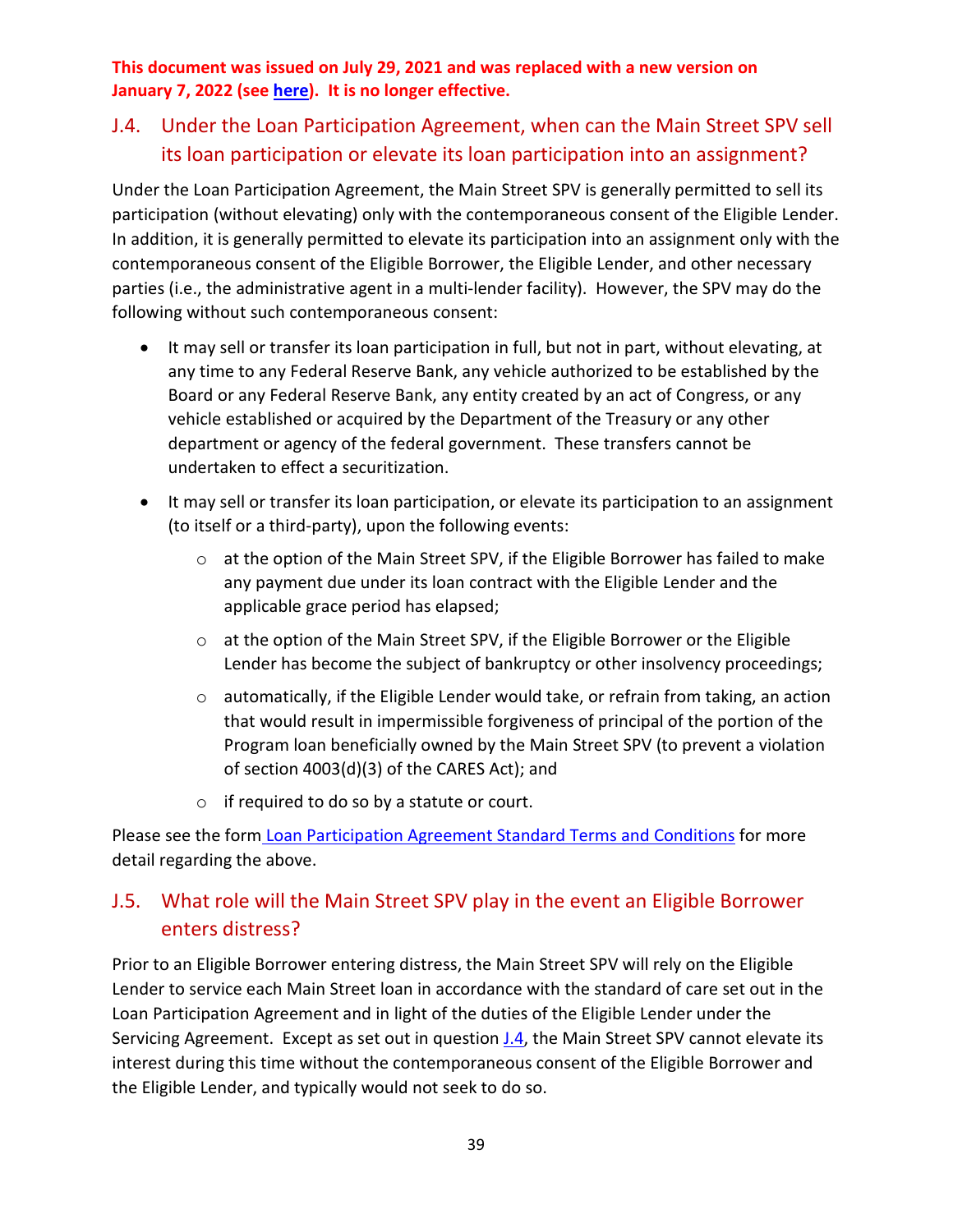Once an Eligible Borrower misses a mandatory and due payment on the Program loan (beyond the applicable grace period), or the Eligible Borrower or Eligible Lender enters into bankruptcy or other insolvency proceedings, the Main Street SPV will have the option to elevate its participation to an assignment to be in privity with the Eligible Borrower. However, the Federal Reserve does not expect the Main Street SPV to use this right as a matter of course. Rather, the Federal Reserve would expect Eligible Lenders to follow market-standard workout processes and to exercise the standard of care set out in the Loan Participation Agreement (i.e., to exercise the same duty of care in approaching such proceedings as it would exercise if it retained a beneficial interest in the entire loan). In general, the Federal Reserve expects that the Main Street SPV generally would not expect to elevate and assign except in situations where (i) the economic interests of the Eligible Lender and the Main Street SPV are misaligned, or (ii) the loan amount is relatively large in comparison to other loans in the Main Street SPV's portfolio of participations.

<span id="page-39-0"></span>J.6. How will the Main Street SPV approach decision-making with respect to its voting rights under the Loan Participation Agreement or Co-Lender Agreement?

Main Street is an emergency lending program, not a grant program. Consistent with Section 13(3) of the Federal Reserve Act and the Federal Reserve's obligations under the CARES Act, the Main Street SPV will make commercially reasonable decisions to protect taxpayers from losses on Main Street loans and will not be influenced by non-economic factors when exercising its voting rights under the [Loan Participation Agreement](https://www.bostonfed.org/-/media/Documents/special-lending-facilities/mslp/legal/loan-participation-agreement-standard-terms-and-conditions.pdf) or the Co-Lender [Agreement,](https://www.bostonfed.org/-/media/Documents/special-lending-facilities/mslp/legal/co-lender-agreement-standard-terms-and-conditions.pdf) including with respect to a borrower that is the subject of a workout or restructuring.

# <span id="page-39-1"></span>J.7. Will the Main Street SPV assert special administrative priority under Section 507(a)(2) of the Bankruptcy Code for its claims against an Eligible Borrower in bankruptcy proceedings?

No. Under th[e Loan Participation Agreement](https://www.bostonfed.org/-/media/Documents/special-lending-facilities/mslp/legal/loan-participation-agreement-standard-terms-and-conditions.pdf) and [Co-Lender Agreement,](https://www.bostonfed.org/-/media/Documents/special-lending-facilities/mslp/legal/co-lender-agreement-standard-terms-and-conditions.pdf) the Main Street SPV (and any other entity that steps into its shoes) has waived and disclaimed its right to assert special administrative priority under Section 507(a)(2) of the Bankruptcy Code. The Federal Reserve believes that waiving and disclaiming its right to such priority will enhance the efficacy of the Program and provide certainty to Eligible Lenders and Eligible Borrowers, without compromising taxpayer protection.

• *Taxpayer Recovery.* The Federal Reserve has determined that failing to waive and disclaim its right to assert this special priority may trigger technical cross-defaults related to an Eligible Borrower's other existing debt obligations, and could prevent Eligible Borrowers from securing new debt, including potential Debtor-in-Possession financing. Such consequences would undermine the Main Street SPV's efforts to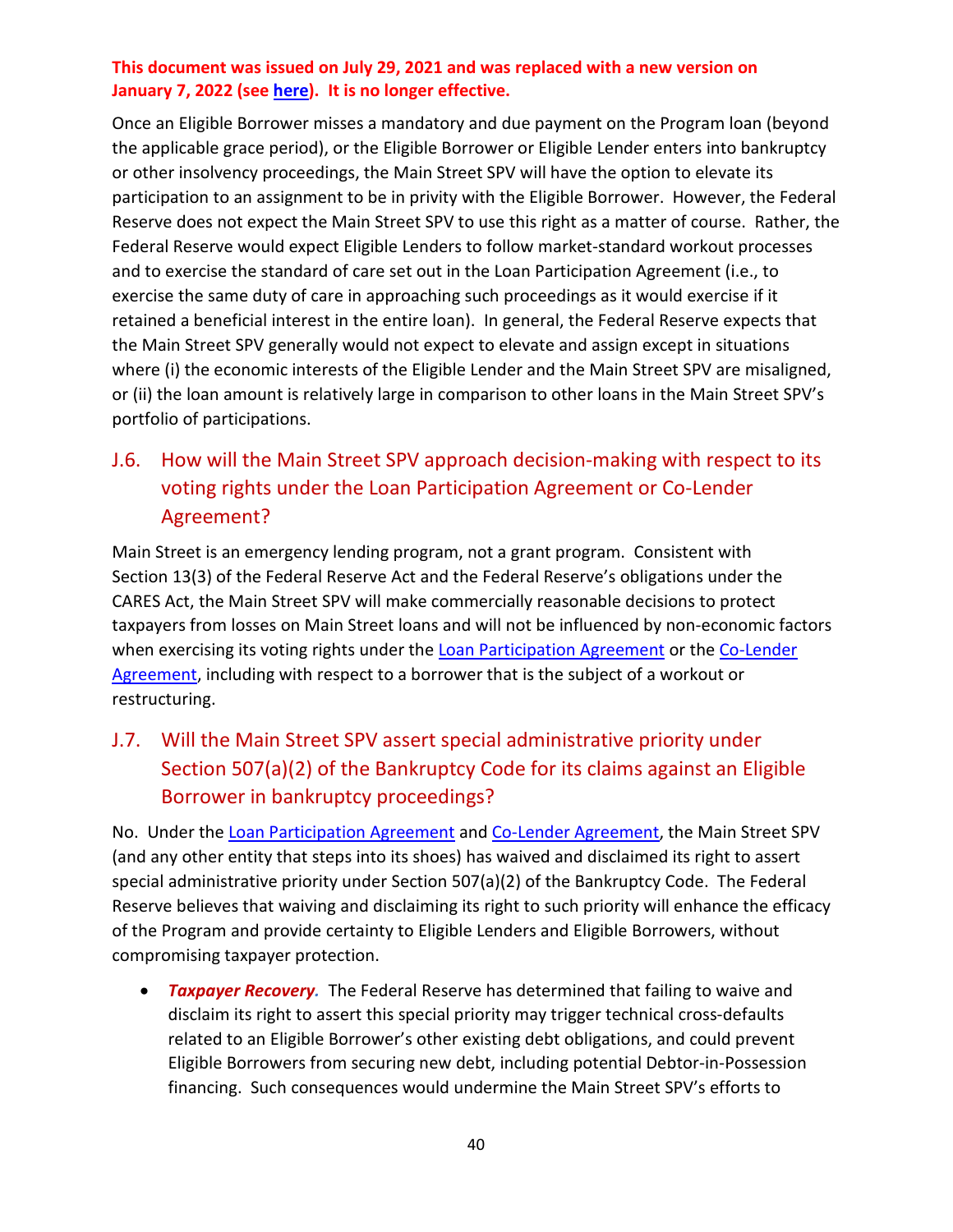maximize recovery for taxpayers, including in the case of an Eligible Borrower's restructuring or workout. Further, the assertion of this special priority could require costly litigation in the case of any Eligible Borrower bankruptcy, which would limit net recovery.

- *Limited Scope of the Special Priority.* Special priority is likely to improve taxpayer recoveries only in limited situations. In general, special priority would enhance the Federal Reserve's recoveries only in some situations where the Main Street SPV is one of multiple unsubordinated unsecured creditors of the Eligible Borrower at the time of its bankruptcy, and only to the extent the SPV would not have to share its special recoveries with other creditors due to underlying inter-creditor agreements.
- *Efficacy of Main Street.* The Federal Reserve also believes that failing to waive or disclaim its rights to assert special priority may limit the efficacy of the Program, because Eligible Lenders likely would be hesitant to use a Program that would effectively subordinate the credit they have already extended to an Eligible Borrower.
- *Other Taxpayer Protections.* The Main Street facilities include features that are intended to mitigate risk to the Federal Reserve and taxpayers. For example, Eligible Lenders are required to retain a portion of each loan's risk, the maximum loan size for each facility is limited by an Eligible Borrower's existing leverage, and Eligible Borrowers are constrained in their ability to prepay other existing debts. Further, an Eligible Borrower's loans outstanding with the Eligible Lender must have received an internal FFIEC "pass" rating, as of December 31, 2019. Together, the Federal Reserve believes that these and other design features are sufficient to protect taxpayers from losses.

### <span id="page-40-0"></span>J.8. How can an Eligible Lender obtain instructions from the Main Street SPV in relation to a "Core Rights Act" under the Participation Agreement?

Under Section 11.1 of the [Participation Agreement,](https://www.bostonfed.org/-/media/Documents/special-lending-facilities/mslp/legal/loan-participation-agreement-standard-terms-and-conditions.pdf?la=en) the "Seller" (i.e., the Eligible Lender) must seek instructions from the "Buyer" (i.e., the Main Street SPV) before taking (or refraining from taking) action that constitutes any of the 15 enumerated "Core Rights Acts" (as defined in the [Participation Agreement\)](https://www.bostonfed.org/-/media/Documents/special-lending-facilities/mslp/legal/loan-participation-agreement-standard-terms-and-conditions.pdf?la=en) with respect to a Main Street loan.<sup>17</sup> To obtain instructions regarding a Core Rights Act, an Eligible Lender should complete the [Eligible Lender Request for Loan](https://www.bostonfed.org/-/media/Documents/special-lending-facilities/mslp/legal/loan-modification-form.docx)  [Modification or Waiver Form](https://www.bostonfed.org/-/media/Documents/special-lending-facilities/mslp/legal/loan-modification-form.docx) (**Core Rights Request Form**) and submit the form to the Main Street SPV in accordance with its instructions.<sup>18</sup>

The Main Street SPV will seek to provide a substantive response to each [Core Rights Request](https://www.bostonfed.org/-/media/Documents/special-lending-facilities/mslp/legal/loan-modification-form.docx)  [Form](https://www.bostonfed.org/-/media/Documents/special-lending-facilities/mslp/legal/loan-modification-form.docx) in a timely manner. Eligible Lenders are encouraged to submit th[e Core Rights Request](https://www.bostonfed.org/-/media/Documents/special-lending-facilities/mslp/legal/loan-modification-form.docx) 

<span id="page-40-1"></span><sup>&</sup>lt;sup>17</sup> Under the Participation Agreement, there are 15 enumerated categories of Core Rights Acts for which instruction from the Buyer (i.e., the Main Street SPV) is required. If the matter does not trigger an enumerated Core Rights Act, Eligible Lenders can make the decision without seeking instruction from the Main Street SPV, although certain such acts may trigger after-the-fact notification requirements under the Participation Agreement.

<span id="page-40-2"></span> $18$  Please note that these instructions may change over time as processes evolve.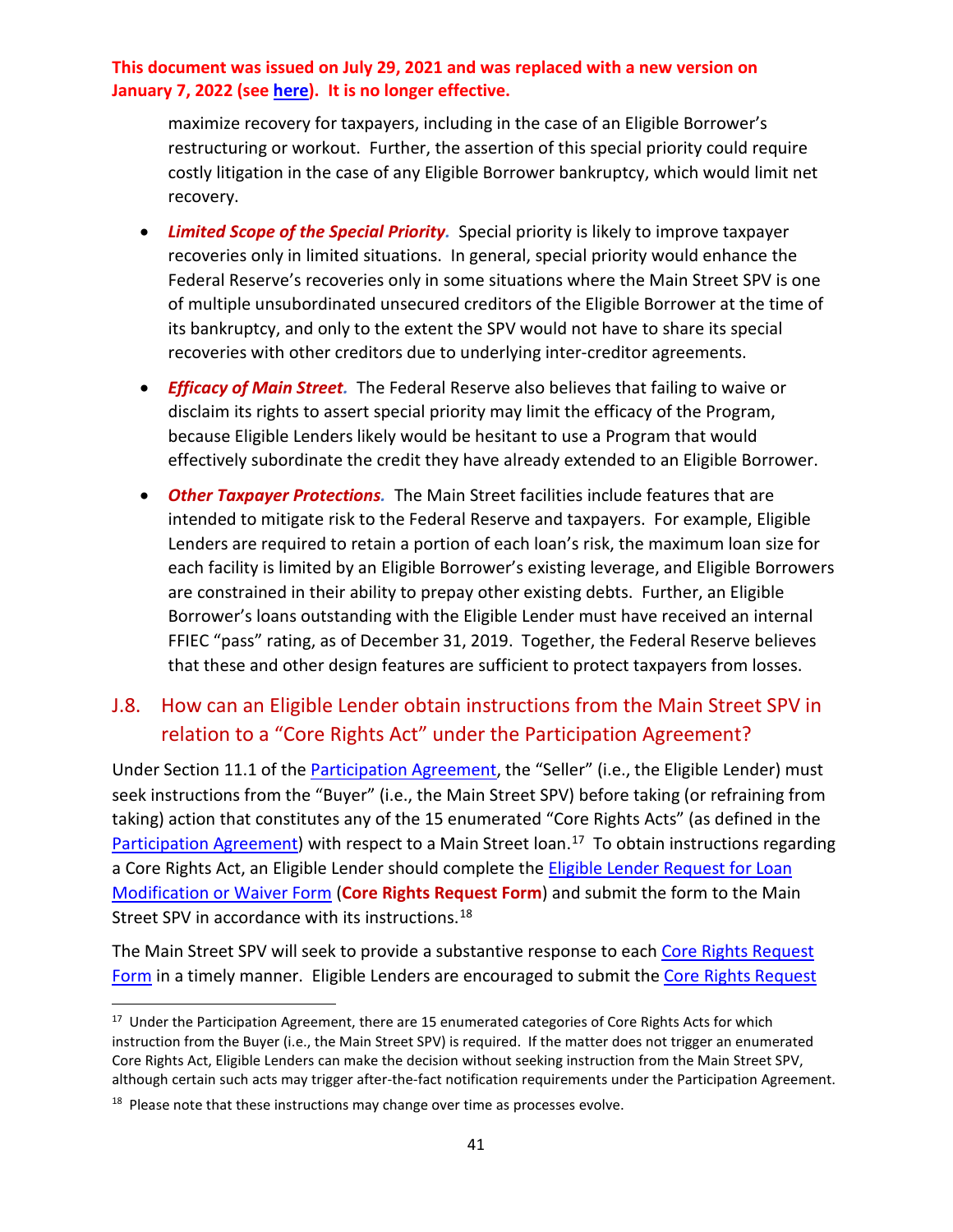[Form](https://www.bostonfed.org/-/media/Documents/special-lending-facilities/mslp/legal/loan-modification-form.docx) as early as possible in order to provide adequate time for the Main Street SPV to review the request and, if necessary, to permit the Eligible Lender to respond to any requests for additional information that the Main Street SPV may have. Requests for additional information will be made to better enable the Main Street SPV to make commercially reasonable decisions to protect taxpayers from losses, under the standard set out in question **J.6**.

If an Eligible Lender is uncertain as to whether a particular action or inaction constitutes a Core Rights Act, it can complete and submit the [Core Rights Request Form](https://www.bostonfed.org/-/media/Documents/special-lending-facilities/mslp/legal/loan-modification-form.docx) to the Main Street SPV and indicate such uncertainty. The Main Street SPV expects to revert to the Eligible Lender on whether the action constitutes a Core Rights Act by the Main Street SPV within three business days of the receipt of the [Core Rights Request Form,](https://www.bostonfed.org/-/media/Documents/special-lending-facilities/mslp/legal/loan-modification-form.docx) although a substantive response regarding any Core Rights Act may require further time for consideration.

# <span id="page-41-0"></span>J.9. Does an Eligible Lender need the SPV's approval before agreeing to any amendments, waivers, or other modifications to the Main Street loan documents?

Unless the Main Street SPV has elevated its participation interest into an assignment (see FAQ **J.4**), the Main Street SPV's prior approval would be required only if a proposed amendment, waiver, or other modification constitutes any of the enumerated "Core Rights Acts" set out in the [Loan Participation Agreement.](https://www.bostonfed.org/-/media/Documents/special-lending-facilities/mslp/legal/loan-participation-agreement-standard-terms-and-conditions.pdf?la=en) An Eligible Lender should review the definition of "Core Rights Act" in the [Loan Participation Agreement](https://www.bostonfed.org/-/media/Documents/special-lending-facilities/mslp/legal/loan-participation-agreement-standard-terms-and-conditions.pdf?la=en) to determine whether the proposed amendment, waiver, or other modification constitutes a "Core Rights Act". FAQ [J.8](#page-40-0) also contains instructions on what an Eligible Lender can do if it is uncertain whether a particular action or inaction constitutes a Core Rights Act.

Under the [Loan Participation Agreement,](https://www.bostonfed.org/-/media/Documents/special-lending-facilities/mslp/legal/loan-participation-agreement-standard-terms-and-conditions.pdf?la=en) amendments, waivers, or other modifications concerning non-Core Rights Acts are within the discretion of the Eligible Lender. An Eligible Lender should act under the standard of care set out in section 12.1 of the Participation Agreement—i.e., the lender "will exercise the same duty in the administration and enforcement of the Participation and the Transferred Rights it would exercise if it held the Transferred Rights solely for its own account." Under Section 9.2 of the Loan Participation [Agreement,](https://www.bostonfed.org/-/media/Documents/special-lending-facilities/mslp/legal/loan-participation-agreement-standard-terms-and-conditions.pdf?la=en) an Eligible Lender is required to use commercially reasonable efforts to convey any written information and documents that they receive to the SPV as soon as practicable (but in any event within three business days), if such information or documents relate to a matter in respect of which a non-Core Rights Act is to be taken. An Eligible Lender can send such information and documents to the Main Street SPV by email to [lenderinquiry@mainstreetlendingadmin.org.](mailto:lenderinquiry@mainstreetlendingadmin.org)

In addition, under the [Loan Participation Agreement,](https://www.bostonfed.org/-/media/Documents/special-lending-facilities/mslp/legal/loan-participation-agreement-standard-terms-and-conditions.pdf?la=en) an Eligible Lender is required to share any payments or other distributions it receives on a Main Street loan ratably with the Main Street SPV. These payments or distributions would include any fees that an Eligible Lender receives from a borrower in connection with an amendment, waiver, or other modifications of loan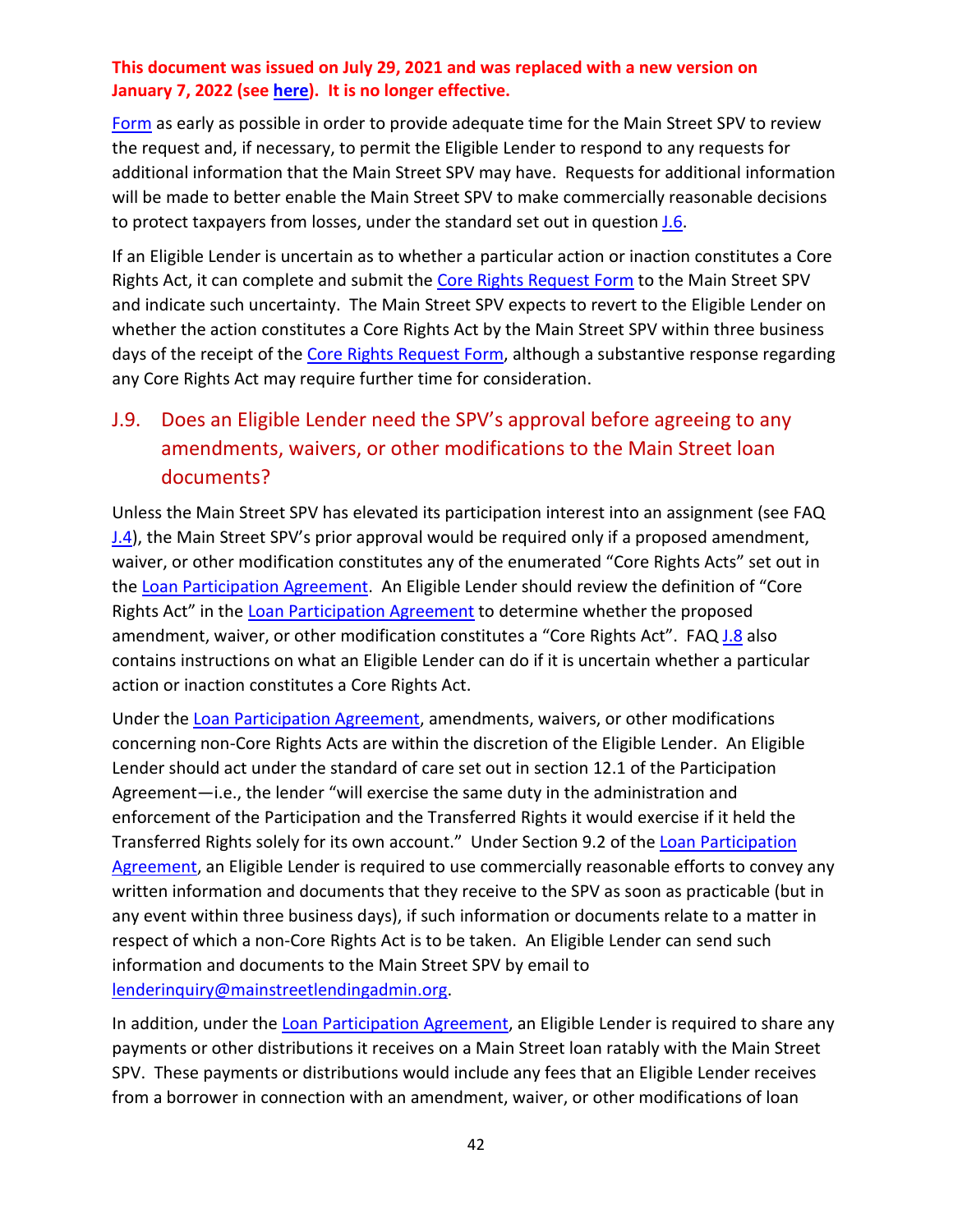documents. These payments and distributions generally do not include any out of pocket expenses (*e.g.*, external counsel fees, appraisal fees, etc.) for which a borrower is required to reimburse the Eligible Lender in connection with an amendment, waiver or other modifications. Inquiries about this should be sent to [lenderinquiry@mainstreetlendingadmin.org.](mailto:lenderinquiry@mainstreetlendingadmin.org)

# <span id="page-42-0"></span>J.10. Can a Main Street loan be amended to add a new borrower or guarantor or release an existing borrower or guarantor?

An Eligible Lender should consider its ordinary underwriting policies and procedures when determining whether it is appropriate to add a borrower or guarantor to a Main Street loan or release an existing borrower or guarantor from a Main Street loan. As set forth in Section 12.1 of th[e Loan Participation Agreement,](https://www.bostonfed.org/-/media/Documents/special-lending-facilities/mslp/legal/loan-participation-agreement-standard-terms-and-conditions.pdf?la=en) an Eligible Lender is expected to "exercise the same duty in the administration and enforcement of the Participation and the Transferred Rights it would exercise if it held the Transferred Rights solely for its own account."

Each new borrower is required to execute the Borrower Certifications and Covenants that correspond with the Main Street loan type (available [here\)](https://www.bostonfed.org/supervision-and-regulation/credit/special-facilities/main-street-lending-program/docs.aspx), which should be submitted to the Main Street SPV promptly after such new borrower is added. To the extent that a new borrower cannot make any particular certifications in the Borrower Certifications and Covenants (e.g., it was established on or after March 13, 2020), the Eligible Lender should contact the Main Street SPV at [lenderinquiry@mainstreetlendingadmin.org](mailto:lenderinquiry@mainstreetlendingadmin.org) and state specifically which certifications the new borrower cannot make and explain why the new borrower cannot make such certifications. In addition, in the case of bilateral (non-syndicated) loans, each new borrower and guarantor must sign a joinder to the [Co-Lender Agreement](https://www.bostonfed.org/-/media/Documents/special-lending-facilities/mslp/legal/co-lender-agreement-standard-terms-and-conditions-historic-July312020.pdf?la=en) and each new borrower must sign a joinder to the **Assignment Executed in Blank.** A model joinder [for bilateral loans is available](https://www.bostonfed.org/-/media/Documents/special-lending-facilities/mslp/legal/Model-Joinder-for-Main-Street-CoLender-and-AIB.docx) for the convenience of Eligible Lenders. For syndicated loans, lenders should use the appropriate form for the lending facility to join new borrowers to the assignment and assumption agreement specified in the credit agreement.

An Eligible Lender should also refer to FAQs [J.8](#page-40-0) and [J.9](#page-41-0) to determine whether the Main Street SPV's prior approval is required in the event of a release of a borrower or guarantor from a Main Street loan, and if so, the process of obtaining such approval.

Lastly, an Eligible Lender is required to convey to the Main Street SPV any written information and documents that they receive in connection with an addition of a borrower or guarantor to a Main Street loan or a release of an existing borrower or guarantor from a Main Street loan.

# <span id="page-42-1"></span>**K. Regulatory Treatment**

# <span id="page-42-2"></span>K.1. What is the regulatory capital treatment for the interest in a Main Street loan retained by an Eligible Lender?

The interest in the portion of a Main Street loan that is retained by an Eligible Lender should be assigned the risk weight applicable to the counterparty for the loan—generally a 100% risk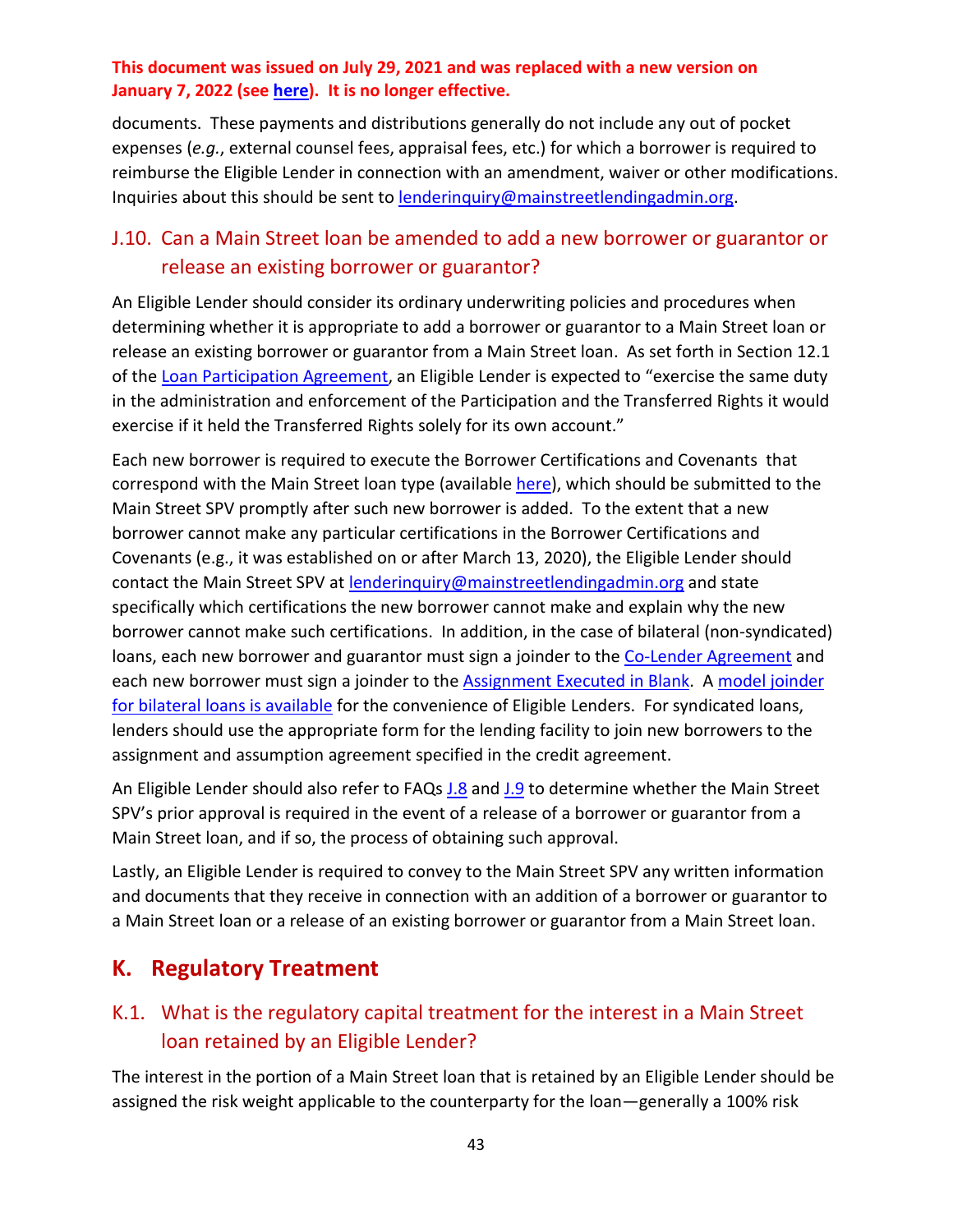weight for a corporate exposure under the standardized approach. For purposes of risk-based capital rules and leverage rules, the exposure amount for MSNLF Loans, NONLF Loans, MSPLF Loans, MSELF Upsized Tranches, and NOELF Upsized Tranches is 5% of the MSNLF Loan balance, NONLF Loan balance, MSPLF Loan balance, MSELF Upsized Tranche balance, or NOELF Upsized Tranche balance, respectively. With respect to the MSELF and NOELF, this treatment applies only to the outstanding MSELF or NOELF Upsized Tranche balance; the underlying loan or line of credit would be subject to the capital treatment that applied prior to the sale of the participation to the Main Street SPV.

Secured Main Street loans are eligible for the credit risk mitigation treatment in the standardized approach provided that any collateral securing the loan is eligible financial collateral. Eligible Lenders are not permitted to recognize collateral attributable to the Main Street SPV's interest for purposes of the credit risk mitigation treatment under the capital rule.

The treatment described above applies only to Eligible Lenders that are subject to the federal banking agencies' capital rule. Credit unions that participate in the Program are subject to any capital requirements implemented by the National Credit Union Administration.

# <span id="page-43-0"></span>K.2. How will Program loans be treated for supervised firms subject to stress testing?

The capital planning guidance issued by the Federal Reserve in 2015 [\(SR 15-18](https://www.federalreserve.gov/supervisionreg/srletters/sr1518a1.pdf) and [SR 15-19\)](https://www.federalreserve.gov/supervisionreg/srletters/sr1519_PW.pdf) includes supervisory expectations for capital planning and stress testing for certain supervised firms. Such firms should continue to reference that guidance when evaluating Program loans for capital planning and stress testing purposes. Eligible Lenders subject to capital planning guidance should evaluate only the retained portion of Program loans for capital planning and stress testing purposes, as the sale of participations to the SPV will be structured as "true sales."

The supervisory stress test methodology to assign losses to and revenues stemming from different types of exposures is publicly available and described in "Dodd-Frank Act Stress Test [2020: Supervisory Stress Test Methodology.](https://www.federalreserve.gov/publications/files/2020-march-supervisory-stress-test-methodology.pdf)"

### K.3. [Archived.]

### <span id="page-43-1"></span>K.4. How will federal supervisors treat loans extended through the Main Street program?

Given the severe economic dislocations caused by the COVID-19 pandemic, many Main Street loan applicants may be experiencing temporary cash flow disruptions. Supervisors acknowledge the high degree of uncertainty in predicting COVID-19's economic impact and effect on individual borrowers. Eligible Lenders are encouraged to work with borrowers affected by COVID-19 and may originate or expand loans to such borrowers under the Main Street Program.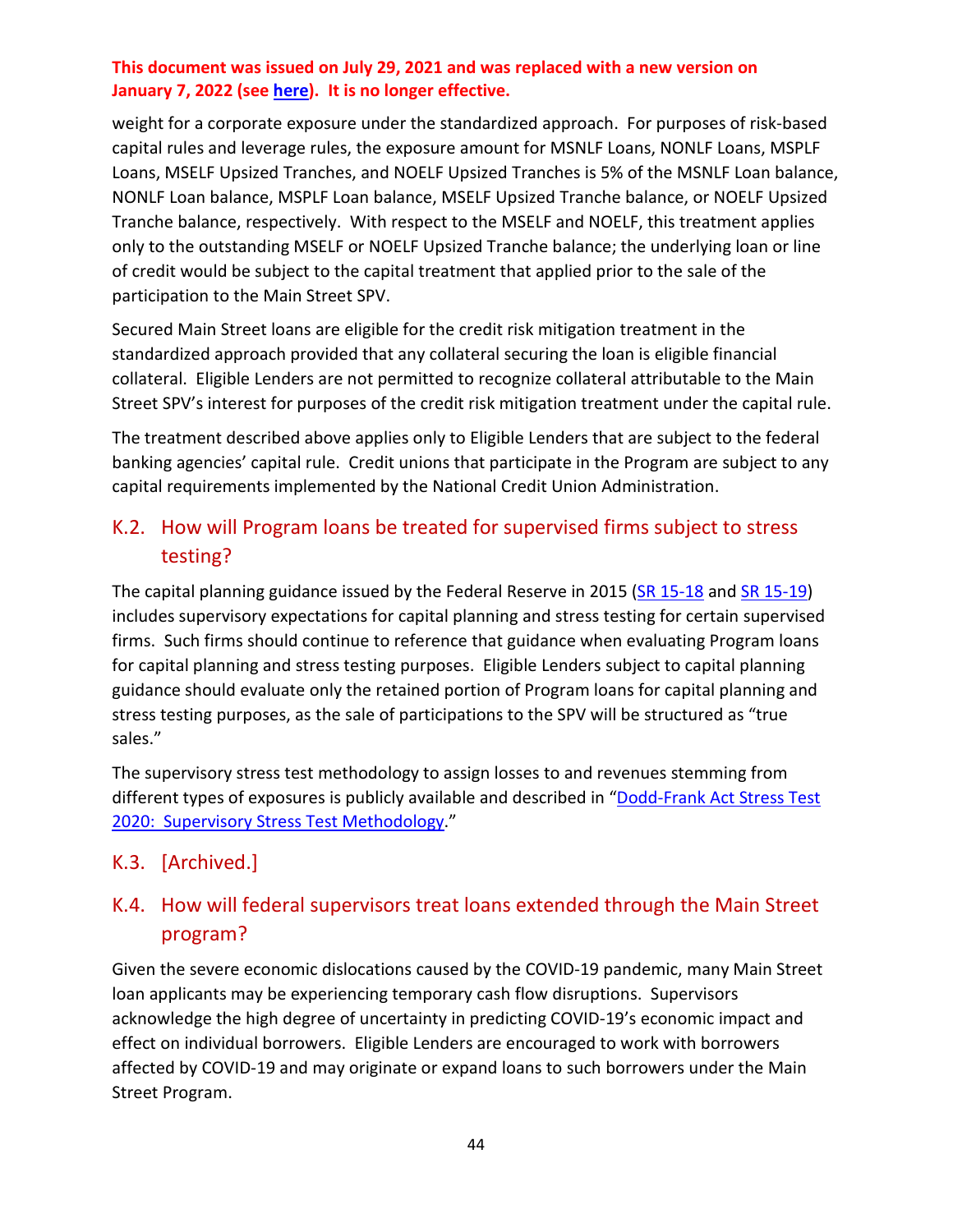Supervisors will not criticize Eligible Lenders for originating Main Street loans in accordance with the Program's requirements, including cases when such loans are considered non-pass at the time of origination, provided these weaknesses stem from the pandemic and are expected to be temporary or if such loans are part of a bank's prudent risk mitigation strategy for an existing borrower.

The supervisory approach for assessing the safety and soundness of institutions given the ongoing impact of the COVID-19 pandemic is outlined in **SR 20-15**.

# <span id="page-44-0"></span>K.5. For an Eligible Lender that is a national bank or savings association, do lending limits apply to the entire size of a Main Street loan, or only the percentage of a loan that is retained by the Eligible Lender?

Loans made under the Program apply towards an Eligible Lender's lending limit.

**From the OCC**: For Eligible Lenders that are national banks, federal savings associations, and state savings associations, the Main Street loan should be treated as follows:

- 1. **Funded Loan**: If the Eligible Lender funded an MSNLF Loan, an NONLF Loan, an MSPLF Loan, an MSELF Upsized Tranche, or an NOELF Upsized Tranche to an Eligible Borrower before seeking to sell a participation to the Main Street SPV (under the "Funded Loan" method described in question L.4), the full amount of the loan would be treated as a loan by the Eligible Lender to the relevant Eligible Borrower and would count towards the Eligible Lender's lending limit. The full amount of the loan will count towards the Eligible Lender's lending limit until such time as the Main Street SPV has purchased the participation (i.e., once the Eligible Lender has received full payment by the Main Street SPV for the participation). After the purchase of the participation by the Main Street SPV, the portion of the loan that has been sold as a participation to the Main Street SPV would no longer be treated as a loan to the relevant Eligible Borrower for purposes of the OCC's lending limit regulations.
- 2. **Condition of Funding**: Under the Program, the Eligible Lender has the option of entering into a loan agreement to extend an MSNLF Loan, an NONLF Loan, an MSPLF Loan, an MSELF Upsized Tranche, or an NOELF Upsized Tranche to an Eligible Borrower, for which the funding of such loan is contingent on the Eligible Lender receiving a binding commitment from the Main Street SPV to purchase a participation in the loan (as discussed under the "Condition of Funding" method described in question L.4). If the Eligible Lender chooses this option and provides a Funding Notice to the Main Street SPV by the specified deadline, the Eligible Lender need only include the retained percentage of the loan when calculating its lending limit to the Eligible Borrower. Loans extended in this manner are structured to be exempt loan participations under the OCC's regulation [\(12 CFR 32.2\(q\)\(2\)\(vi\)\(A\)-\(B\)\)](https://gov.ecfr.io/cgi-bin/text-idx?SID=6aead790ea6b72c81017a1e87c3b5072&mc=true&node=se12.1.32_12&rgn=div8). The Main Street SPV will generally be able to advance funds to purchase the participation within one business day of receiving notice from the Eligible Lender that it has funded the loan, if such notice is received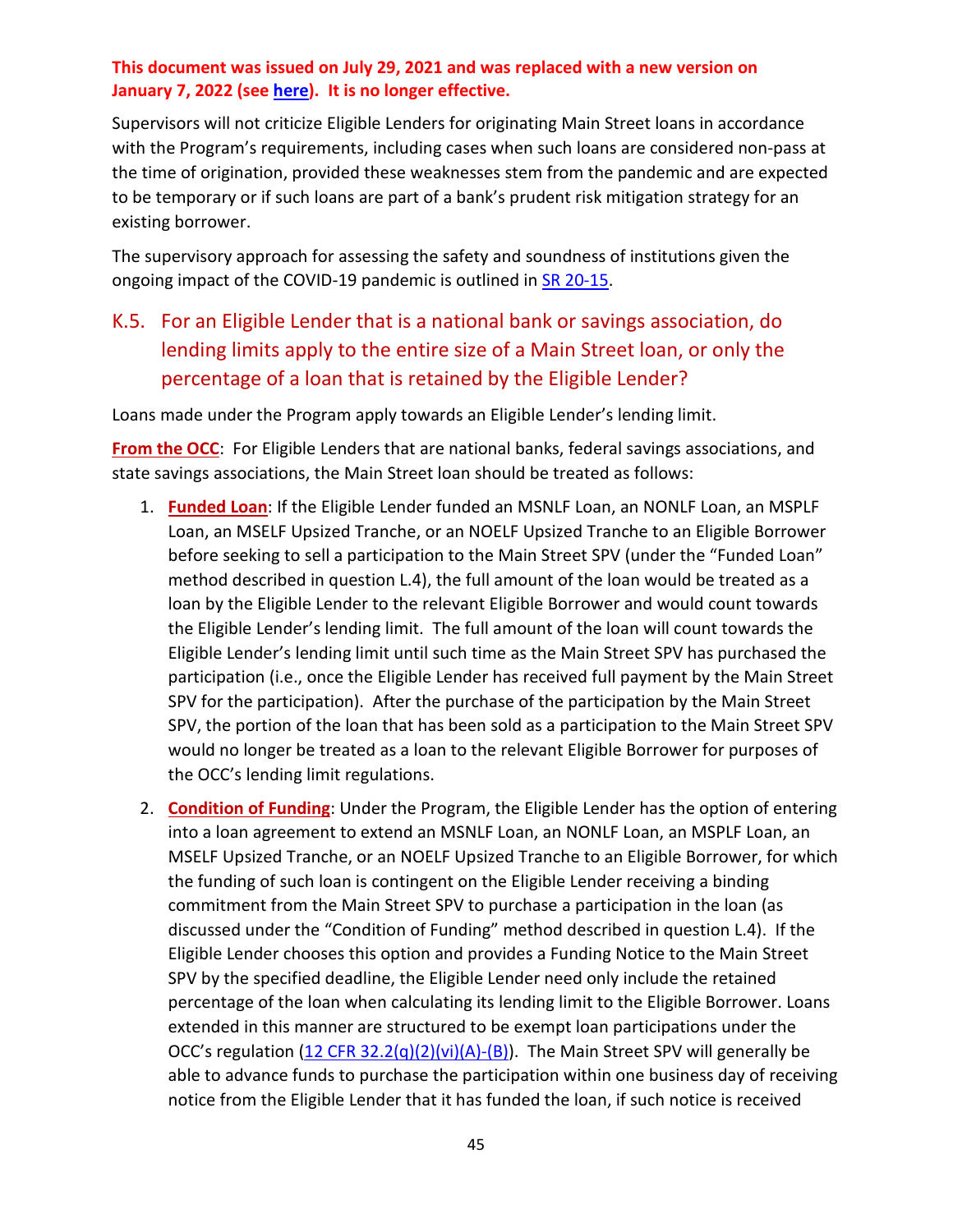before 7 p.m. ET. In instances where funding from the Main Street SPV occurs more than one business day after the loan is funded by the Eligible Lender, provided such delays were outside of the Eligible Lender's control, the entirety of the loan will be treated as a loan to the relevant Eligible Borrower and count towards the Eligible Lender's lending limit, but any amount of the loan exceeding the Eligible Lender's lending limit will not be considered a violation and will instead be treated as nonconforming for the interim period under  $12$  CFR  $32.2(q)(2)(vi)(B)$ . Once the Eligible Borrower receives full payment from Main Street SPV for the portion of the loan that has been sold as a participation to the Main Street SPV, that portion of the loan will no longer be treated as a loan to the relevant Eligible Borrower for purposes of the OCC's lending limit regulations.

Federal Reserve staff have consulted with staff of the OCC and the FDIC in providing this response. OCC staff have indicated they are available for consultation on a national bank's or federal savings association's specific facts and circumstances, as needed. FDIC staff have indicated they are available for consultation on a state savings association's specific facts and circumstances, as needed.

Eligible Lenders that are state-chartered banks should review applicable state law to determine to what extent a Main Street loan applies to its lending limit. State member and nonmember banks should consult with their state banking supervisor.

# <span id="page-45-0"></span>K.6. For Eligible Lenders that are federally insured credit unions, does the member business loan limit apply to the entire size of a Main Street loan, or only the percentage of a loan that is retained by the Eligible Lender?

Under the Federal Credit Union Act, federally insured credit unions (whether federally or state chartered) that are not exempt by statute are subject to an aggregate limit on "member business loans" set forth in 12 [U.S.C. § 1757a\(a\).](https://uscode.house.gov/view.xhtml?req=(title:12%20section:1757a%20edition:prelim)%20OR%20(granuleid:USC-prelim-title12-section1757a)&f=treesort&edition=prelim&num=0&jumpTo=true) The aggregate limit applies to all member business loans made by a federally insured credit union under the Program, irrespective of any advance commitment to purchase a participation interest prior to funding the loan. However, when a participation interest in the Program loan is actually purchased and transferred to the SPV, without recourse and qualifying for true sale accounting under U.S. GAAP, the portion of the loan that has been sold as a participation shall no longer count toward the aforementioned aggregate limit on member business loans. Other exceptions to and exclusions from the member business loan limit are set forth in [12 U.S.C. §](https://uscode.house.gov/view.xhtml?req=(title:12%20section:1757a%20edition:prelim)%20OR%20(granuleid:USC-prelim-title12-section1757a)&f=treesort&edition=prelim&num=0&jumpTo=true) 1757a and [12 CFR 723.8.](https://ecfr.io/Title-12/Section-723.2)

Federal Reserve staff have consulted with staff of the NCUA in drafting this response. NCUA staff have indicated they are available for consultation on a federally insured credit union's specific facts and circumstances as needed.

### <span id="page-45-1"></span>K.7. For Eligible Lenders that are federally insured credit unions, does the limit on commercial loans to one member apply to the entire size of a Main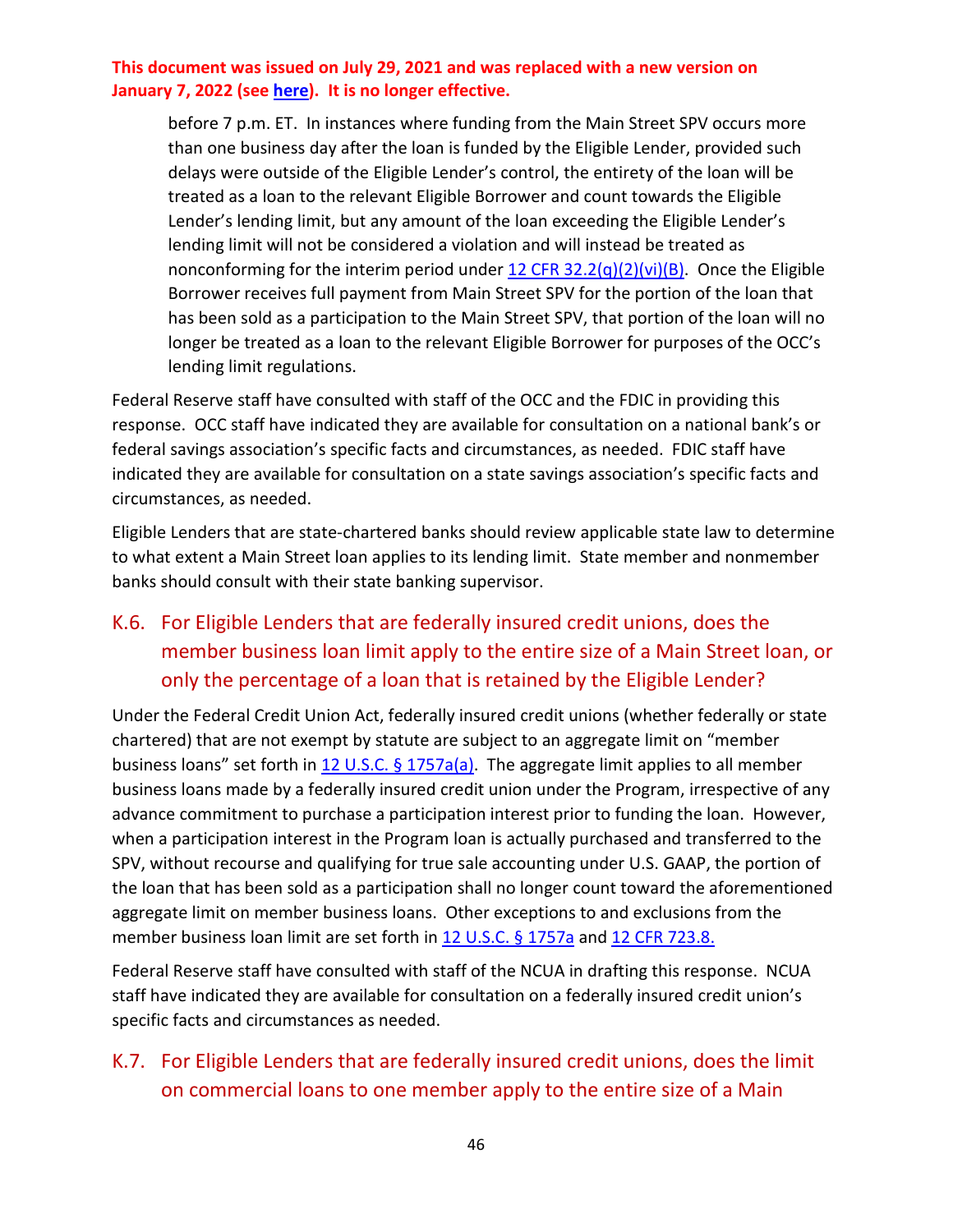# Street loan, or only the percentage of a loan that is retained by the Eligible Lender?

Under the NCUA's regulations, the aggregate dollar amount of commercial loans to any one borrower or group of associated borrowers may not exceed the greater of 15% of the federally insured credit union's net worth or \$100,000, plus an additional 10% of the credit union's net worth if the amount that exceeds the credit union's 15% general limit is fully secured at all times with a perfected security interest by readily marketable collateral as defined in 12 CFR [723.2.](https://ecfr.io/Title-12/Section-723.2) Such limitation applies to all commercial loans made by a federally insured credit union under this Program, irrespective of any advance commitment to purchase a participation interest in the funded loan. Provided, however, that when the participation interest in the Program loan is actually purchased and transferred to the SPV, the portion of the loan that has been sold as a participation shall no longer count toward the aforementioned limit on commercial loans to one borrower.

Federal Reserve staff have consulted with staff of the NCUA in drafting this response. NCUA staff have indicated they are available for consultation on a federally insured credit union's specific facts and circumstances as needed.

Eligible Lenders that are state chartered credit unions should also review applicable state law to determine to what extent a Main Street loan applies to any lending limit under state law.

### <span id="page-46-0"></span>K.8. Do the terms of the for-profit Main Street facilities raise concerns under the Indian Gaming Regulatory Act (IGRA)?

The Federal Reserve does not have authority to interpret the IGRA. The General Counsel of the National Indian Gaming Commission (**NIGC**) has provided the Federal Reserve with [a letter](https://www.bostonfed.org/-/media/Documents/special-lending-facilities/mslp/legal/20201006-NIGC-General-Counsel-Ltr-re-Main-Street-Lending-Program.pdf) opining that Main Street requirements would not cause a loan facility to be a management contract requiring the NIGC's approval, and that the Main Street requirements themselves would not cause a loan facility to violate IGRA's sole proprietary interest requirement. Additional questions should be referred to the NIGC General Counsel.

# <span id="page-46-1"></span>**L. Operational Details**

### L.1. [Archived.]

### <span id="page-46-2"></span>L.2. What information will the Federal Reserve disclose regarding the Main Street facilities?

The Federal Reserve will disclose information regarding the Program during the operation of the facilities, including information regarding names of lenders and borrowers, amounts borrowed and interest rates charged, and overall costs, revenues and other fees.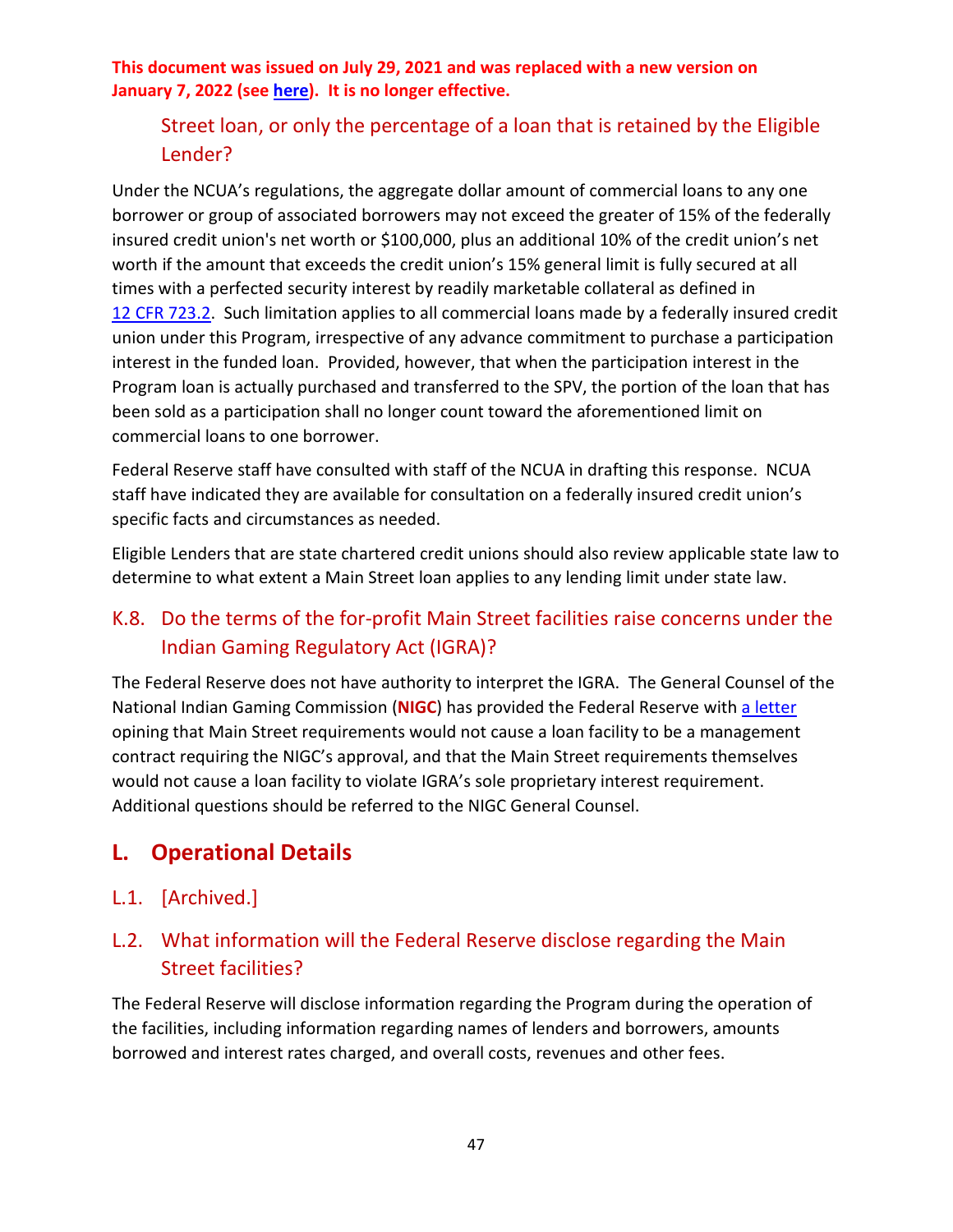Loans made under the Program will affect the size and composition of the Federal Reserve's balance sheet. Balance sheet items related to the Program will be reported weekly, on an aggregated basis, on the H.4.1 statistical release titled "Factors Affecting Reserve Balances of Depository Institutions and Condition Statement of Federal Reserve Banks," published by the Federal Reserve. In addition, the Federal Reserve will disclose to Congress information pursuant to Section 13(3) of the Federal Reserve Act, as amended by the Dodd-Frank Wall Street Reform and Consumer Protection Act, and the Board's Regulation A. These disclosures are available [here.](https://www.federalreserve.gov/monetarypolicy/mainstreetlending.htm)

Under section 11(s) of the Federal Reserve Act, the Federal Reserve also will disclose information concerning the facilities one year after the effective date of the termination by the Board of the authorization of the facilities. This disclosure will include names and identifying details of each participant in the facilities, the amount borrowed, the interest rate or discount paid, and information concerning the types and amounts of collateral pledged or assets transferred in connection with participation in the facilities.

- L.3. [Archived.]
- L.4. [Archived.]
- L.5. [Archived.]
- L.6. [Archived.]
- L.7. [Archived.]
- L.8. [Archived.]
- L.9. [Archived.]

# <span id="page-47-0"></span>L.10. What type of Lender Portal security is in place, such that lenders and borrowers can be assured that their data will be maintained securely?

Information security is central to the design, implementation, and ongoing operation of the Main Street Portal. This starts with the hosting environment; the Main Street Portal is hosted on a platform that maintains a **FedRAMP Moderate Authority to Operate (ATO)**. During the Main Street Portal design and implementation, control requirements defined in the National Institute of Standards and Technology (NIST) Special Publication [800-53](https://csrc.nist.gov/publications/detail/sp/800-53/rev-4/final) (Rev. 4) were adhered to closely.

Detailed secure coding standards specific to the underlying platform informed the development process. Robust application security testing was used to identify code quality issues and prior to each major release, the Main Street Portal was subject to in depth penetration testing.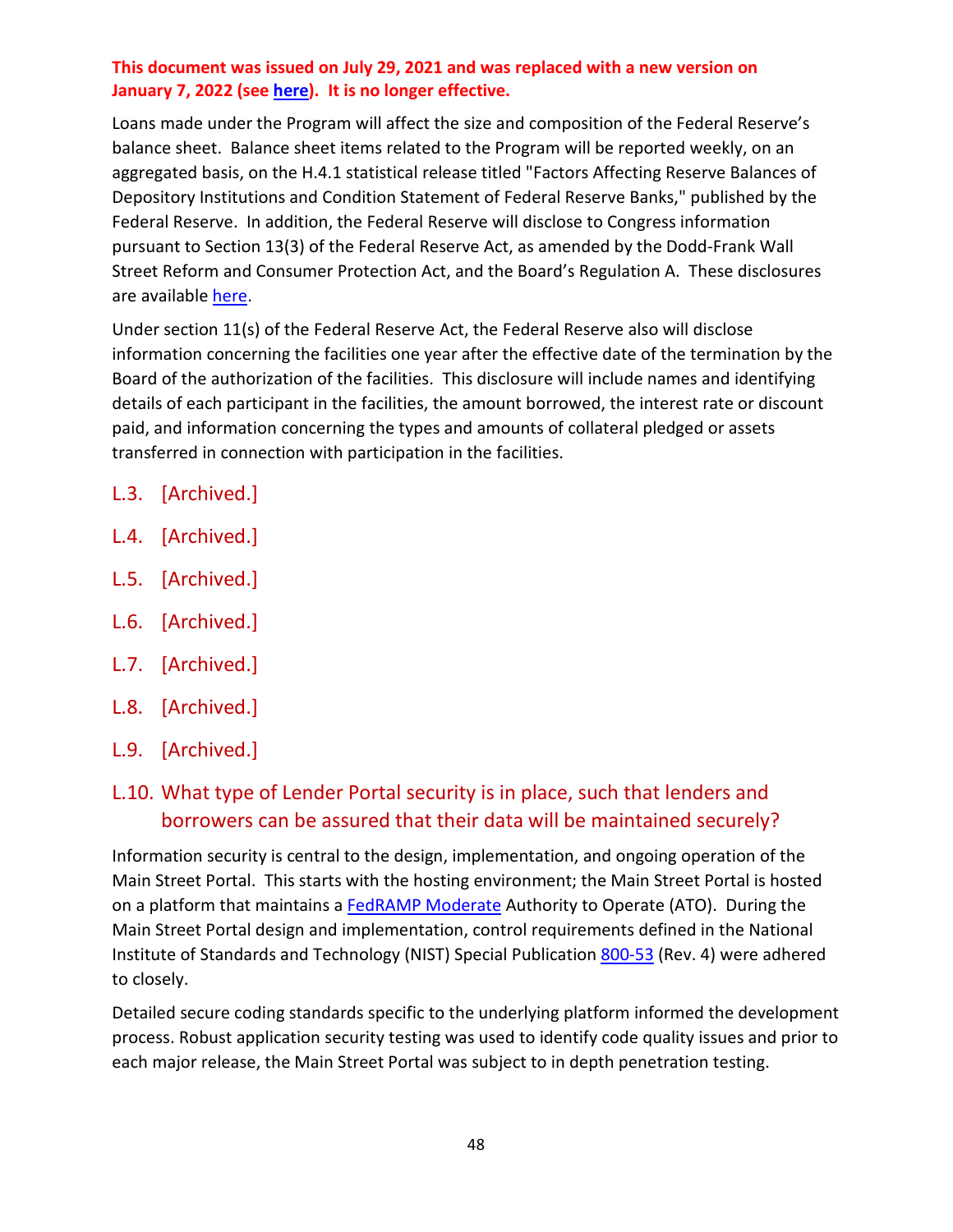Secure operation and risk minimization were guiding principles throughout the process of establishing the Main Street Portal.

- L.11. [Archived.]
- L.12. [Archived.]
- L.13. [Archived.]

# <span id="page-48-0"></span>**M. Other Information**

### <span id="page-48-1"></span>M.1. Where should questions regarding the Program be directed?

Given the termination of the Program, the previous general inquiry mailbox (mslp@bos.frb.org) will be deactivated by the end of January 2021. Registered lenders with outstanding Main Street loans can reach Program management through the inquiry email and phone number provided in the Main Street Portal. Main Street borrowers will be provided contact information for their inquiries regarding the Borrower Certifications and Covenants. Other inquiries, such as media inquiries, should use normal FRB Boston and Board contact channels as specified on their websites. To make a report regarding fraud, waste, abuse, misrepresentations, illegal activity, or unethical behavior associated with the Program, please call 844-978-1252.

#### <span id="page-48-2"></span>M.2. How can I receive updates regarding changes to the Program?

Further communications about the Program that may be relevant to existing Main Street borrowers and lenders will be made available on the FRB Boston's website [here.](https://www.bostonfed.org/supervision-and-regulation/supervision/special-facilities/main-street-lending-program.aspx#ic_signupform)

### <span id="page-48-3"></span>M.3. Will the Federal Reserve provide further guidance on how to apply the terms of the Program to individual borrowers?

The Federal Reserve and Treasury Department have designed Main Street to facilitate the provision of credit to Eligible Borrowers of varying sizes, across a broad range of industries, in every state and territory of the United States. While the Federal Reserve will continue its efforts to provide answers to questions of broad applicability, we are unable to provide guidance with respect to an individual business's financial, credit, or legal analysis or decisions, which may be fact-specific or contingent on the applicable state's or territory's laws. In cases where the Program term sheets, legal forms and agreements, and these FAQs do not explicitly address a specific set of facts and circumstances, Eligible Borrowers should work with Eligible Lenders and legal counsel to make informed, reasonable, good-faith applications of the Program's terms and conditions to their individual facts and circumstances.

We recommend that, in addition to these FAQs and the Program's [legal forms and agreements,](https://www.bostonfed.org/supervision-and-regulation/supervision/special-facilities/main-street-lending-program/information-for-lenders/docs.aspx) potential borrowers and lenders consult the recorded [Main Street webinars,](https://www.bostonfed.org/supervision-and-regulation/supervision/special-facilities/main-street-lending-program.aspx#events) each of which may provide further clarity and detail on the requirements of the Program.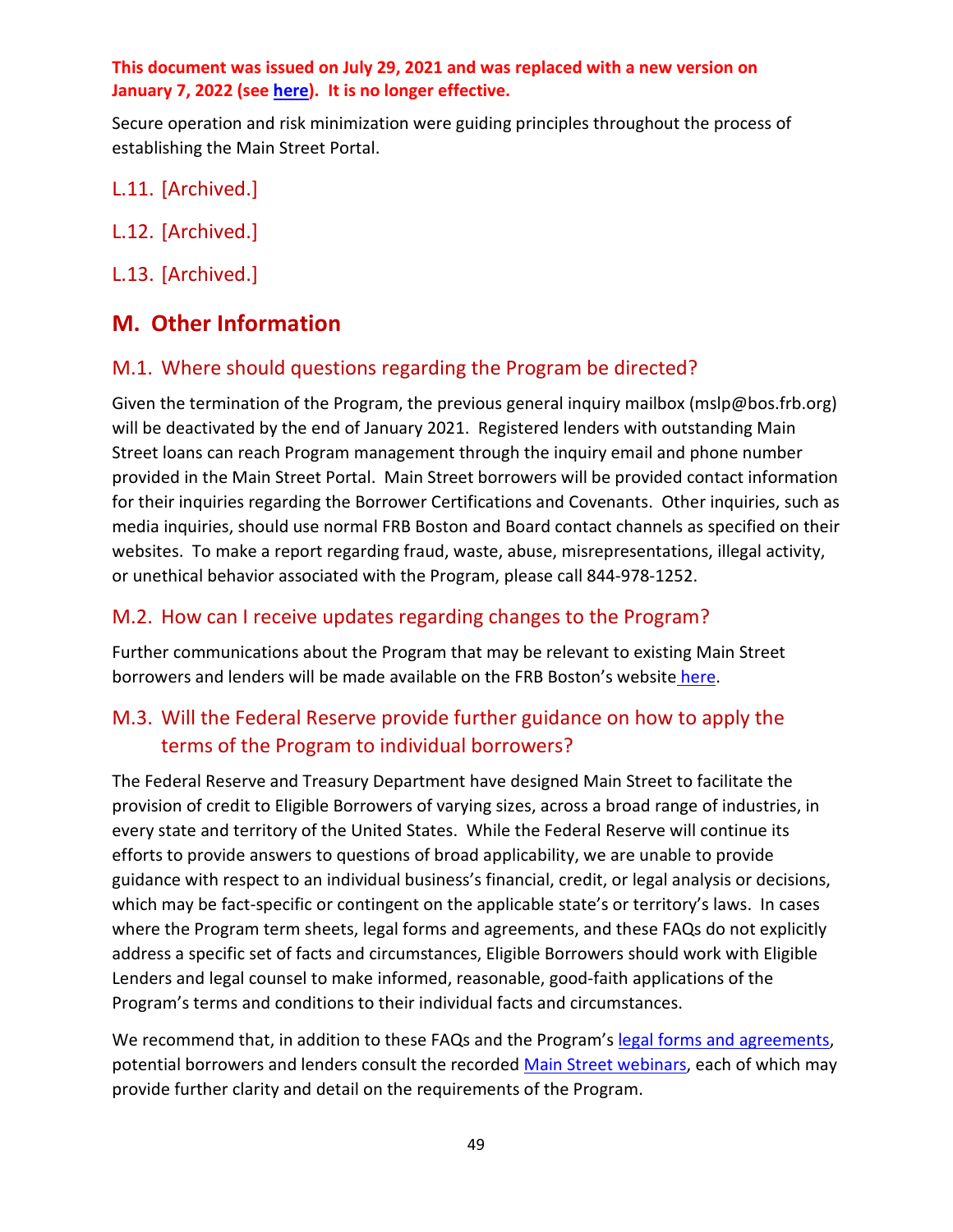M.4. [Archived.]

M.5. [Archived.]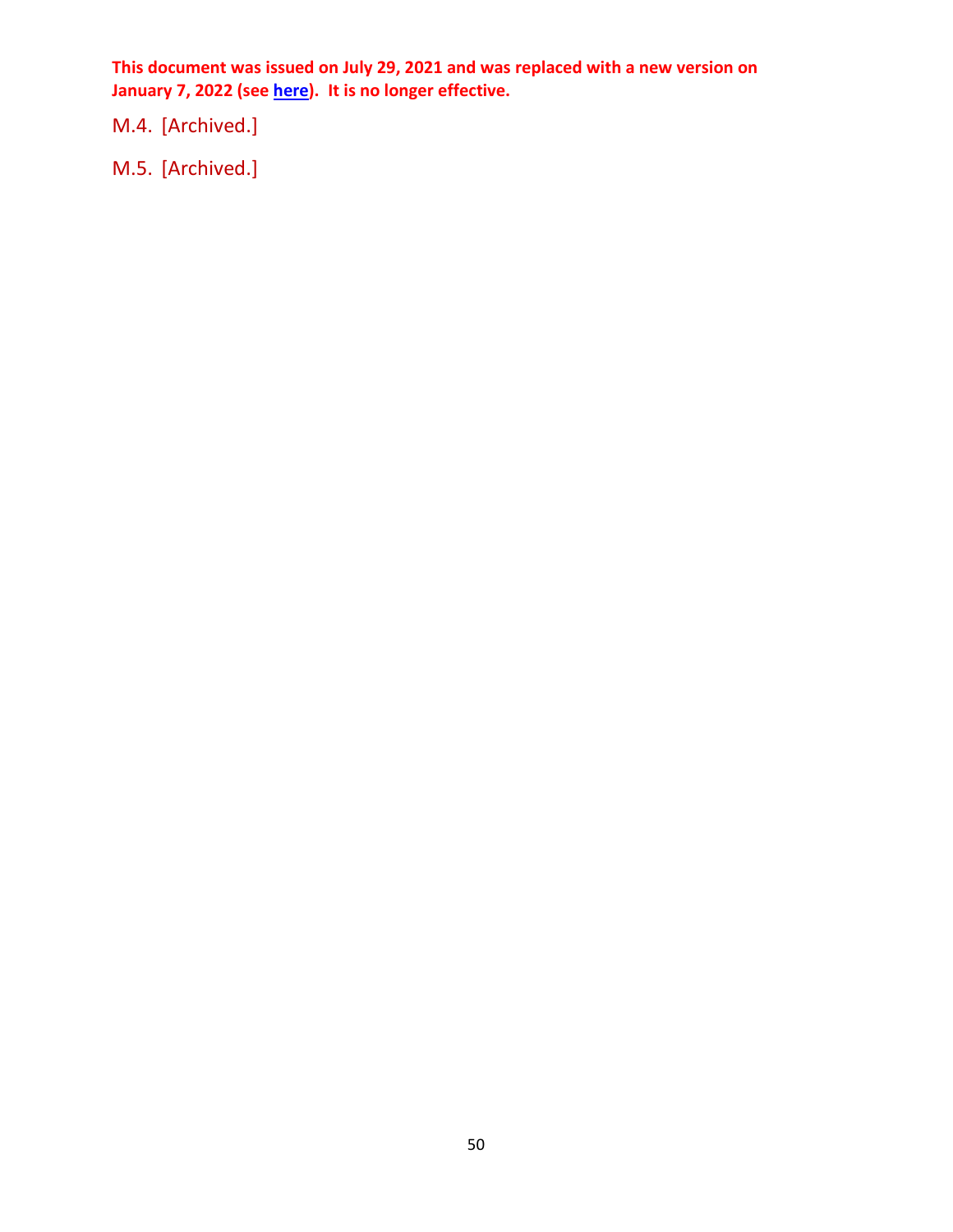# **Appendix A: [Archived.]**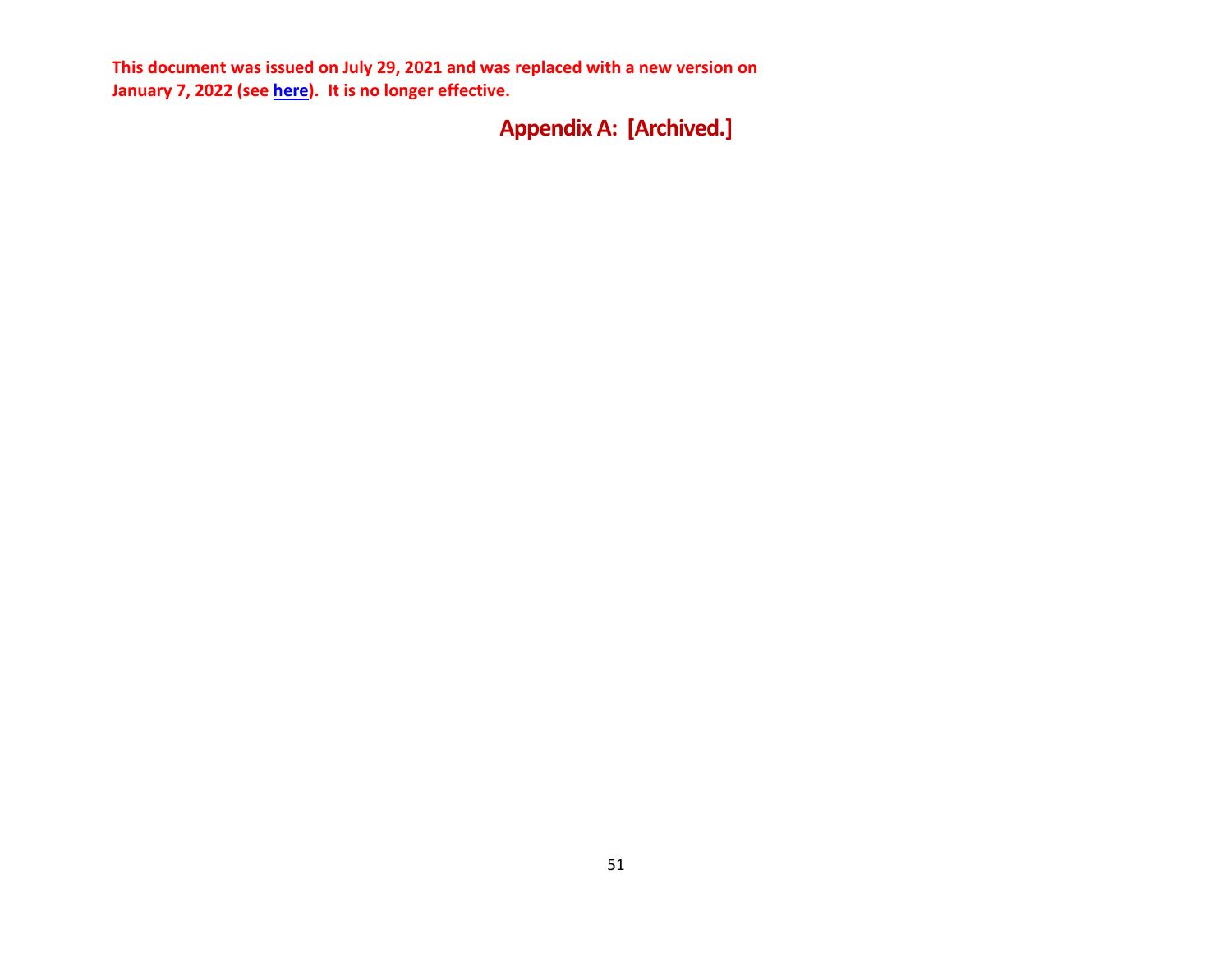<span id="page-51-0"></span>**Appendix B: [Archived.]**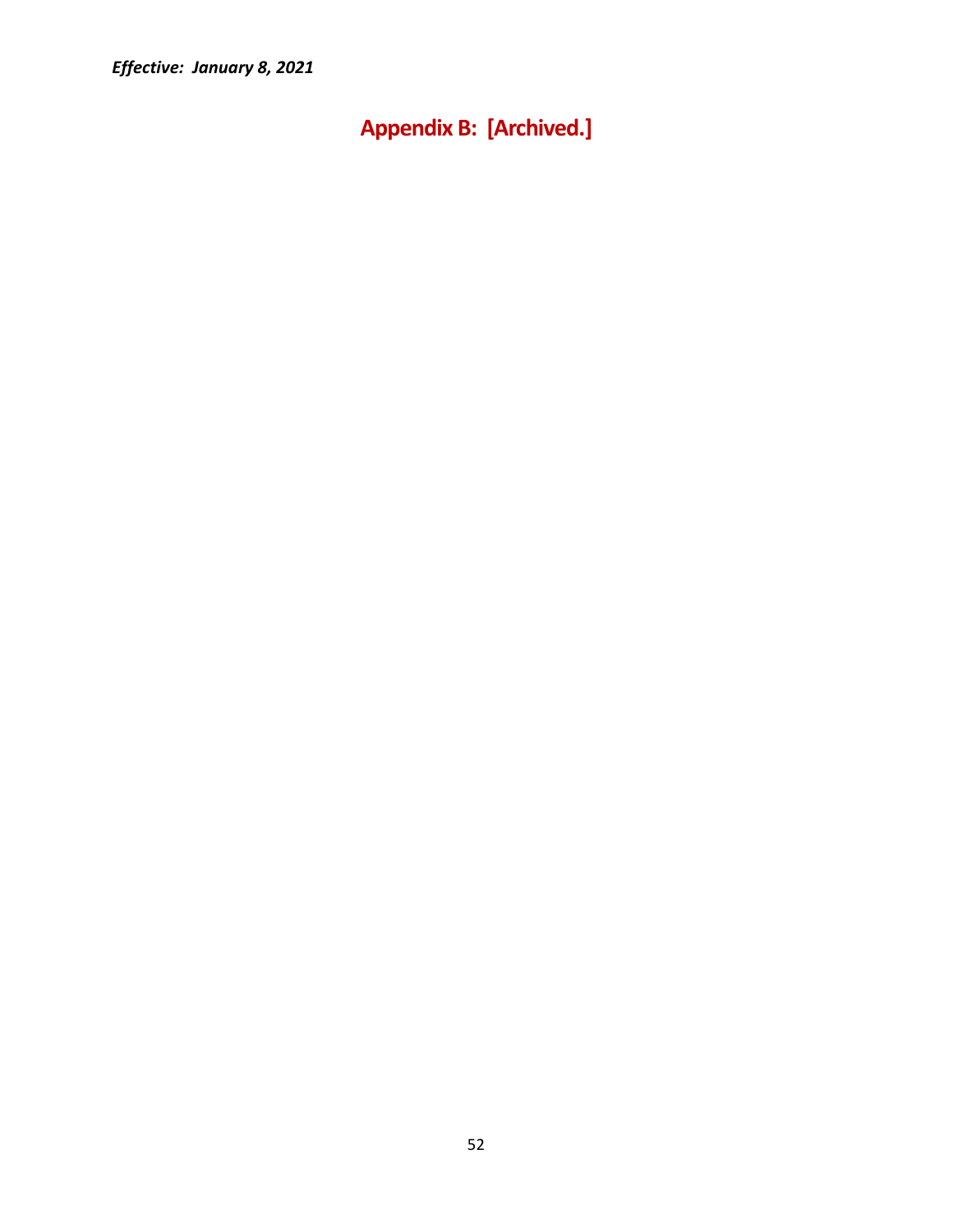# **Appendix C: Required Financial Reporting**

<span id="page-52-0"></span>Each Main Street loan should contain a financial reporting covenant requiring the regular delivery of certain financial information and calculations. The items listed in Table I (for-profit borrowers) or Table III (nonprofit borrowers) below must be provided by each Main Street borrower to their Eligible Lender at least annually. The items listed in Table II (for-profit borrowers) or Table IV (nonprofit borrowers) must be provided by each Main Street borrower to their Eligible Lender at least quarterly; the quarterly requirements vary based on the Main Street facility in which the borrower is participating. Eligible Lenders will specify the required reporting standards and forms for each Eligible Borrower.[19](#page-52-1)

| Table I: Data Required Annually from All Main Street For-Profit Borrowers |                                                                                                                                                                                                                   |  |  |  |  |
|---------------------------------------------------------------------------|-------------------------------------------------------------------------------------------------------------------------------------------------------------------------------------------------------------------|--|--|--|--|
| <b>Required Data</b>                                                      | <b>Definition</b>                                                                                                                                                                                                 |  |  |  |  |
| <b>Total Assets</b>                                                       | The sum of current assets, fixed assets, and other non-current assets (including, but<br>not limited to, intangible assets, deferred items, investments, and advances).                                           |  |  |  |  |
| <b>Current Assets</b>                                                     | Cash, accounts receivable, inventory, and other short-term assets that are likely to be<br>converted into cash, used, sold, exchanged, or otherwise expensed in the normal<br>course of business within one year. |  |  |  |  |
| Cash & Marketable<br>Securities                                           | Cash, depository accounts, and marketable securities that can be easily sold and<br>readily converted into cash.                                                                                                  |  |  |  |  |
| <b>Tangible Assets</b>                                                    | Assets having a physical existence, measured as total assets less intangible assets.<br>Tangible assets are distinguished from intangible assets, such as trademarks,<br>copyrights, and goodwill.                |  |  |  |  |
| <b>Total Liabilities</b>                                                  | The total amount of all outstanding obligations, both current and noncurrent.                                                                                                                                     |  |  |  |  |
| <b>Current Liabilities</b>                                                | Short term debt, accounts payable, and other current liabilities that are due within<br>one year.                                                                                                                 |  |  |  |  |
| Total Debt (Incl. Undrawn<br>Available Lines of Credit)                   | Existing outstanding and committed debt (including any undrawn available amounts).                                                                                                                                |  |  |  |  |
| <b>Total Equity</b>                                                       | Measured as total assets minus total liabilities.                                                                                                                                                                 |  |  |  |  |
| <b>Total Revenue</b>                                                      | Total income generated by the sale of goods or services from ongoing operations.<br>Total Revenue excludes any non-recurring sales or gains.                                                                      |  |  |  |  |
| Net Income                                                                | The income (or loss) after expenses and losses have been subtracted from all<br>revenues and gains for the fiscal period, including discontinued operations.                                                      |  |  |  |  |
| <b>Unadjusted EBITDA</b>                                                  | Earnings before interest expense, income tax expense, depreciation expense, and<br>amortization expense. The starting point is net income.                                                                        |  |  |  |  |
| <b>Adjusted EBITDA</b>                                                    | Unadjusted EBITDA adjusted for any non-recurring, one-time, or irregular items. The<br>Adjusted EBITDA measurement should align with the relevant facility's term sheet.                                          |  |  |  |  |

<span id="page-52-1"></span><sup>&</sup>lt;sup>19</sup> Under the Servicing Agreement, in the case of multi-borrower loans, this information must be entered into the Portal "on a consolidated basis" (otherwise referred to in this document as on an "aggregated basis"). Eligible Lenders may elect to require reporting from the co-borrowers on an aggregated basis, or may aggregate such information after requiring individual co-borrower financial statements. If an Eligible Lender permits co-borrowers to submit aggregated financial statements, the Eligible Lender should instruct the co-borrowers to use the Eligible Lender's typical practices to aggregate such information in a manner that accounts for transactions between the co-borrowers and accurately reflects the financial position of the co-borrowers and their ability to repay the loan (e.g., in a manner that avoids double counting of revenues, assets, or liabilities).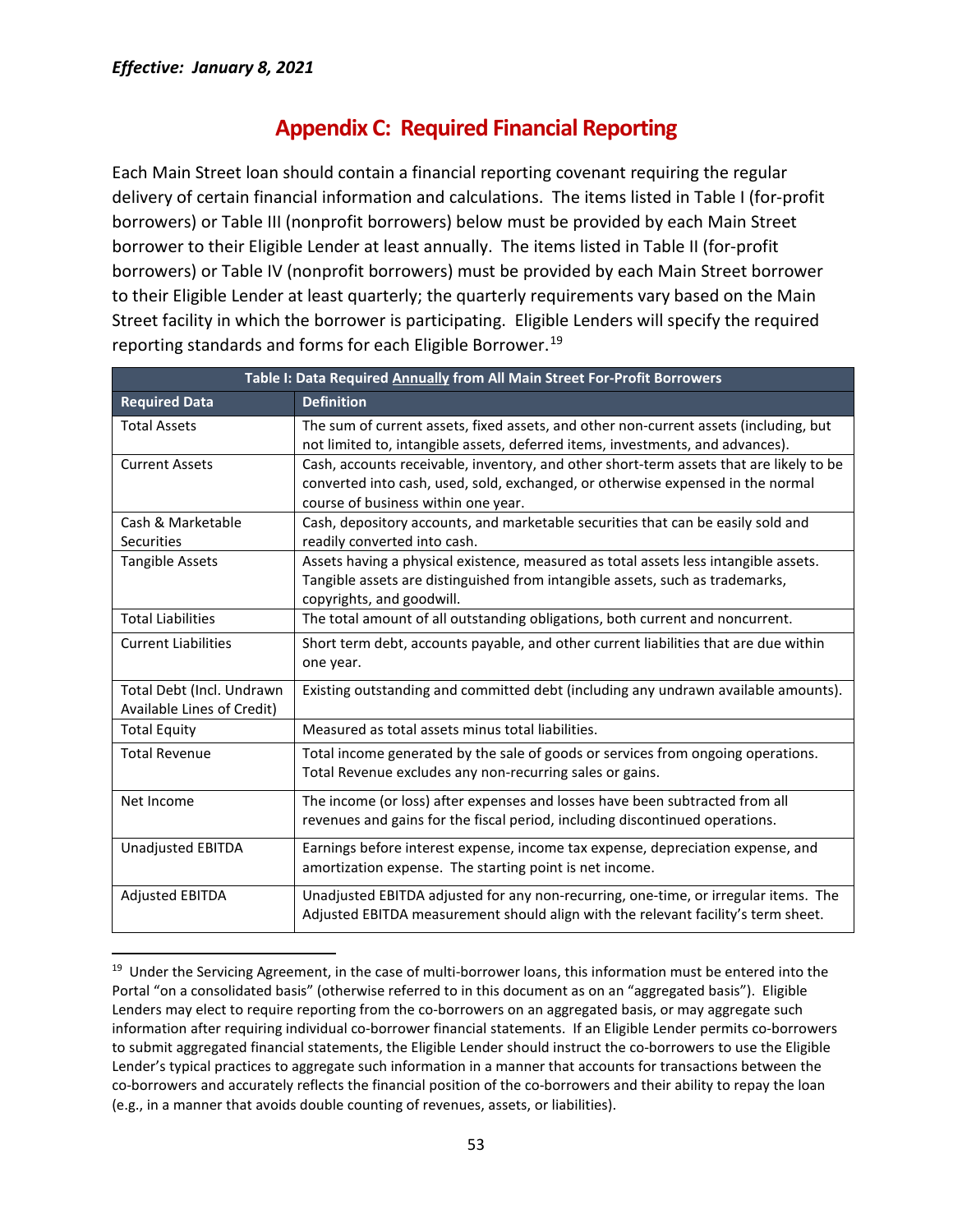| Table I: Data Required Annually from All Main Street For-Profit Borrowers |                                                                                                                                                                                                                                                           |  |  |  |  |  |
|---------------------------------------------------------------------------|-----------------------------------------------------------------------------------------------------------------------------------------------------------------------------------------------------------------------------------------------------------|--|--|--|--|--|
| <b>Required Data</b>                                                      | <b>Definition</b>                                                                                                                                                                                                                                         |  |  |  |  |  |
| <b>Depreciation Expense</b>                                               | Non-cash expense measured based on the use of fixed assets, recognized over the<br>useful life of the fixed assets.                                                                                                                                       |  |  |  |  |  |
| <b>Amortization Expense</b>                                               | Non-cash expense measured based on the use of intangible assets, recognized over<br>the life of the intangible asset.                                                                                                                                     |  |  |  |  |  |
| <b>Interest Expense</b>                                                   | The periodic finance expense of short term and long term debt.                                                                                                                                                                                            |  |  |  |  |  |
| <b>Tax Expense</b>                                                        | Federal, state and local income tax expenses.                                                                                                                                                                                                             |  |  |  |  |  |
| <b>Rent Expense</b>                                                       | The contractual costs of occupying leased real estate.                                                                                                                                                                                                    |  |  |  |  |  |
| Dividends / Equity<br>Distributions                                       | Distributions to equity owners.                                                                                                                                                                                                                           |  |  |  |  |  |
| Accounts Receivable (net<br>of allowances)                                | Amounts owed to the borrower resulting from providing goods and/or services.<br>Accounts receivable will be net of any allowances for uncollectible amounts.                                                                                              |  |  |  |  |  |
| Inventory (net of<br>reserves)                                            | Value of the raw materials, work in process, supplies used in operations, finished<br>goods, and merchandise bought which are intended to be sold in the ordinary course<br>of business. Inventory should be net of reserves.                             |  |  |  |  |  |
| Fixed Assets, Gross                                                       | Tangible property used in the business and not for resale, including buildings,<br>furniture, fixtures, equipment, and land. Report fixed assets gross of depreciation.                                                                                   |  |  |  |  |  |
| Accumulated<br>Depreciation                                               | Cumulative depreciation of all fixed assets up to the Date of Financial Information.                                                                                                                                                                      |  |  |  |  |  |
| Accounts Payable (A/P)                                                    | The obligations owed to the borrower's creditors arising from the entity's ongoing<br>operations, including the purchase of goods, materials, supplies, and services.<br>Accounts payable excludes short term and long term debt.                         |  |  |  |  |  |
| Short Term Debt                                                           | Debt obligations of the borrower due with a term of less than one year, including the<br>current portion of any Long Term Debt.                                                                                                                           |  |  |  |  |  |
| Long Term Debt                                                            | Debt obligations of the borrower that are due in one year or more, excluding the<br>current portion that is otherwise captured in Short Term Debt.                                                                                                        |  |  |  |  |  |
| Description of EBITDA<br>Adjustments                                      | Description of items that are added to Unadjusted EBITDA to determine Adjusted<br>EBITDA.                                                                                                                                                                 |  |  |  |  |  |
| <b>Total Expenses</b>                                                     | All money spent and costs incurred, both recurring and non-recurring, to generate<br>revenue. Expenses exclude items capital in nature (i.e., expenses that are allowed to<br>be capitalized and included in the cost basis of a fixed asset).            |  |  |  |  |  |
| <b>Operating Expenses</b>                                                 | Money spent and costs incurred related to normal business operations including<br>selling, general & administrative expenses, depreciation, and amortization (i.e., total<br>expenses less non-recurring expenses). Exclude capital expenditures.         |  |  |  |  |  |
| Operating Income                                                          | Profit (or loss) realized from continuing operations (i.e., revenue less operating<br>expenses).                                                                                                                                                          |  |  |  |  |  |
| <b>Fixed Charges</b>                                                      | Expenses that recur on a regular basis, regardless of the volume of business (i.e.,<br>lease payments, rental payments, loan interest payments, or insurance payments).                                                                                   |  |  |  |  |  |
| <b>Capitalized Expenditures</b>                                           | Non-operating expenditures capitalized to fixed assets.                                                                                                                                                                                                   |  |  |  |  |  |
| <b>Guarantor Net Assets</b>                                               | Total assets less total liabilities of the guarantor (also referred to as net worth).                                                                                                                                                                     |  |  |  |  |  |
| Sr. Debt Balance                                                          | Debt amount ranking senior to the Main Street loan.                                                                                                                                                                                                       |  |  |  |  |  |
| <b>Additional Pari Passu</b><br>Debt Balance                              | Debt amount ranking pari passu to the Main Street loan.                                                                                                                                                                                                   |  |  |  |  |  |
| Collateral Type (Non-Real<br>Estate)                                      | If the loan is secured by collateral that is not predominantly real estate, including if<br>the collateral provided is different types, report the predominant type of collateral<br>(e.g., inventory, receivables, securities, etc.) by aggregate value. |  |  |  |  |  |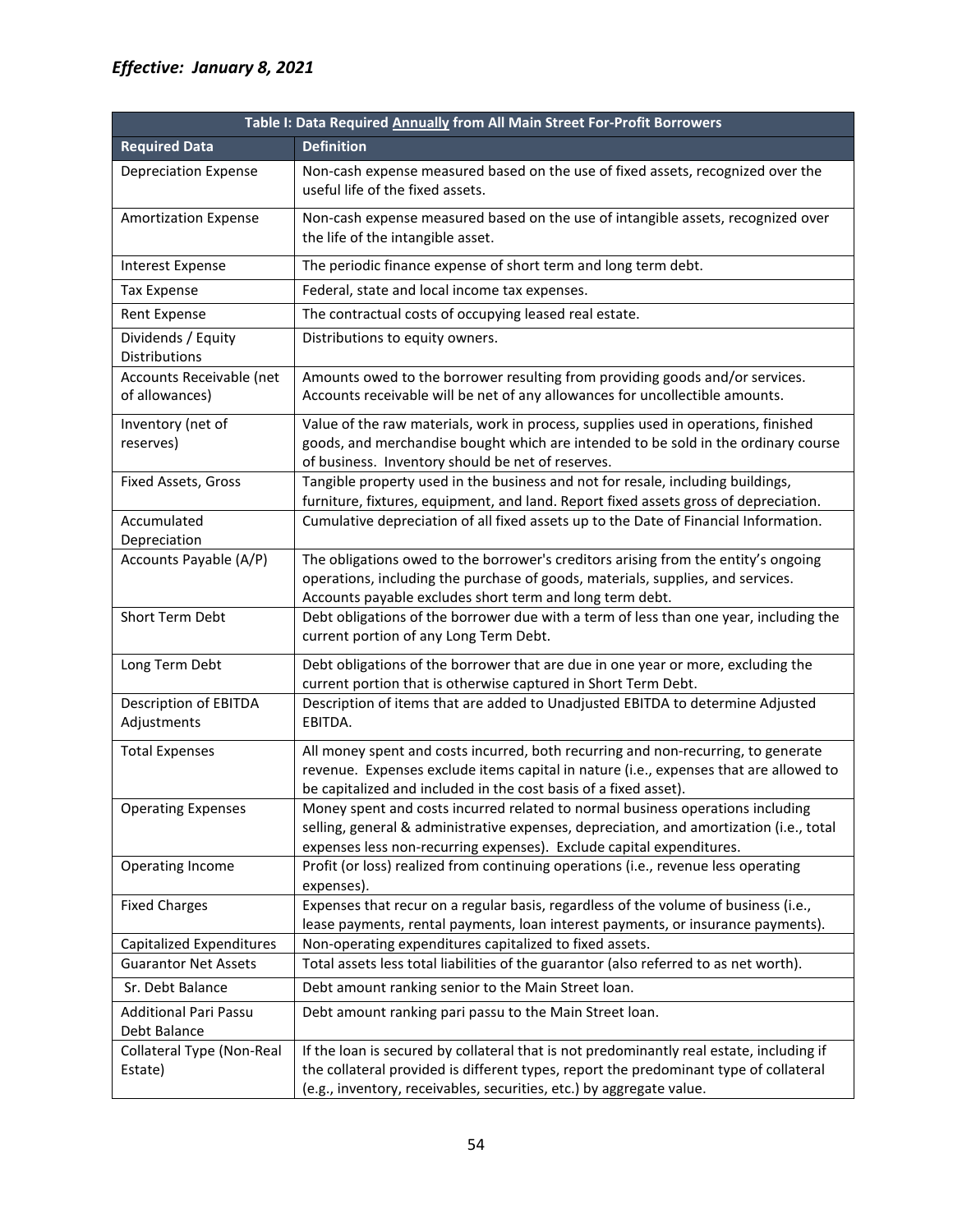| Table I: Data Required Annually from All Main Street For-Profit Borrowers |                                                                                                                                                                                                                                                                       |  |  |  |  |
|---------------------------------------------------------------------------|-----------------------------------------------------------------------------------------------------------------------------------------------------------------------------------------------------------------------------------------------------------------------|--|--|--|--|
| <b>Required Data</b>                                                      | <b>Definition</b>                                                                                                                                                                                                                                                     |  |  |  |  |
| Collateral Type (Real<br>Estate)                                          | If the loan is secured by real estate collateral, indicate the property type (e.g., hotel,<br>multifamily, residential, industrial, etc.). If the loan is secured by multiple real estate<br>property types, report the predominant property type by aggregate value. |  |  |  |  |
| <b>Collateral Value</b><br>Reporting                                      | For loans that require ongoing or periodic valuation of the collateral, report the<br>market value of the collateral as of the reporting date.                                                                                                                        |  |  |  |  |
| <b>Collateral Value Date</b>                                              | Define the as-of date that corresponds with the Collateral Value Reporting field.                                                                                                                                                                                     |  |  |  |  |
| Covenant Status (Pass /<br>Fail)                                          | Yes/no, indicating if the facility has satisfied covenant tests.                                                                                                                                                                                                      |  |  |  |  |
| Date of Covenant Default                                                  | If applicable, report the date when borrower defaulted covenants.                                                                                                                                                                                                     |  |  |  |  |
| Nature of Covenant<br>Default                                             | If applicable, describe the covenant default (i.e., missing financial statements, ratio<br>trigger).                                                                                                                                                                  |  |  |  |  |
| Date of Covenant Cure                                                     | If applicable, report the date when borrower cured previous defaults.                                                                                                                                                                                                 |  |  |  |  |

| Table II: Data Required Quarterly from Main Street For-Profit Borrowers by Main Street Facility |              |              |              |                                                                                                                                                                                                                      |  |
|-------------------------------------------------------------------------------------------------|--------------|--------------|--------------|----------------------------------------------------------------------------------------------------------------------------------------------------------------------------------------------------------------------|--|
| <b>Required Data</b>                                                                            | <b>MSELF</b> | <b>MSNLF</b> | <b>MSPLF</b> | <b>Definition</b>                                                                                                                                                                                                    |  |
| <b>Total Assets</b>                                                                             | Yes          | Yes          | Yes          | The sum of current assets, fixed assets, and other non-<br>current assets (including, but not limited to, intangible<br>assets, deferred items, investments, and advances).                                          |  |
| <b>Current Assets</b>                                                                           | Yes          | Yes          | Yes          | Cash, accounts receivable, inventory, and other short term<br>assets that are likely to be converted into cash, used, sold,<br>exchanged, or otherwise expensed in the normal course of<br>business within one year. |  |
| Cash & Marketable<br><b>Securities</b>                                                          | Yes          | Yes          | Yes          | Cash, depository accounts, and marketable securities that<br>can be easily sold and readily converted into cash.                                                                                                     |  |
| <b>Tangible Assets</b>                                                                          | Yes          | <b>No</b>    | <b>No</b>    | Assets having a physical existence measured as total assets<br>less intangible assets. Tangible assets are distinguished<br>from intangible assets, such as trademarks, copyrights, and<br>goodwill.                 |  |
| <b>Total Liabilities</b>                                                                        | Yes          | Yes          | Yes          | The total amount of all outstanding obligations, both<br>current and noncurrent.                                                                                                                                     |  |
| <b>Current Liabilities</b>                                                                      | Yes          | Yes          | Yes          | Short term debt, accounts payable, and other current<br>liabilities that are due within one year.                                                                                                                    |  |
| Total Debt (Incl.<br>Undrawn Available<br>Lines of Credit)                                      | Yes          | Yes          | Yes          | Existing outstanding and committed debt (including any<br>undrawn available amounts).                                                                                                                                |  |
| <b>Total Equity</b>                                                                             | Yes          | Yes          | Yes          | Measured as total assets minus total liabilities.                                                                                                                                                                    |  |
| <b>Total Revenue</b>                                                                            | Yes          | Yes          | Yes          | Total income generated by the sale of goods or services<br>from ongoing operations. Total Revenue excludes any non-<br>recurring sales or gains.                                                                     |  |
| Net Income                                                                                      | Yes          | Yes          | Yes          | The income (or loss) after expenses and losses have been<br>subtracted from all revenues and gains for the fiscal period,<br>including discontinued operations.                                                      |  |
| Unadjusted EBITDA                                                                               | Yes          | Yes          | Yes          | Earnings before interest expense, income tax expense,<br>depreciation expense and amortization expense. The<br>starting point is net income.                                                                         |  |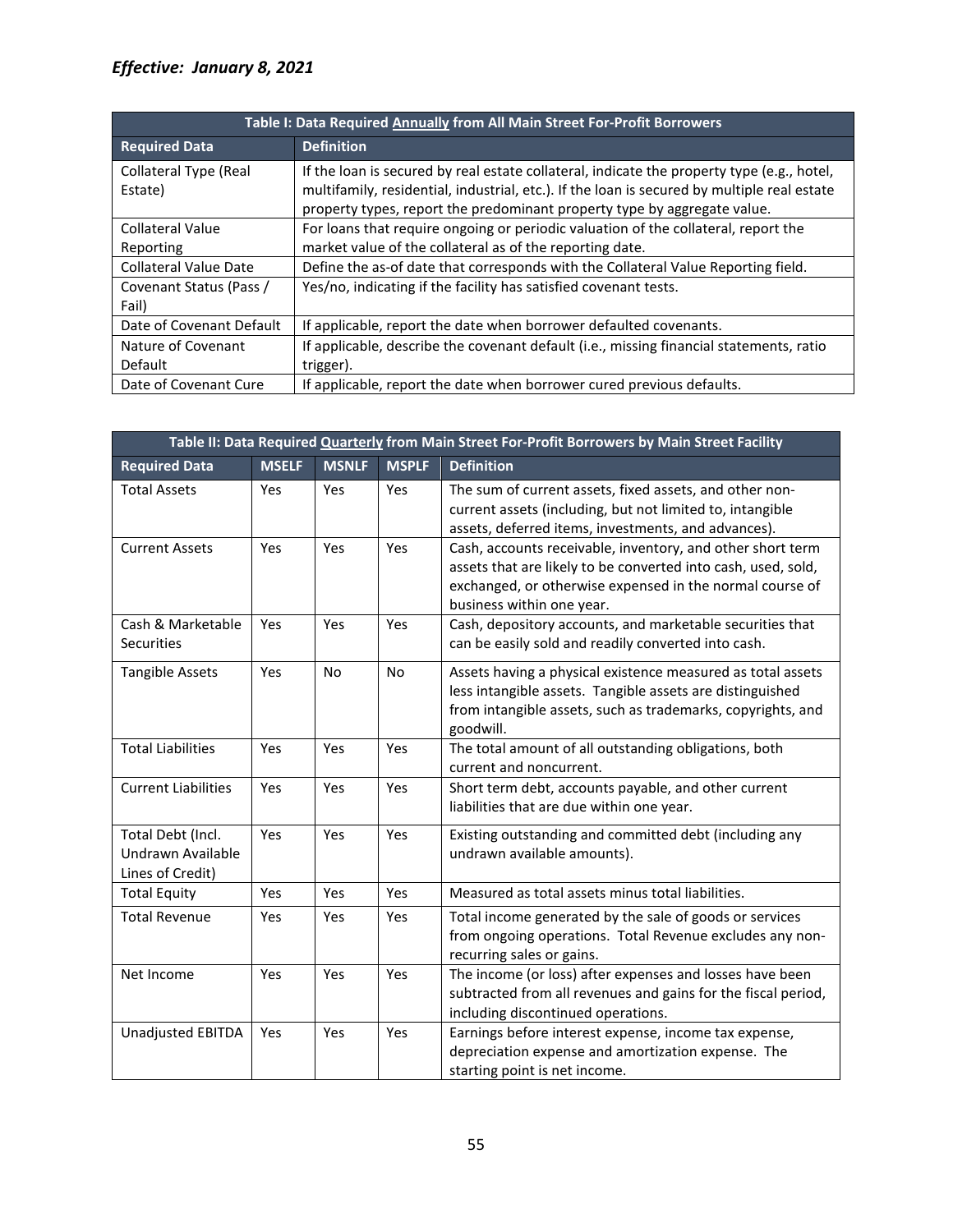| Table II: Data Required Quarterly from Main Street For-Profit Borrowers by Main Street Facility |              |              |              |                                                                                                                                                                                                                                                         |  |
|-------------------------------------------------------------------------------------------------|--------------|--------------|--------------|---------------------------------------------------------------------------------------------------------------------------------------------------------------------------------------------------------------------------------------------------------|--|
| <b>Required Data</b>                                                                            | <b>MSELF</b> | <b>MSNLF</b> | <b>MSPLF</b> | <b>Definition</b>                                                                                                                                                                                                                                       |  |
| <b>Adjusted EBITDA</b>                                                                          | Yes          | Yes          | Yes          | Unadjusted EBITDA adjusted for any non-recurring, one-<br>time or irregular items. The Adjusted EBITDA measurement<br>should align with the relevant facility's term sheet.                                                                             |  |
| Depreciation<br>Expense                                                                         | Yes          | <b>No</b>    | <b>No</b>    | Non-cash expense measured based on the use of fixed<br>assets, recognized over the useful life of the fixed assets.                                                                                                                                     |  |
| Amortization<br>Expense                                                                         | Yes          | No           | <b>No</b>    | Non-cash expense measured based on the use of intangible<br>assets, recognized over the life of the intangible asset.                                                                                                                                   |  |
| <b>Interest Expense</b>                                                                         | Yes          | Yes          | Yes          | The periodic finance expense of short term and long term<br>debt.                                                                                                                                                                                       |  |
| <b>Tax Expense</b>                                                                              | Yes          | No           | No           | Federal, state and local income tax expenses.                                                                                                                                                                                                           |  |
| Rent Expense                                                                                    | Yes          | No           | No           | The contractual costs of occupying leased real estate.                                                                                                                                                                                                  |  |
| Dividends / Equity<br>Distributions                                                             | Yes          | Yes          | Yes          | Distributions to equity owners.                                                                                                                                                                                                                         |  |
| <b>Accounts</b><br>Receivable (net of<br>allowances)                                            | Yes          | No           | No.          | Amounts owed to the borrower resulting from providing<br>goods and/or services. Accounts receivable will be net of<br>any allowances for uncollectible amounts.                                                                                         |  |
| Inventory (net of<br>reserves)                                                                  | Yes          | No           | No           | Value of the raw materials, work in process, supplies used in<br>operations, finished goods, and merchandise bought which<br>are intended to be sold in the ordinary course of business.<br>Inventory should be net of reserves.                        |  |
| Fixed Assets, Gross                                                                             | Yes          | <b>No</b>    | No           | Tangible property used in the business and not for resale,<br>including buildings, furniture, fixtures, equipment, and land.<br>Report fixed assets gross of depreciation.                                                                              |  |
| Accumulated<br>Depreciation                                                                     | Yes          | <b>No</b>    | <b>No</b>    | Cumulative depreciation of all fixed assets up to the Date of<br>Financial Information.                                                                                                                                                                 |  |
| <b>Accounts Payable</b><br>(A/P)                                                                | Yes          | No           | No           | The obligations owed to the borrower's creditors arising<br>from the entity's ongoing operations, including the<br>purchase of goods, materials, supplies, and services.<br>Accounts payable excludes short term and long term debt.                    |  |
| <b>Short Term Debt</b>                                                                          | Yes          | No           | No           | Debt obligations of the borrower due with a term of less<br>than one year, including the current portion of any Long<br>Term Debt.                                                                                                                      |  |
| Long Term Debt                                                                                  | Yes          | No           | No           | Debt obligations of the borrower that are due in one year or<br>more, excluding the current portion that is otherwise<br>captured in Short Term Debt.                                                                                                   |  |
| Description of<br><b>EBITDA</b><br>Adjustments                                                  | Yes          | No           | No           | Description of items that are added to Unadjusted EBITDA<br>to determine Adjusted EBITDA.                                                                                                                                                               |  |
| <b>Total Expenses</b>                                                                           | Yes          | No           | No           | All money spent and costs incurred, both recurring and non-<br>recurring, to generate revenue. Expenses exclude items<br>capital in nature (i.e., expenses that are allowed to be<br>capitalized and included in the cost basis of a fixed asset).      |  |
| Operating<br>Expenses                                                                           | Yes          | Yes          | Yes          | Money spent and costs incurred related to normal business<br>operations, including selling, general & administrative<br>expenses, depreciation, and amortization (i.e. total<br>expenses less non-recurring expenses). Exclude capital<br>expenditures. |  |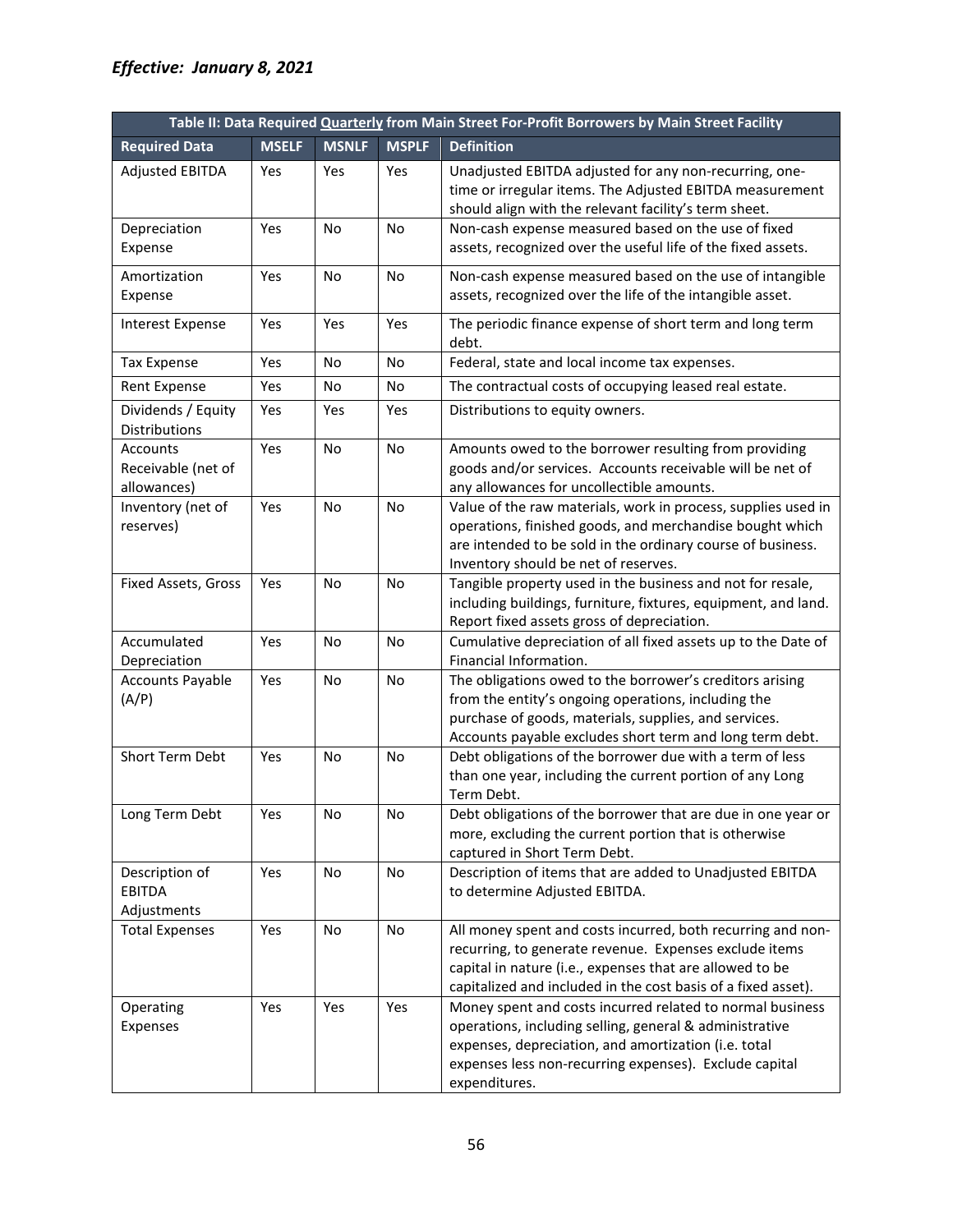| Table II: Data Required Quarterly from Main Street For-Profit Borrowers by Main Street Facility |              |              |              |                                                                                                                                                                                                                                                                             |  |
|-------------------------------------------------------------------------------------------------|--------------|--------------|--------------|-----------------------------------------------------------------------------------------------------------------------------------------------------------------------------------------------------------------------------------------------------------------------------|--|
| <b>Required Data</b>                                                                            | <b>MSELF</b> | <b>MSNLF</b> | <b>MSPLF</b> | <b>Definition</b>                                                                                                                                                                                                                                                           |  |
| Operating Income                                                                                | Yes          | Yes          | Yes          | Profit (or loss) realized from continuing operations (i.e.,<br>revenue less operating expenses).                                                                                                                                                                            |  |
| <b>Fixed Charges</b>                                                                            | Yes          | <b>No</b>    | <b>No</b>    | Expenses that recur on a regular basis, regardless of the<br>volume of business (i.e., lease payments, rental payments,<br>loan interest payments, or insurance payments).                                                                                                  |  |
| Capitalized<br>Expenditures                                                                     | Yes          | Yes          | Yes          | Non-operating expenditures capitalized to fixed assets.                                                                                                                                                                                                                     |  |
| <b>Guarantor Net</b><br>Assets                                                                  | Yes          | No           | No           | Total assets less total liabilities of the guarantor (also<br>referred to as net worth).                                                                                                                                                                                    |  |
| Sr. Debt Balance                                                                                | Yes          | Yes          | Yes          | Debt amount ranking senior to the Main Street loan.                                                                                                                                                                                                                         |  |
| Additional Pari<br>Passu Debt<br><b>Balance</b>                                                 | Yes          | Yes          | Yes          | Debt amount ranking pari passu to the Main Street loan.                                                                                                                                                                                                                     |  |
| <b>Collateral Type</b><br>(Non-Real Estate)                                                     | Yes          | No           | <b>No</b>    | If the loan is secured by collateral that is not predominantly<br>real estate, including if the collateral provided is different<br>types, report the predominant type of collateral (e.g.,<br>inventory, receivables, securities, etc.) by aggregate value.                |  |
| <b>Collateral Type</b><br>(Real Estate)                                                         | Yes          | No.          | No           | If the loan is secured by real estate collateral, indicate the<br>property type (e.g., hotel, multifamily, residential,<br>industrial, etc.). If the loan is secured by multiple real estate<br>property types, report the predominant property type by<br>aggregate value. |  |
| <b>Collateral Value</b><br>Reporting                                                            | Yes          | No.          | No           | For loans that require ongoing or periodic valuation of the<br>collateral, report the market value of the collateral as of the<br>reporting date.                                                                                                                           |  |
| <b>Collateral Value</b><br>Date                                                                 | Yes          | No.          | No           | Define the as-of date that corresponds with the Collateral<br>Value Reporting field.                                                                                                                                                                                        |  |
| <b>Covenant Status</b><br>(Pass / Fail)                                                         | Yes          | Yes          | Yes          | Yes/no, indicating if the facility has satisfied covenant tests.                                                                                                                                                                                                            |  |
| Date of Covenant<br>Default                                                                     | Yes          | Yes          | Yes          | If applicable, report the date when borrower defaulted<br>covenants.                                                                                                                                                                                                        |  |
| Nature of<br>Covenant Default                                                                   | Yes          | Yes          | Yes          | If applicable, describe the covenant default (i.e., missing<br>financial statements, ratio trigger).                                                                                                                                                                        |  |
| Date of Covenant<br>Cure                                                                        | Yes          | Yes          | Yes          | If applicable, report the date when borrower cured previous<br>defaults.                                                                                                                                                                                                    |  |

| Table III: Data Required Annually from All Nonprofit Organization Borrowers |                                                                                         |  |  |  |  |
|-----------------------------------------------------------------------------|-----------------------------------------------------------------------------------------|--|--|--|--|
| <b>Required Data and</b><br>Information                                     | <b>Definition</b>                                                                       |  |  |  |  |
| <b>Total Assets</b>                                                         | The sum of current assets, fixed assets, and other non-current assets (including, but   |  |  |  |  |
|                                                                             | not limited to, intangible assets, deferred items, investments, and advances).          |  |  |  |  |
| <b>Current Assets</b>                                                       | Cash, accounts receivable, inventory, and other short-term assets that are likely to be |  |  |  |  |
|                                                                             | converted into cash, used, sold, exchanged, or otherwise expensed in the normal         |  |  |  |  |
|                                                                             | course of business within one year.                                                     |  |  |  |  |
| Total Cash & Investments                                                    | All cash & investments - both restricted and unrestricted                               |  |  |  |  |
| Unrestricted Cash &                                                         | The portion of cash and investments that are not restricted for any reason including    |  |  |  |  |
| Investments                                                                 | by donor-imposed stipulations. If applicable, this includes Cash and investments (at    |  |  |  |  |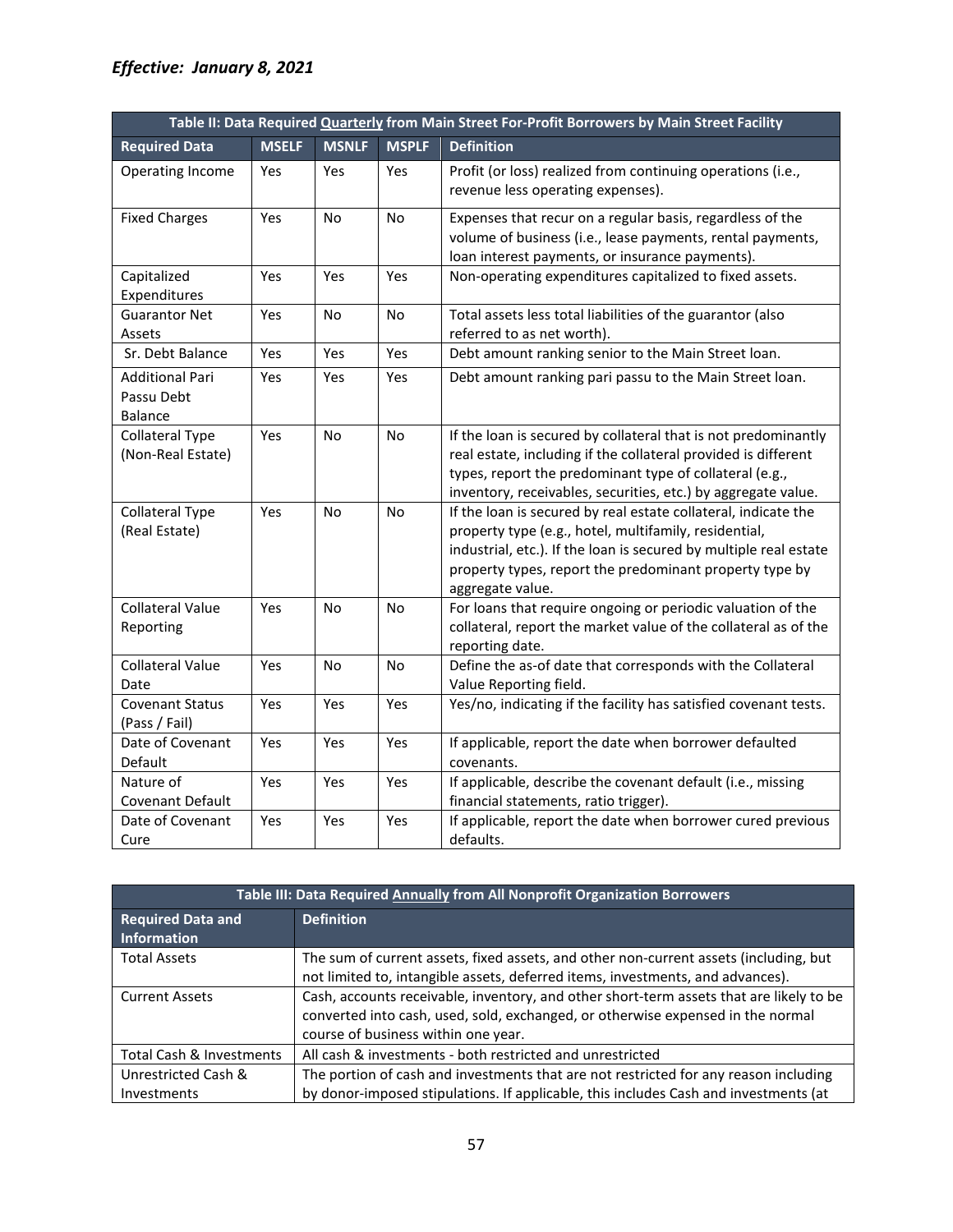| Table III: Data Required Annually from All Nonprofit Organization Borrowers |                                                                                                                                                                                                                                                                                               |  |  |  |
|-----------------------------------------------------------------------------|-----------------------------------------------------------------------------------------------------------------------------------------------------------------------------------------------------------------------------------------------------------------------------------------------|--|--|--|
| <b>Required Data and</b><br><b>Information</b>                              | <b>Definition</b>                                                                                                                                                                                                                                                                             |  |  |  |
|                                                                             | the borrower and affiliated foundations) plus funds held in trust by others plus<br>pledges receivable reported in permanently restricted net assets, less permanently<br>restricted net assets.                                                                                              |  |  |  |
| <b>Total Liabilities</b>                                                    | The total amount of all outstanding obligations, both current and noncurrent.                                                                                                                                                                                                                 |  |  |  |
| <b>Current Liabilities</b>                                                  | Short term debt, accounts payable, and other current liabilities that are due within<br>one year.                                                                                                                                                                                             |  |  |  |
| <b>Net Assets</b>                                                           | Total Assets less Total Liabilities - including both restricted and unrestricted assets<br>and fund balances.                                                                                                                                                                                 |  |  |  |
| <b>Unrestricted Net Assets</b>                                              | Total Assets less Total Liabilities - adjusted to exclude restricted assets & fund<br>balances and associated liabilities.                                                                                                                                                                    |  |  |  |
| Total Debt (Incl. Undrawn<br>Available Lines of Credit)                     | Existing outstanding and committed debt (including any undrawn available amounts,<br>unfunded pension liabilities, operating leases and guaranteed portions of off-balance<br>sheet debt).                                                                                                    |  |  |  |
| <b>Total Revenue</b>                                                        | Total income generated excluding any non-recurring items.                                                                                                                                                                                                                                     |  |  |  |
| <b>Operating Revenue</b>                                                    | All unrestricted revenue (including gifts for operations and government operating<br>appropriations), excludes funds to be spent on capital (grants, appropriations, or net<br>assets released), and replaces unrestricted investment gains or losses with a proxy for<br>endowment spending. |  |  |  |
| Gross Revenue from<br>Medicare & Medicaid                                   | Total income generated from Medicare and Medicaid, including Medicare and<br>Medicaid managed care plans (if applicable).                                                                                                                                                                     |  |  |  |
| Net Income                                                                  | The income (or loss) after expenses and losses have been subtracted from all<br>revenues and gains for the fiscal period, including discontinued operations.                                                                                                                                  |  |  |  |
| Unadjusted EBIDA                                                            | Earnings before interest expense, depreciation expense and amortization expense.<br>The starting point is net income.                                                                                                                                                                         |  |  |  |
| <b>Adjusted EBIDA</b>                                                       | Unadjusted EBIDA adjusted for any non-recurring, one-time or irregular items. The<br>Adjusted EBIDA measurement should align with the relevant facility term sheet.                                                                                                                           |  |  |  |
| Description of EBIDA<br>Adjustments                                         | Description of items that are added to Unadjusted EBIDA to determine Adjusted<br>EBIDA.                                                                                                                                                                                                       |  |  |  |
| <b>Operating Cash Flow</b>                                                  | Operating income before non-cash expenses (operating income plus depreciation and<br>amortization).                                                                                                                                                                                           |  |  |  |
| <b>Depreciation Expense</b>                                                 | Non-cash expense measured based on the use of fixed assets, recognized over the<br>useful life of the fixed assets.                                                                                                                                                                           |  |  |  |
| <b>Amortization Expense</b>                                                 | Non-cash expense measured based on the use of intangible assets, recognized over<br>the life of the intangible asset.                                                                                                                                                                         |  |  |  |
| <b>Interest Expense</b>                                                     | The periodic finance expense of short term and long term debt.                                                                                                                                                                                                                                |  |  |  |
| <b>Total Expenses</b>                                                       | All money spent and costs incurred, both recurring and non-recurring, to generate<br>revenue. Expenses exclude items capital in nature (i.e., expenses that are allowed to<br>be capitalized and included in the cost basis of a fixed asset).                                                |  |  |  |
| <b>Operating Expenses</b>                                                   | Money spent and costs incurred related to normal business operations include<br>selling, general & administrative expenses, depreciation, and amortization (i.e. total<br>expenses less non-recurring expenses) - excludes capital expenditures and interest<br>expense.                      |  |  |  |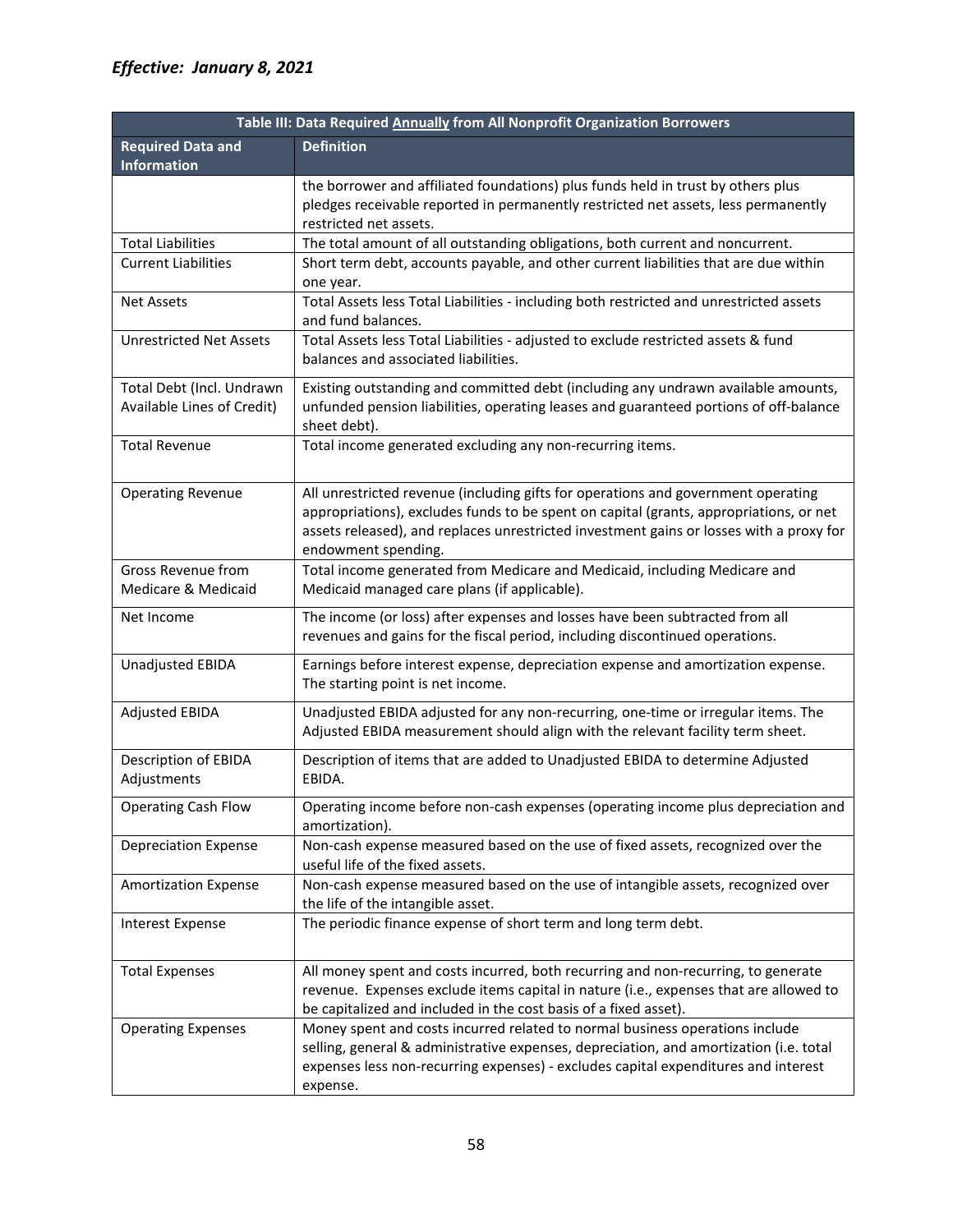| Table III: Data Required Annually from All Nonprofit Organization Borrowers |                                                                                                                                                                                                                                                                       |  |  |
|-----------------------------------------------------------------------------|-----------------------------------------------------------------------------------------------------------------------------------------------------------------------------------------------------------------------------------------------------------------------|--|--|
| <b>Required Data and</b><br><b>Information</b>                              | <b>Definition</b>                                                                                                                                                                                                                                                     |  |  |
| Operating Income                                                            | Profit (or loss) realized from continuing operations (i.e. unrestricted revenue less<br>operating expenses).                                                                                                                                                          |  |  |
| <b>Capitalized Expenditures</b>                                             | Non-operating expenditures capitalized to fixed assets.                                                                                                                                                                                                               |  |  |
| <b>Guarantor Net Assets</b>                                                 | Total assets less total liabilities of the guarantor (also referred to as net worth).                                                                                                                                                                                 |  |  |
| Sr. Debt Balance                                                            | Debt amount ranking senior to the Main Street loan.                                                                                                                                                                                                                   |  |  |
| <b>Additional Pari Passu</b><br>Debt Balance                                | Debt amount ranking pari passu to the Main Street loan.                                                                                                                                                                                                               |  |  |
| Collateral Type (Non-Real<br>Estate)                                        | If the loan is secured by collateral that is not predominantly real estate, including if<br>the collateral provided is different types, report the predominant type of collateral<br>(e.g., inventory, receivables, securities, etc.) by aggregate value.             |  |  |
| <b>Collateral Type (Real</b><br>Estate)                                     | If the loan is secured by real estate collateral, indicate the property type (e.g., hotel,<br>multifamily, residential, industrial, etc.). If the loan is secured by multiple real estate<br>property types, report the predominant property type by aggregate value. |  |  |
| <b>Collateral Value</b>                                                     | For loans that require ongoing or periodic valuation of the collateral, report the                                                                                                                                                                                    |  |  |
| Reporting                                                                   | market value of the collateral as of the reporting date.                                                                                                                                                                                                              |  |  |
| <b>Collateral Value Date</b>                                                | Define the as-of date that corresponds with the Collateral Value Reporting field.                                                                                                                                                                                     |  |  |
| Covenant Status (Pass /<br>Fail)                                            | Yes/no, indicating if the facility has satisfied covenant tests.                                                                                                                                                                                                      |  |  |
| Date of Covenant Default                                                    | If applicable, report the date when borrower defaulted covenants.                                                                                                                                                                                                     |  |  |
| Nature of Covenant                                                          | If applicable, describe the covenant default (i.e., missing financial statements, ratio                                                                                                                                                                               |  |  |
| Default                                                                     | trigger).                                                                                                                                                                                                                                                             |  |  |
| Date of Covenant Cure                                                       | If applicable, report the date when borrower cured previous defaults.                                                                                                                                                                                                 |  |  |

| Table IV: Data Required Quarterly from Nonprofit Organization Borrowers by Nonprofit Facility |              |              |                                                                                                                                                                                                                                                                                                                                                                                     |  |
|-----------------------------------------------------------------------------------------------|--------------|--------------|-------------------------------------------------------------------------------------------------------------------------------------------------------------------------------------------------------------------------------------------------------------------------------------------------------------------------------------------------------------------------------------|--|
| <b>Required Data and</b><br><b>Information</b>                                                | <b>NOELF</b> | <b>NONLF</b> | <b>Definition</b>                                                                                                                                                                                                                                                                                                                                                                   |  |
| <b>Total Assets</b>                                                                           | <b>Yes</b>   | No           | The sum of current assets, fixed assets, and other non-current assets<br>(including, but not limited to, intangible assets, deferred items,<br>investments, and advances).                                                                                                                                                                                                          |  |
| <b>Current Assets</b>                                                                         | <b>Yes</b>   | No           | Cash, accounts receivable, inventory, and other short term assets that<br>are likely to be converted into cash, used, sold, exchanged, or otherwise<br>expensed in the normal course of business within one year.                                                                                                                                                                   |  |
| Total Cash &<br>Investments                                                                   | Yes          | Yes          | All cash & investments - both restricted and unrestricted.                                                                                                                                                                                                                                                                                                                          |  |
| Unrestricted Cash<br>& Investments                                                            | Yes          | <b>Yes</b>   | The portion of cash and investments that are not restricted for any<br>reason including by donor-imposed stipulations. If applicable, this<br>includes Cash and investments (at the borrower and affiliated<br>foundations) plus funds held in trust by others plus pledges receivable<br>reported in permanently restricted net assets, less permanently<br>restricted net assets. |  |
| <b>Gross Revenue</b><br>from Medicare &<br>Medicaid                                           | Yes          | <b>Yes</b>   | Total income generated from Medicare and Medicaid, including<br>Medicare and Medicaid managed care plans (if applicable).                                                                                                                                                                                                                                                           |  |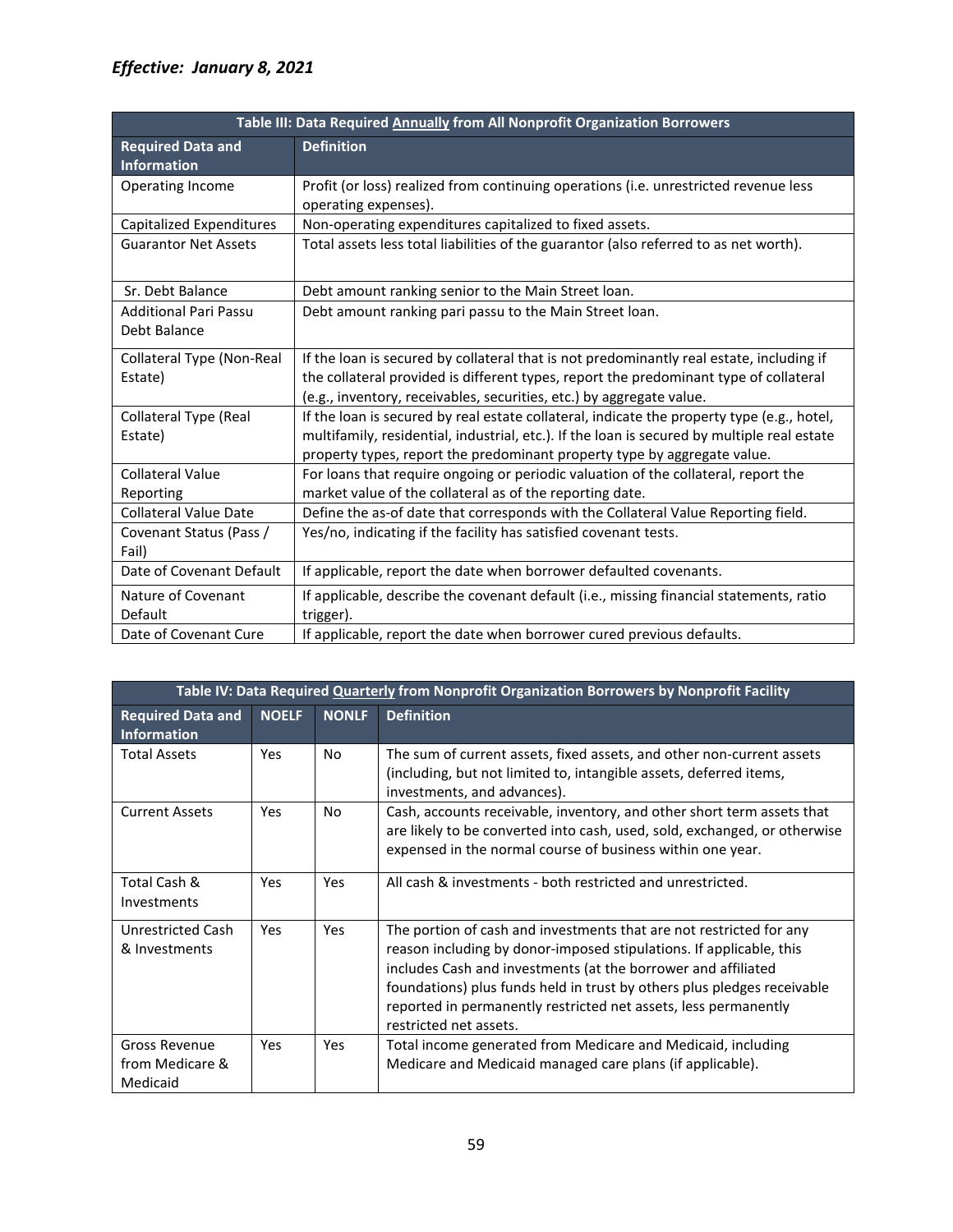| Table IV: Data Required Quarterly from Nonprofit Organization Borrowers by Nonprofit Facility |              |              |                                                                                                                                                                                                                                                                          |  |  |
|-----------------------------------------------------------------------------------------------|--------------|--------------|--------------------------------------------------------------------------------------------------------------------------------------------------------------------------------------------------------------------------------------------------------------------------|--|--|
| <b>Required Data and</b>                                                                      | <b>NOELF</b> | <b>NONLF</b> | <b>Definition</b>                                                                                                                                                                                                                                                        |  |  |
| <b>Information</b>                                                                            |              |              |                                                                                                                                                                                                                                                                          |  |  |
| <b>Total Liabilities</b>                                                                      | Yes          | No           | The total amount of all outstanding obligations, both current and<br>noncurrent.                                                                                                                                                                                         |  |  |
| <b>Current Liabilities</b>                                                                    | Yes          | No           | Short term debt, accounts payable, and other current liabilities that are<br>due within one year.                                                                                                                                                                        |  |  |
| Total Debt (Incl.<br>Undrawn Available<br>Lines of Credit)                                    | Yes          | Yes          | Existing outstanding and committed debt (including any undrawn<br>available amounts, unfunded pension liabilities, operating leases and<br>guaranteed portions of off-balance sheet debt).                                                                               |  |  |
| <b>Total Revenue</b>                                                                          | Yes          | Yes          | Total income generated excluding any non-recurring items.                                                                                                                                                                                                                |  |  |
| Net Income                                                                                    | Yes          | No           | The income (or loss) after expenses and losses have been subtracted<br>from all revenues and gains for the fiscal period, including discontinued<br>operations.                                                                                                          |  |  |
| <b>Unadjusted EBIDA</b>                                                                       | Yes          | No           | Earnings before interest expense, depreciation expense and<br>amortization expense. The starting point is net income.                                                                                                                                                    |  |  |
| Adjusted EBIDA                                                                                | Yes          | Yes          | Unadjusted EBIDA adjusted for any non-recurring, one-time or irregular<br>items. The Adjusted EBIDA measurement should align with the relevant<br>facility term sheet.                                                                                                   |  |  |
| Description of<br><b>EBIDA Adjustments</b>                                                    | Yes          | No           | Description of items that are added to Unadjusted EBIDA to determine<br>Adjusted EBIDA.                                                                                                                                                                                  |  |  |
| <b>Operating Cash</b><br>Flow                                                                 | Yes          | Yes          | Operating income before non-cash expenses (operating income plus<br>depreciation and amortization).                                                                                                                                                                      |  |  |
| Depreciation<br>Expense                                                                       | Yes          | No           | Non-cash expense measured based on the use of fixed assets,<br>recognized over the useful life of the fixed assets.                                                                                                                                                      |  |  |
| Amortization<br>Expense                                                                       | Yes          | No           | Non-cash expense measured based on the use of intangible assets,<br>recognized over the life of the intangible asset.                                                                                                                                                    |  |  |
| <b>Interest Expense</b>                                                                       | Yes          | Yes          | The periodic finance expense of short term and long term debt.                                                                                                                                                                                                           |  |  |
| Description of<br><b>EBITDA</b><br>Adjustments                                                | Yes          | No           | Description of items that are added to Unadjusted EBITDA to determine<br>Adjusted EBITDA.                                                                                                                                                                                |  |  |
| <b>Total Expenses</b>                                                                         | Yes          | No           | All money spent and costs incurred, both recurring and non-recurring, to<br>generate revenue. Expenses exclude items capital in nature (i.e.,<br>expenses that are allowed to be capitalized and included in the cost<br>basis of a fixed asset).                        |  |  |
| Operating<br>Expenses                                                                         | Yes          | Yes          | Money spent and costs incurred related to normal business operations<br>include selling, general & administrative expenses, depreciation, and<br>amortization (i.e. total expenses less non-recurring expenses) - excludes<br>capital expenditures and interest expense. |  |  |
| Operating Income                                                                              | Yes          | Yes          | Profit (or loss) realized from continuing operations (i.e. unrestricted<br>revenue less operating expenses).                                                                                                                                                             |  |  |
| Capitalized<br>Expenditures                                                                   | Yes          | Yes          | Non-operating expenditures capitalized to fixed assets.                                                                                                                                                                                                                  |  |  |
| <b>Guarantor Net</b><br>Assets                                                                | Yes          | No           | Total assets less total liabilities of the guarantor (also referred to as net<br>worth).                                                                                                                                                                                 |  |  |